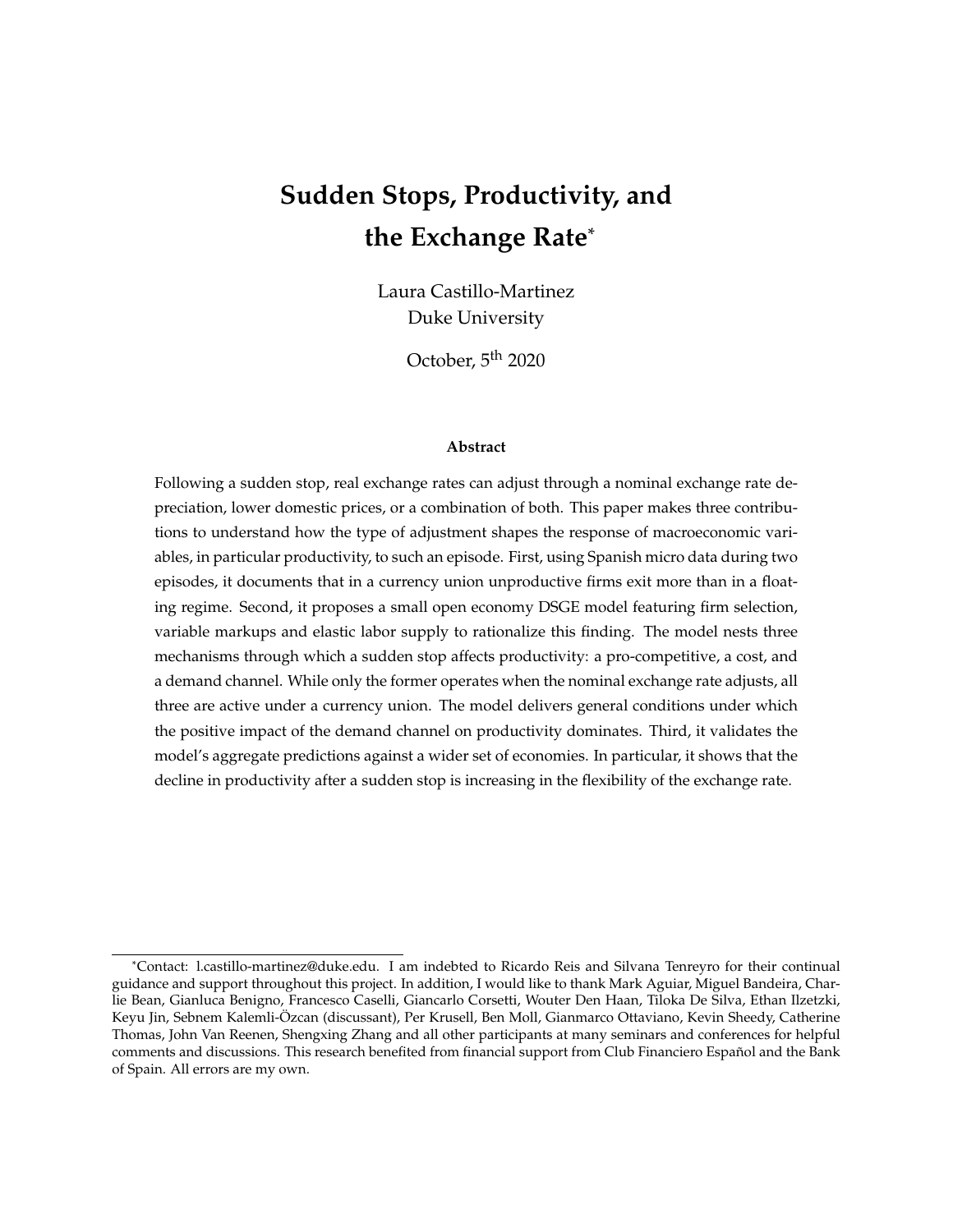# **1 Introduction**

The benefits of flexible exchange rates during a balance of payment crisis have been widely discussed among generations of international macroeconomists. The arguments, however, mostly rely on an aggregate view of the economy. This contrasts with an increasing use of granular data and a stark emphasis on heterogeneity in theoretical frameworks across fields. Zooming into the micro-level response to exchange rate policy remains a pending assignment for this literature. This paper contributes towards closing the gap by pursuing an unexplored dimension of exchange rate policy: its effects on firm dynamics.

The recent European sovereign debt crisis makes for an excellent stage to rekindle this debate. As Greece admitted to have misreported the figures of its public debt in late 2009, the periphery of Europe experienced an unexpected reversal in capital flows. This phenomenon, often referred to as a sudden stop, had not yet been studied in the context of a currency union. In addition, sudden stops have been traditionally associated with declines in aggregate total factor productivity (TFP). However, with the exception of Greece, the periphery of Europe experienced a productivity improvement as shown in Figure 1. It is well known that measuring TFP is particularly challenging in the aggregate and is often subject to compositional bias. Thus, in looking for explanations to this puzzling observation, firm-level heterogeneity emerges as a key element to consider when addressing the following questions: what is the relationship between sudden stops, productivity and the exchange rate regime? How does accounting for firm dynamics complement our understanding of fixed versus floating regimes?

This paper studies how the type of real exchange rate realignment shapes the response of macroeconomic variables to a sudden stop in the presence of firm heterogeneity. Using Spanish microdata during two balance of payment crises, it is the first paper to document differences in firm entry and exit across exchange rate regimes. An internal devaluation, as opposed to a nominal depreciation, is associated with greater exit of unproductive firms, contributing to TFP growth through a so-called cleansing effect. The paper rationalizes these patterns by incorporating firm dynamics to an otherwise standard small open economy model. The novel link between consumer labor income and firm profitability is crucial in explaining why firm exit is larger when wages fall. The model's predictions apply to a wider set of countries as shown by the event study discussed at the end of the paper. This exercises looks at aggregate data by binning sudden stop episodes by the prevalent exchange rate regime.

Section 2 starts by inspecting micro evidence from the Spanish manufacturing sector. More specifically, I exploit survey firm-level data during the 2010-13 European sovereign debt crisis and contrast it to an earlier sudden stop that hit Spain in 1992-93: the Exchange Rate Mechanism crisis. Parallels in the onset but divergence in the observed cyclicality of productivity make for a relevant comparison.

The joint analysis of these episodes uncovers the following empirical patterns. First, changes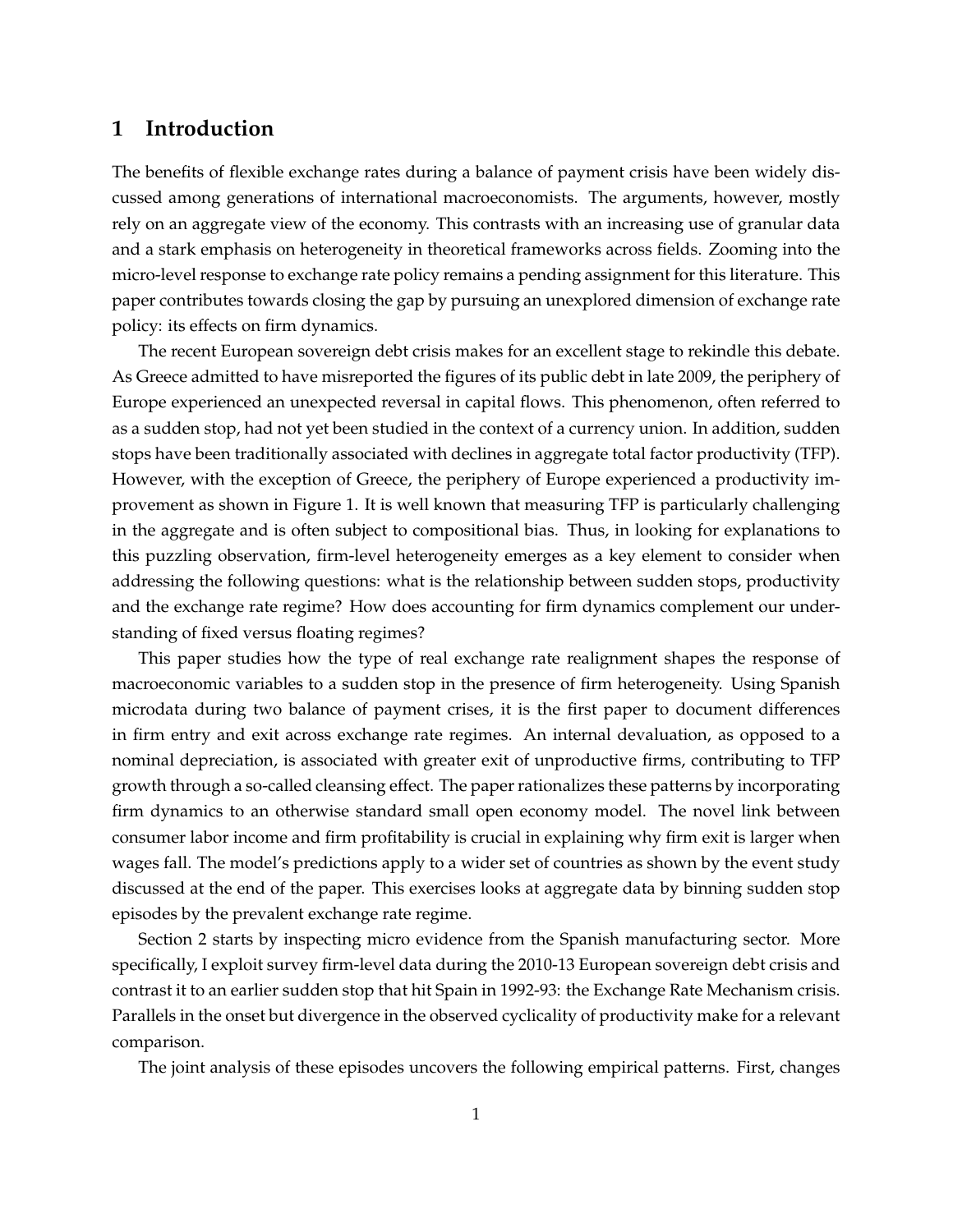



*Notes:* This graph plots the overall change in aggregate TFP for Greece, Ireland, Italy, Portugal and Spain for the 2002-08 and the 2009-15 periods. The latter coincides with the European sovereign debt crisis and is the period of interest, while the former is depicted for comparison. The data used is collected from the AMECO database.

in productivity are concentrated on the lower tail of the firm productivity distribution in both cases. Second, while productivity declines at the firm-level during both crises, the exit of unproductive firms contributes substantially more to positive TFP growth in the 2010-13 sudden stop. Third, a formal test for cleansing shows that the negative (positive) correlation between firm-level productivity and propensity to exit (factor growth) is strengthened in 2010-13 but not during the 1992-93 sudden stop. Fourth, there is evidence that firms charge price markups which are firmspecific and time-varying. The data shows these tend to be higher among more productive firms and lower in times of higher aggregate productivity, suggesting there is a link between changes in competition and aggregate productivity.

Arguments based on disparities in the size of the construction bust, the uneven disruption of credit and opposing trends in the misallocation of (solely) capital empirically fail to fully explain these findings. There is, however, an obvious difference across episodes that cannot be ruled out: the response of exchange rate policy. While during the earlier sudden stop, the national currency, the *peseta*, depreciated on multiple occasions; during the latter, Spain was a member of a currency union and could only regain competitiveness by lowering wages. The rest of the paper is devoted to exploring this distinctness.

Based on the previous evidence, section 3 develops a small open economy model with a micro-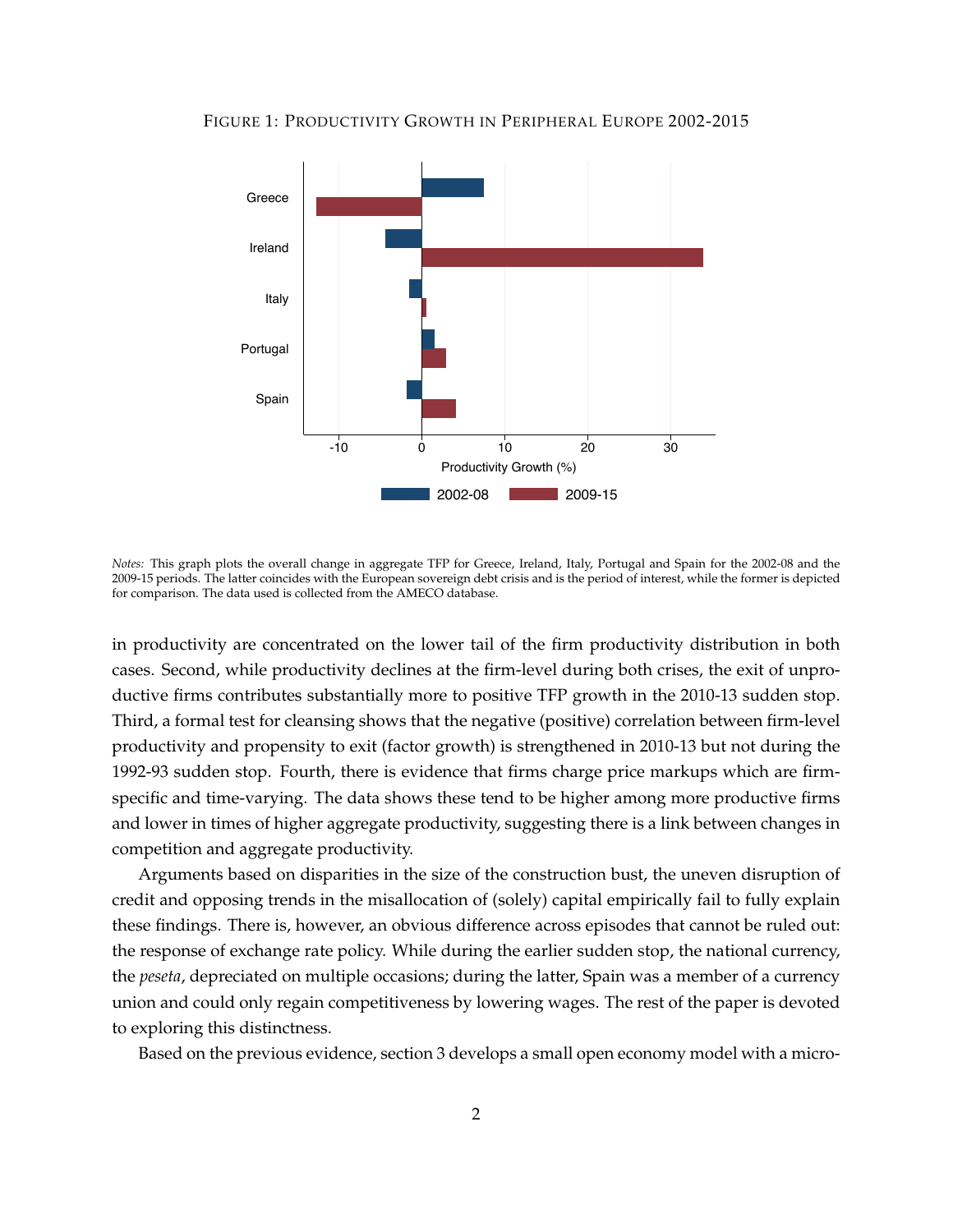structure that builds on Melitz and Ottaviano (2008) to study the macroeconomic effects of a sudden stop.<sup>1</sup> The use of quasi-linear quadratic preferences and firm heterogeneity in productivity generates firm selection into production and endogenous variable markups, as observed in the data. I extend this framework to include leisure in the utility function, thereby explicitly modeling the consumer's labor supply decision. This means wages are allowed to respond to shocks, which is absent in the original framework but essential in studying internal devaluations. Moreover, this provides a new channel through which the wage level and individual firm profits interact.

To allow a role for policy, I introduce nominal rigidities in the wage-setting process. The central bank chooses the nominal exchange rate as its main policy tool. I focus on two extreme regimes: a currency union, characterized by a credible commitment to keep the nominal exchange rate constant; and a strict wage inflation targeting regime, where the flexible wage equilibrium is always implemented. A sudden stop is defined as a two-fold shock to the domestic economy. On the one hand, it involves an increase in the risk premium component of the interest rate that consumers pay when borrowing. By increasing the cost of borrowing abroad, the domestic economy is forced to deleverage internationally and increase net exports through a real exchange rate depreciation. On the other hand, it simultaneously features a decline in the productivity level of all firms, which leads to a contraction of domestic output despite the reversal in the current account.

Section 4 discusses the effects of a sudden stop shock on aggregate productivity as predicted by the model. The key insight is that aggregate productivity is proportional to a domestic productivity threshold. The threshold represents the minimum productivity level at which a firm can generate positive profits and, thus, select into the domestic market. It therefore suffices to understand how the threshold moves after a sudden stop to learn about its effect on aggregate productivity.

In equilibrium, the domestic threshold is determined by the number of active firms in the market and the wage level. Therefore, there are three endogenous mechanisms through which a shock can affect productivity. First, the threshold increases with the number of active firms, as greater competition lowers profit margins for all firms and, thus, requires a higher level of productivity to remain profitable. This is the pro-competitive channel. Second, higher wages increase the costs of production for all firms, lowering again their profit margin and calling for a higher productivity level. This is the cost channel. Third, higher wages also increase the demand for overall consumption by increasing households' labor income. This, instead, increases the firm profit margin and relaxes the productivity requirement. This is the demand channel.

The effect of a sudden stop on the domestic productivity threshold will hinge on the relative strength of these conflicting forces. This, in turn, depends on how the real exchange rate adjusts.

 $1A$  sudden stop is essentially a real exchange rate shock. To some extent, it is isomorphic to a specific trade policy mix: a simultaneous increase in export subsidies and import tariffs. I, thus, build on the New New Trade Theory, which has long studied the effects of trade liberalization on aggregate productivity through firm selection, to understand the impact of a sudden stop.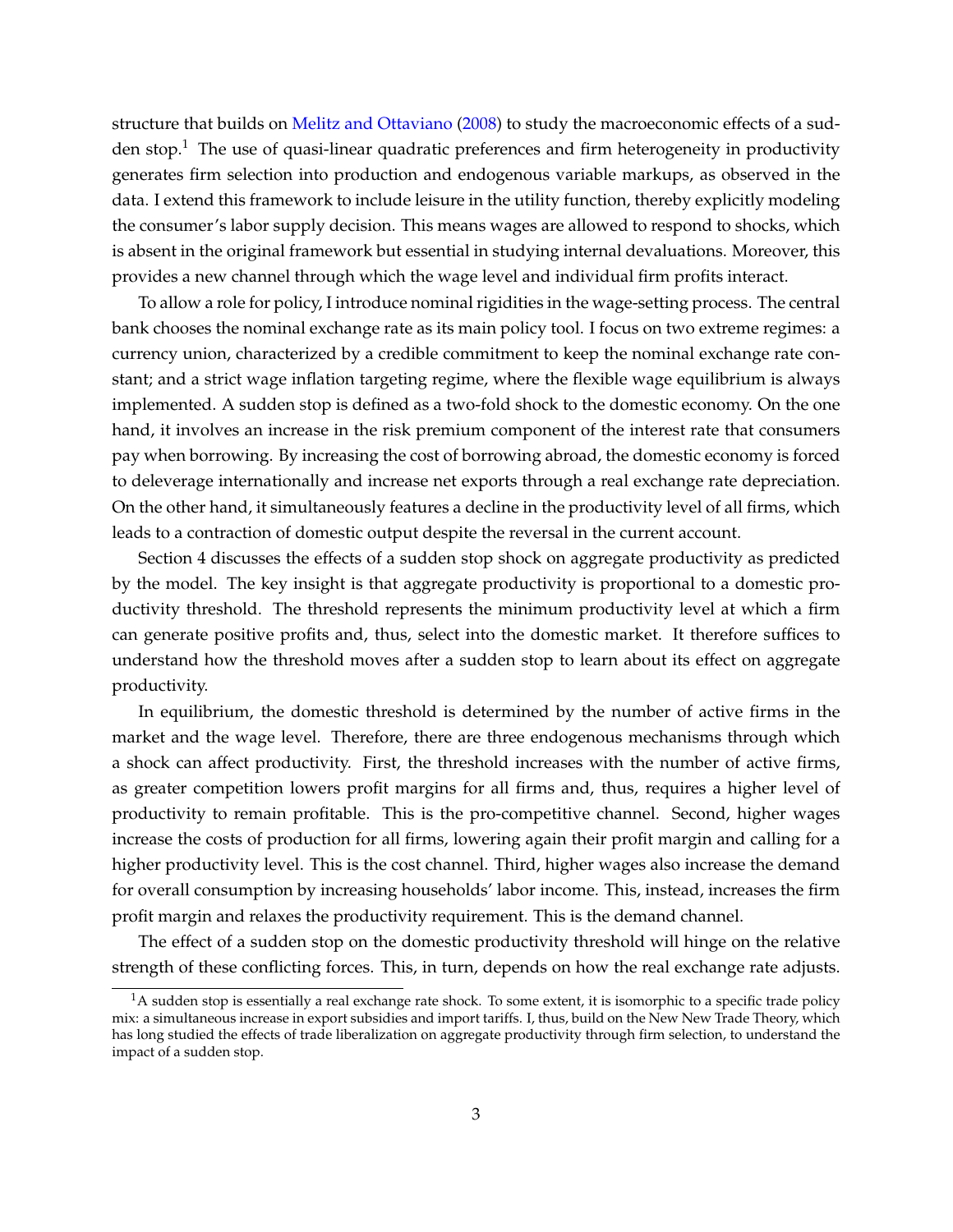More precisely, on whether it takes place through the depreciation of nominal exchange rates or a lower wage level. For a simplified version of the model that can be solved analytically, I show that if the nominal exchange rate bears the full brunt of the adjustment, then only the pro-competitive channel is active, as fewer firms import and productivity falls unambiguously. In contrast, when the nominal exchange rate is fixed, the wage adjusts completely and all three channels operate, resulting in a quantitatively ambiguous overall effect. The simplified model delivers conditions under which the demand channel dominates, allowing a sudden stop to generate a productivity improvement in a currency union.

The rest of section 4 studies the properties of the full model through a numerical simulation exercise. I calibrate parameters using Spanish macroeconomic data as well as the firm-level evidence presented in section 2. Plotting the impulse response function of aggregate TFP confirms that the previous analytical results hold more generally: productivity falls under a floating arrangement and increases in a currency union following a sudden stop. This is not only robust to alternative parameterizations of the model, but also to a range of extensions that includes featuring capital, allowing for imported intermediate inputs and considering a long-run version of the model, all of which are presented in section 5.

The model is able to match the observed differences in the contribution of firm dynamics to overall productivity growth portrayed in section 2. The procyclicality of productivity at the firmlevel (the intensive margin) impels the aggregate TFP decline in the first case, whereas a sizable cleansing effect (the extensive margin) is the main driver of the efficiency improvement in the second. In addition, the model generates the other stylized facts previously documented by the literature: a contraction in output, a reversal in the current account and a real exchange rate depreciation.

Section 6 explores the external validity of the paper by providing systematic evidence on the behavior of macroeconomic variables during a sudden stop for a wider set of economies during the 1990-2015 period. Using a standard criterion to identify sudden stops that captures both the episodes discussed previously in the literature as well as the recent Southern-European cases, I first confirm the established fact that TFP falls on average. Next, I show that when binning episodes by prevalent exchange rate regime, a new pattern emerges: the decline in productivity increases in the flexibility of the exchange rate as captured by the model. This is robust to alternative exchange rate classifications, detrending methods and controlling for crisis and country characteristics.

In comparing the response of other macroeconomic variables across regimes two more regularities provide additional empirical support for the working of the model. First, in a currency union there is a larger decline in employment in both absolute and relative to output terms. Second, there is also a greater decline in imports relative to the increase in exports, suggesting the increase in aggregate TFP comes at the expense of a greater domestic contraction.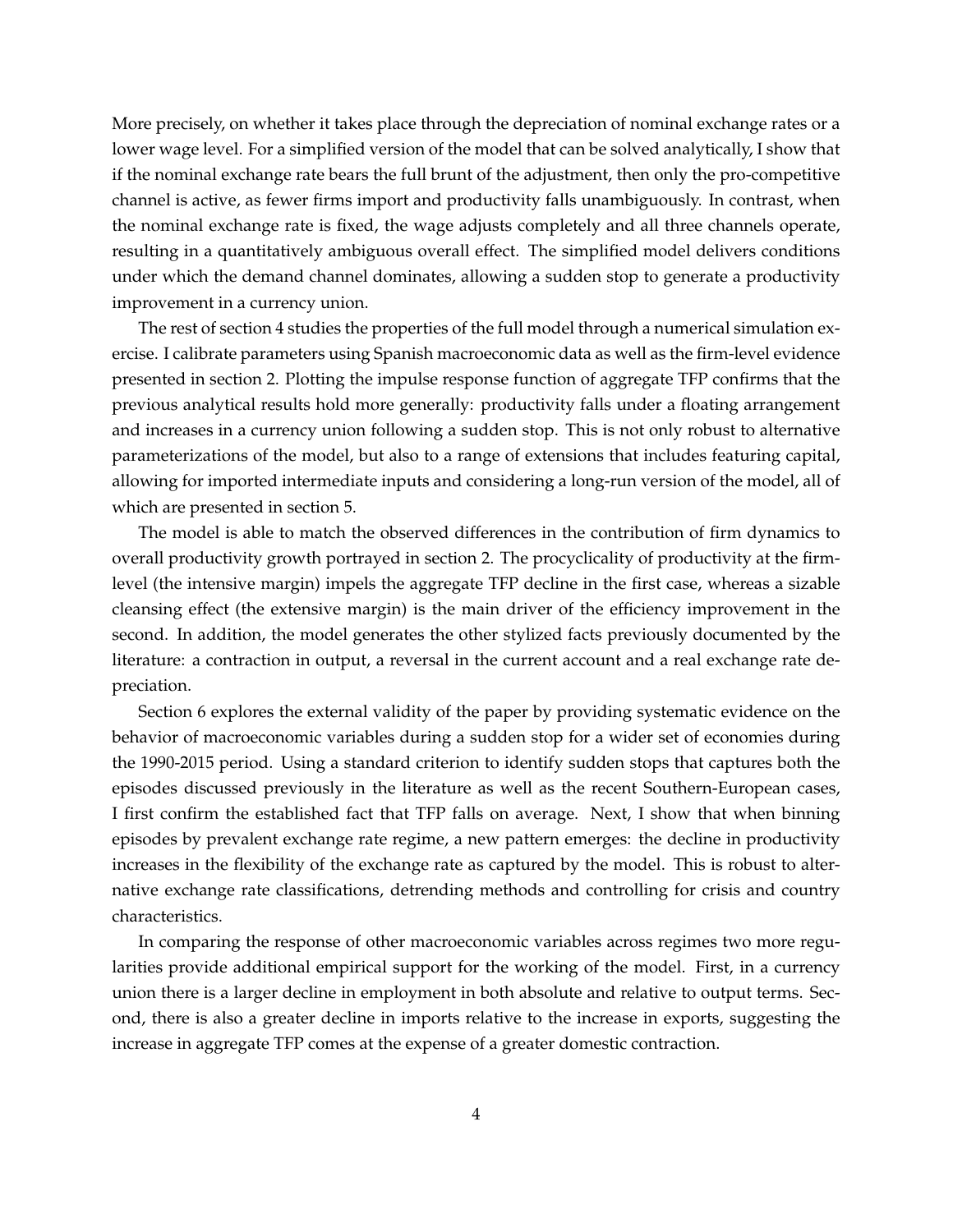**Relation to the literature** This paper contributes to several strands of the literature at the intersection of international finance, trade theory and firm dynamics.

First, it focuses on sudden stops, as defined by Calvo (1998), abrupt and unexpected reversals in foreign capital inflows. It follows the empirical research that documents regularities among historical sudden stop episodes including Calvo, Izquierdo and Mejía (2004), Guidotti et al. (2004), Calvo and Talvi (2005) and Kehoe and Ruhl (2009) and adds to the discussion by revisiting the established stylized facts when episodes are binned by the flexibility of the nominal exchange rate. I document the fall in productivity is increasing in the relative size of the nominal adjustment.

On the theoretical side, several articles propose amendments to the standard open economy neoclassical model in order to reconcile theoretical predictions with the observed behavior of macroeconomic variables. For example Meza and Quintin (2007) allow for endogenous factor utilization, Christiano, Gust and Roldos (2004), Neumeyer and Perri (2005) and Mendoza (2006) introduce advanced payments of inputs and Ates and Saffie (2016) incorporate endogenous technical change. My formalization of a sudden stop is somewhat close to Mendoza (2010), which features both a risk premium and productivity shock, although I abstract from financial frictions and generate amplification through selection into production.<sup>2</sup>

The second strand of the literature to which this paper closely relates is trade models of heterogeneous firms à la Melitz (2003).<sup>3</sup> My framework builds on Melitz and Ottaviano (2008) in featuring endogenous markups but departs along three dimensions. First, I explicitly model a labor supply choice, incorporating a new channel that affects firm entry decisions. Second, I allow for transition dynamics by embedding the steady-state version in a DSGE setting.<sup>4</sup> Third, I introduce nominal rigidities and, thus, discuss the effects of monetary policy.<sup>5</sup>

Finally, this paper is connected to the literature that studies the contribution of reallocation to TFP growth. In particular, I provide empirical support for Caballero and Hammour (1994)'s cleansing hypothesis and discuss the conditions under which its magnitude is likely to be relevant in the context of a current account shock.<sup>6</sup> Moreover, this work adds to the recent set of papers that link declining TFP and enhanced misallocation with capital inflows; see Reis (2013), Benigno and Fornaro (2014) and Gopinath et al. (2017) among others. While their focus is on an

<sup>&</sup>lt;sup>2</sup>Ates and Saffie (2016) and Monacelli, Sala and Siena (2018) also account for firm dynamics in the study of the productivity costs of capital flows. The focus of the former is on the long run effects of entry distortions generated by an interest rate shock and how financial selection cushions the fall in endogenous productivity. The latter studies the interaction of real exchange rate movements and funding costs in encouraging the entry of unproductive firms following an interest rate shock in emerging markets.

<sup>&</sup>lt;sup>3</sup>For a review of the literature, refer to Melitz and Redding (2014).

<sup>4</sup>Ghironi and Melitz (2005) are the first to consider firm dynamics in an open economy setting. To gain tractability, however, they assume that all firms that enter the market generate positive profits and, thus, firm exit is exogenous.

 $5Bilbiie$ , Ghironi and Melitz (2008) and Bilbiie, Fujiwara and Ghironi (2014) introduce price adjustment costs in a DSGE model with endogenous entry and product variety to study optimal monetary policy. They consider, however, a closed economy.

 $6$ The cleansing hypothesis is an interpretation of Schumpeter (1939)'s creative destruction argument that emphasizes the role of reallocation among new and incumbent firms at a business cycle frequency.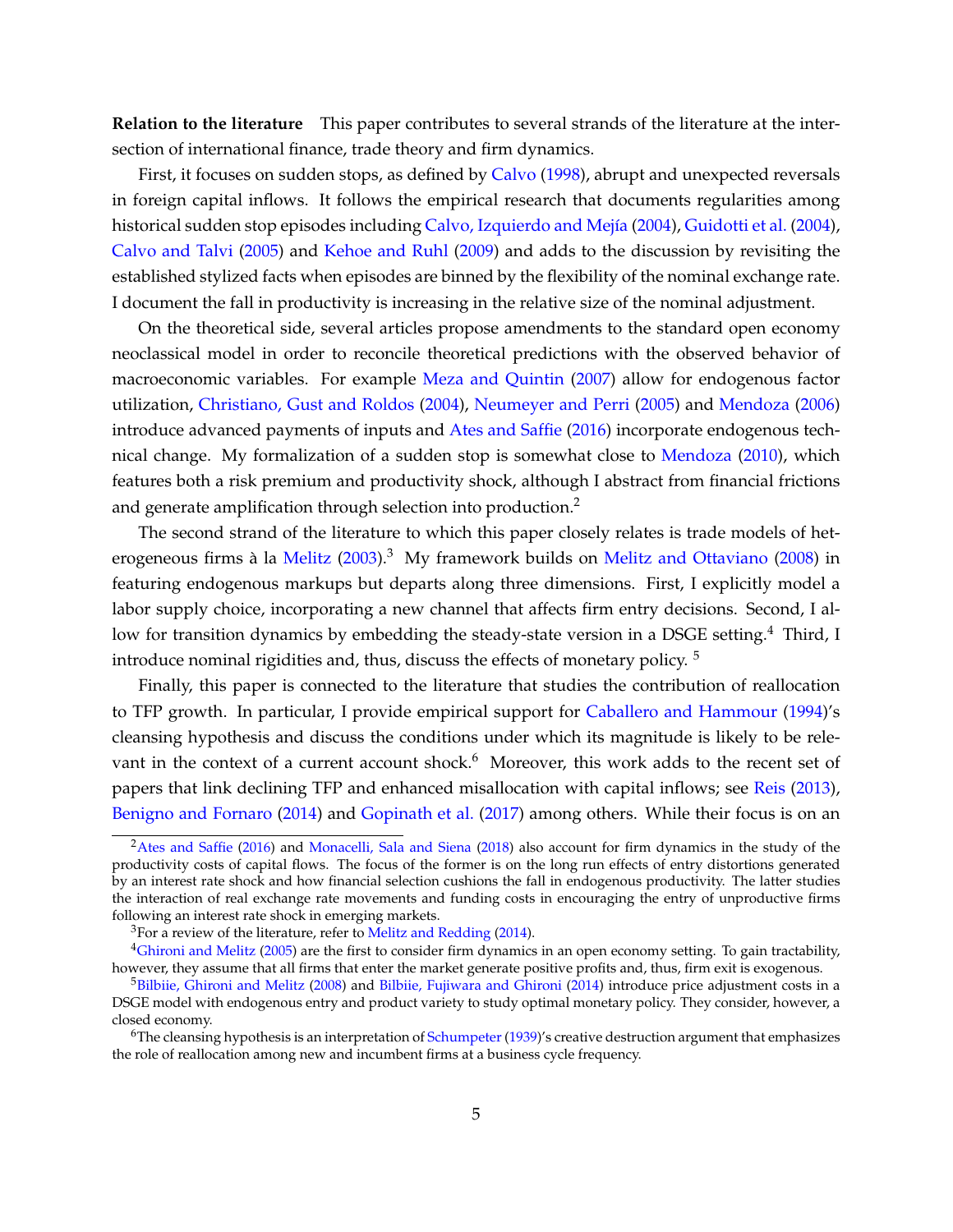earlier period, I show that the negative relationship between productivity and flows holds when capital retrenches and propose a complementary explanation for changes in measured misallocation: variable markups.

# **2 Spain: A Tale of Two Sudden Stops**

In unraveling what might be behind the aggregate patterns summarized by Figure 1, it is useful to look at more disaggregated data. In exploring the singularity of this episode, it is convenient to set it against a comparable sudden stop that features a TFP decline. I do both by exploiting firm-level data from two sudden stops in Spanish recent economic history: the 1992-93 Exchange Rate Mechanism (ERM) crisis and the 2010-2013 European sovereign debt crisis.

There are clear parallels between the two episodes regarding the onset. Both were preceded by periods of increasing capital inflows, declining international competitiveness and widening current account deficits. Economic growth was fueled by the construction sector, with steep increases in property prices and crawling private debt. Public finances, on the other hand, were in a similar good shape.

Foreign capital inflows abruptly reverted following a confidence crisis affecting the European integration project: the negative outcome of the Danish referendum on the Maastricht Treaty in the first case, and the Greek announcement of substantial upward revisions in the government budget deficit more recently. The flight of international investment led to an urgent correction of misaligned real exchange rates in order to expand net exports. As growth stalled and unemployment rose, austerity measures were put in place in order to curb the rising public deficits generated by automatic stabilizers. In addition, structural reforms aimed at increasing the flexibility of the labor market were passed during both episodes.<sup>7,8</sup>

The response of exchange rate policy to these events, however, diverged significantly. While the *peseta* was devalued in three occasions during the 1992-93 crisis, Spain already shared a common currency with its largest trading partners since 2002 and underwent a process of internal devaluation. $9$  I take these episodes as representative of sudden stops under floating arrangements and currency unions, respectively, and use firm-level data to explore what is driving the observed

<sup>&</sup>lt;sup>7</sup>There are two stark differences regarding these two sudden stops. First is the magnitude of the shock: Spain's current account surplus as a share of GDP moved from -3.5% to -1.2% between 1991 and 1994 versus -4.3% to 1.0% between 2009 and 2014. However, the duration was longer in the second episode, such that, per year, the reduction was around 1.1% during both episodes. Second, the latter is an example of a twin crisis, defined as a simultaneous crisis in banking and currency, while the former is not. I partially address this concern by looking at the level of leverage of firms at the end of the section.

<sup>&</sup>lt;sup>8</sup>For a more detailed discussion on the comparability of these two sudden stops see Online Appendix A.1.

<sup>9</sup>In 1992, the *peseta* was first devalued by 5% on September 17*th*, known as Black Wednesday, when the pound and the lira abandoned the ERM altogether. A further 6% was devalued on November 23<sup>rd</sup>, with a third devaluation taking place in May 1993.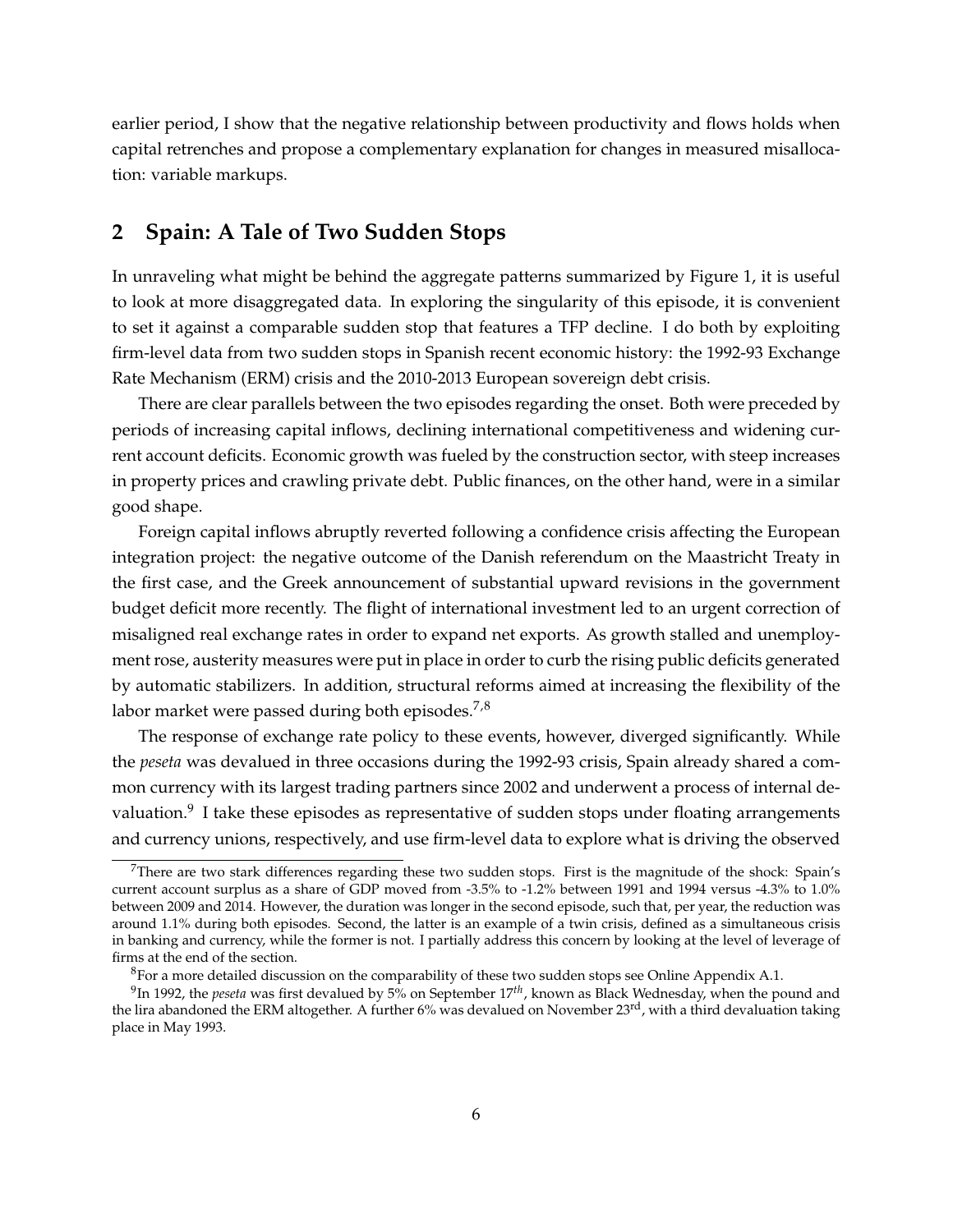aggregate TFP pattern.<sup>10,11</sup>

# **2.1 Data**

I use firm-level data from the Survey on Business Strategies (Encuesta sobre Estrategias Empresariales, ESEE, in Spanish) managed by the SEPI Foundation, a public entity linked to the Spanish Ministry of Finance and Public Administrations. The ESEE surveys all manufacturing firms operating in Spain with more than 200 workers and a sample of firms between 10 and 200 workers, providing a rich panel dataset with over 1,800 firms for the period 1990-2014. It covers around 20 percent of output in Spanish manufacturing and provides information on each firm's balance sheet together with its profit and loss statement.

The main advantage of ESEE, especially over the ORBIS dataset compiled by Bureau van Dijk Electronic Publishing (BvD), is that it closely captures the extensive margin of production.<sup>12</sup> This is particularly true for the exit of firms as the dataset clearly differentiates between firms that decide not to collaborate in a given year, firms that exit the market and firms that are affected by a split-up, a merger or an acquisition process. In addition, firms that resume production or collaboration with the survey are re-included in the sample and properly recorded. As for entry, new firms are incorporated every year in order to minimize the deterioration of the initial sample. These include all entrants with more than 200 workers and a random selection representing 5% of those with 10 to 200 workers.<sup>13</sup>

There are other advantages of the ESEE dataset that are also worth highlighting. It is the only dataset with reliable financial information going back as early as the beginning of the 1990s, allowing me to study the 1992-93 episode. It also provides firm-level records of the value of exports which is most often subject to stringent confidentiality rules in Spain. Finally, the ESEE dataset is intended for research purposes, with effort devoted to ensure consistency and accuracy during the data collection process. At the same time, there are a number of caveats regarding the representativeness of the ESEE data that need to be addressed. I discuss concerns on size distribution,

 $10$ It can be argued that Spain does not strictly classify as a floating exchange rate regime in 1992-93 as it remains a member of the ERM, a multilateral party grid of exchange rates established in 1979. However, the repeated realignments of its central rate against the *deutsche mark* and the substantial widening of the exchange rate fluctuation bands meant that the overall devaluation of its currency was even larger than that of floating currencies such as the pound. In order words, despite the formal membership of the ERM, the exchange rate effectively behaved as flexible.

 $11$  Figure A.1 revisits the evolution of aggregate TFP in Spain using all popular sources available. While depending on the source one might conclude that since 2009 TFP clearly increased, remained flat or declined slightly in absolute terms, TFP performance improved by all metrics when compared to its previous trend. As this paper focuses on business cycle fluctuations as opposed to long-term trends, the latter is the relevant measure to consider.

<sup>&</sup>lt;sup>12</sup>The other existing firm-level dataset, as used in García-Santana et al. (2020), is the Central Balance Sheet Data (Central de Balances Integrada, CBI, in Spanish) owned by the Bank of Spain and only accessible to in-house economists. This alternative dataset, however, is put together using the same source of data that constitutes the Spanish input for ORBIS, annual financial statements that firms are obliged to submit to the Commercial Registry, and, thus, is subjected to the same limitations. Almunia, López-Rodríguez and Moral-Benito (2018) provide extensive details.

<sup>&</sup>lt;sup>13</sup>Therefore, for the rest of the analysis entrants are defined as firms trespassing the 10 worker threshold for the first time.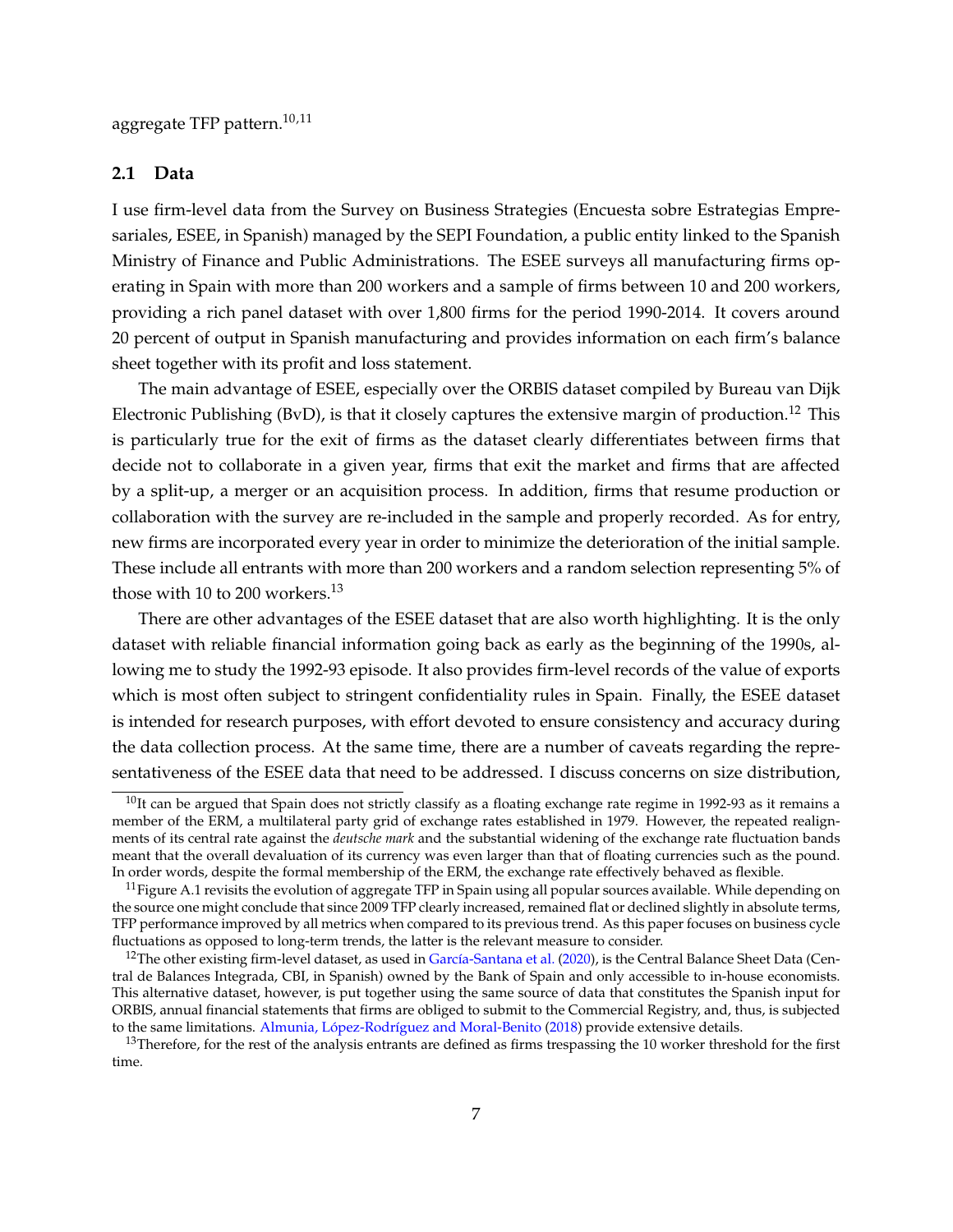coverage and entry measures in Section 2.4. In addition, an analysis on discrepancies with results reported in other papers using alternative micro-data sources can be found in Online Appendix A.3.

Details on the cleaning procedure and the deflating of nominal variables are relegated to Online Appendix A.2. I estimate industry output elasticities for capital and labor using Ackerberg, Caves and Frazer (2015)'s algorithm and then compute firm-level productivity as a Solow resid $ual.<sup>14</sup>$ 

# **2.2 Results**

Aggregate TFP, defined as the employment-weighted average of firm-level TFP, decreased by 10.87% during the 1992-1993 episode while increased by 10.02% in the 2010-2013 period.<sup>15</sup> The granularity of the data allows for a more detailed investigation regarding the drivers of productivity.

#### **The Lower Tail**

I first document changes in the distribution of firm-level productivity before and after each of the crises. A visual inspection of the kernel probability distribution estimate of log TFP before and after each of the two sudden stops confirms there is ample heterogeneity in TFP levels among firms in any given year as already highlighted by the literature. More surprisingly, the shape of the distribution is similar and remains unchanged throughout both crisis periods, with no major shifts. In fact, the lower tail concentrates most, if not all, of the action: it lengthens as TFP decreases in the former crisis while shortens as TFP increases in the latter case.

To see this graphically, Figure 2 presents the percentage change in average productivity for each percentile of the productivity distribution during the two sudden stops. On average, the difference in the change in productivity across episodes, the gap between the red and blue lines, is roughly constant across the entire distribution, with the notable exception of the 5% percentile where TFP decreases by 44% during 1991-1993 while increases by 8% during 2009-2013. Although the error bands are admittedly wide in both cases, the difference relative to other percentiles is large enough to remain relevant - the gap is three times the average.

Estimated moments of the distribution support the predominant role of the lower tail with higher-order moments experiencing the largest swings.<sup>16</sup> During the 1992-93 crisis firms display

 $14$ See Online Appendix A.4 for a more detailed review of production function estimation techniques.

<sup>&</sup>lt;sup>15</sup>I consider employment, as opposed to value added, weights when aggregating TFP for two reasons. First, I will be presenting a theoretical model with labor as the only factor of production where employment shares are the appropriate weight. Second, large firms in terms of employment are overstated in my sample, as explained above, and, thus, employment weights are consistent with the interpretation of my results as a lower bound. Results using value added weights, however, are reported in Online Appendix A.7.

<sup>&</sup>lt;sup>16</sup>Refer to Table A.1 for further details.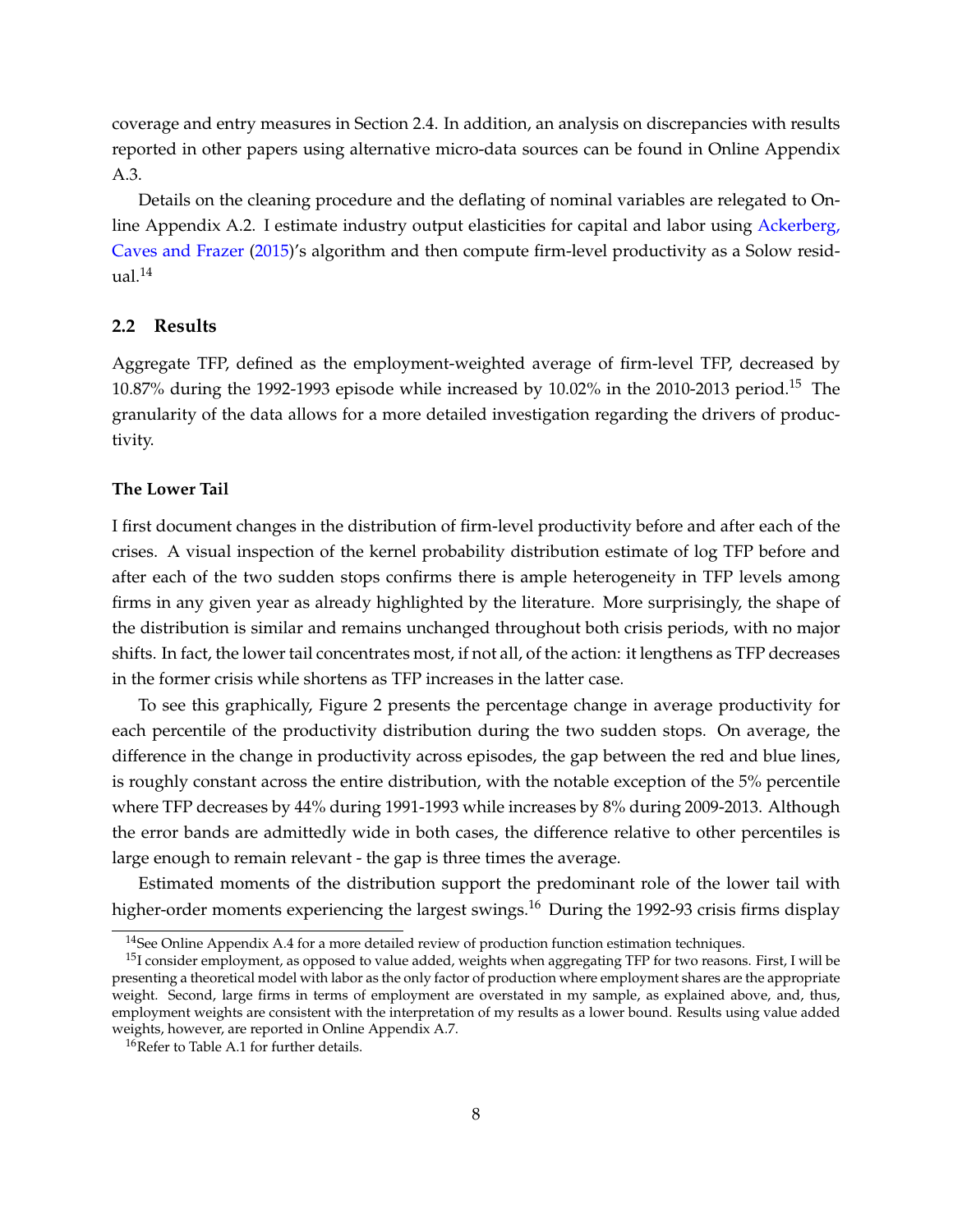

*Notes:* This graph plots the growth in average TFP by percentile of the productivity distribution. It compares the average TFP of firms in a given percentile before and after each of the two sudden stops. As this is an unbalanced panel, firms are allowed to change percentiles and even exit the sample during the transition. The corresponding base and end years are 1991 and 1993 for the first episode; 2009 and 2013 for the second episode. To account for variability, the vertical lines represent error bands. The data used is collected from the ESEE dataset.

lower productivity on average and the dispersion of log TFP increases. The increase in dispersion, however, is asymmetric. The distribution of unproductive firms expands while that of productive firms changes little with the coefficient of skewness declining from -0.40 to -1.24. Moreover, increasing kurtosis, 7.04 versus 10.42, is associated with fatter tails as the probability mass moves away from the shoulders of the distribution. Although the behavior of TFP exactly reverses during the 2010-2013 crisis - productivity increases while dispersion drops - it is still the tails, and especially, the lower tail, that changes the most. In this case, skewness increases from -2.37 to -0.89 while kurtosis shrinks from 27.92 to 7.13.

#### **Decomposing Productivity Growth**

While the above findings support a narrative of shifting productivity cutoffs, there is yet room for skepticism. It is often the case that firms at the lower end of the productivity scale are small in size and, thus, have negligible effects on the aggregate. A more formal test of growth patterns requires considering weighted measures. Moreover, it should aim at disentangling the role of incumbent, entering and exiting firms in shaping TFP changes.

I study this by performing a TFP growth decomposition exercise using the formulation pro-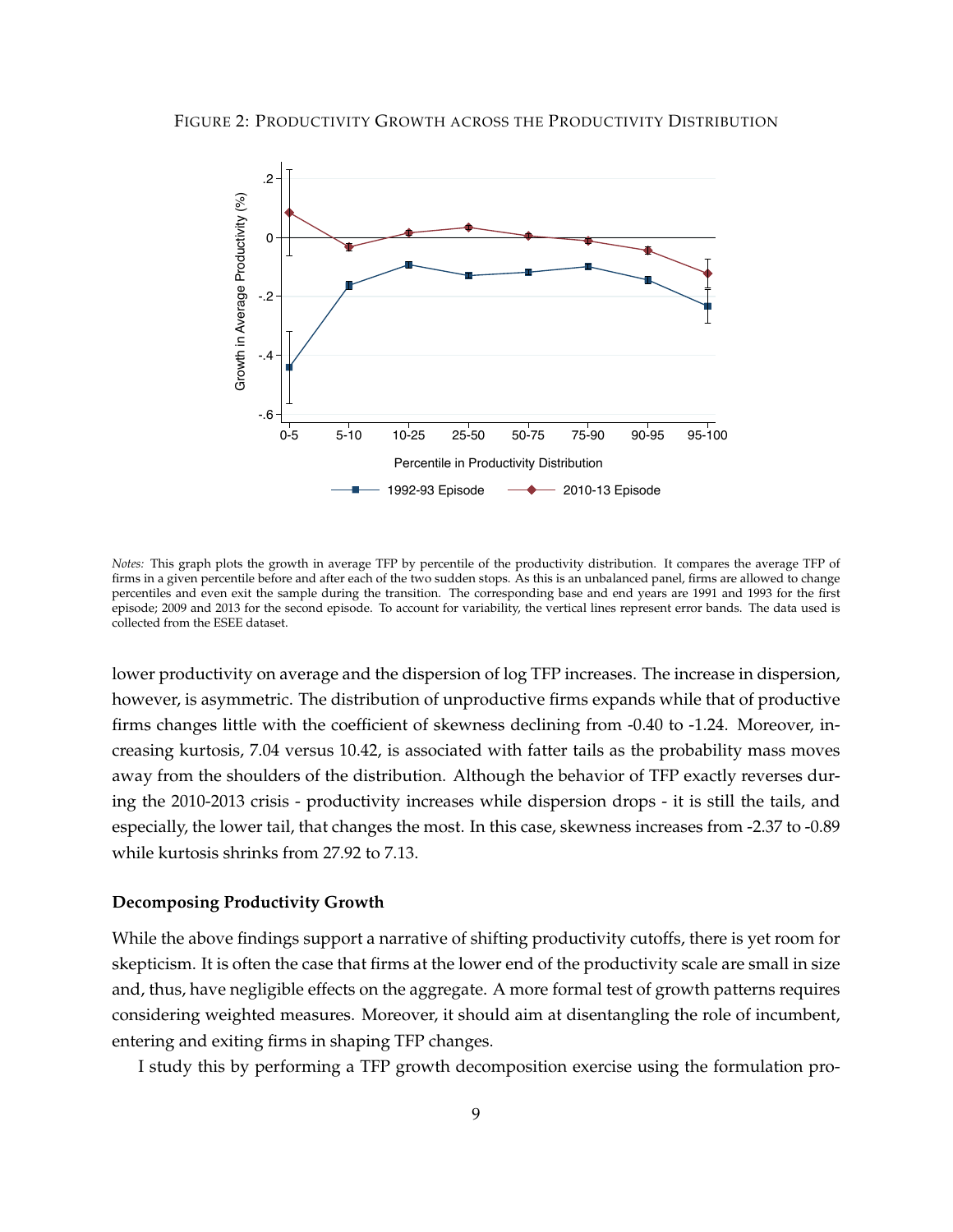|                                                                                                                                                     | Sudden Stops<br>1992-1993 2010-2013    |                                 |  |
|-----------------------------------------------------------------------------------------------------------------------------------------------------|----------------------------------------|---------------------------------|--|
| Productivity Growth (%)                                                                                                                             | $-10.87$                               | 10.02                           |  |
| Contribution to Productivity Growth<br>Incumbents' Contribution<br>Within-firm Contribution<br>Between-firm Contribution<br>Cross-term Contribution | $-11.20$<br>$-9.69$<br>0.47<br>$-1.98$ | 3.05<br>$-2.41$<br>3.75<br>1.71 |  |
| <b>Net Entry Contribution</b><br>Entrants' Contribution<br>Exiters' Contribution                                                                    | 0.33<br>$-0.77$<br>1.10                | 6.96<br>$-0.72$<br>7.68         |  |

#### TABLE 1: DECOMPOSITION OF PRODUCTIVITY GROWTH

*Notes:* Productivity growth refers to accumulated TFP growth for the stated period. Base and final years are 1991 and 1993 for the first episode; 2009 and 2013 for the second episode. Contribution of incumbents and net entrants add up to productivity growth. Contribution of within-firm, between-firm and cross-term components add up to incumbents' contribution. Contribution of entrants and exiters add up to net entry contribution. The formal decomposition is given by:

$$
\Delta Z_t = \sum_{i \in C} s_{i,t-1} \Delta Z_{i,t} + \sum_{i \in C} Z_{i,t-1} \Delta s_{i,t} + \sum_{i \in C} \Delta s_{i,t} \Delta Z_{i,t} + s_t^N \left( Z_t^N - Z_t^C \right) - s_{t-1}^X \left( Z_{t-1}^X - Z_{t-1}^C \right) ,
$$

where  $s_{i,t}$  is the employment share and  $Z_{i,t}$  is the productivity level of firm *i* in period *t* and *C*, *N*, *X* denote incumbents, entrants and exiters respectively. More details can be found in Online Appendix A.5. The data used is collected from the ESEE dataset.

posed by Dias and Marques (2018), which I derive in Online Appendix A.5. Results for the two sudden stops are summarized in Table 1. The decline in TFP in the 1992-1993 crisis is entirely driven by incumbents. In fact, net entry contributes to positive growth, although the magnitude is small. Among incumbents, there is some reallocation of market shares towards more productive firms. However, it is far from enough to overcome the pronounced fall in within-firm productivity and the cross-term.

In contrast, the increase in TFP experienced during 2010-2013 is largely driven by net entry, in particular, by unproductive firms exiting the sample. The size of the effect is remarkable, especially given that small and medium firms are underrepresented in the sample. Delving deeper into the characteristics of exiting firms shows that during the 2010-2013 episode, firms that exit the market were, on average, bigger in terms of labor market share (7.01% versus 2.78) and three times as unproductive in relation to incumbents (27.16% versus 9.17%) than their 1992-1993 counterparts. Moreover, the annualized exit rate more than doubled from 4.47% to 9.19%.<sup>17</sup> In other words, there is more and better exit.

Back to Table 1, the contribution of incumbents, although half as important, is also noteworthy.

<sup>&</sup>lt;sup>17</sup>The corresponding averages for the entire sample are the following: the annualized exit rate is 7.71%, the employment share of exiting firms is 6.43% and the difference in TFP between exiting firms and incumbents is 14.09%.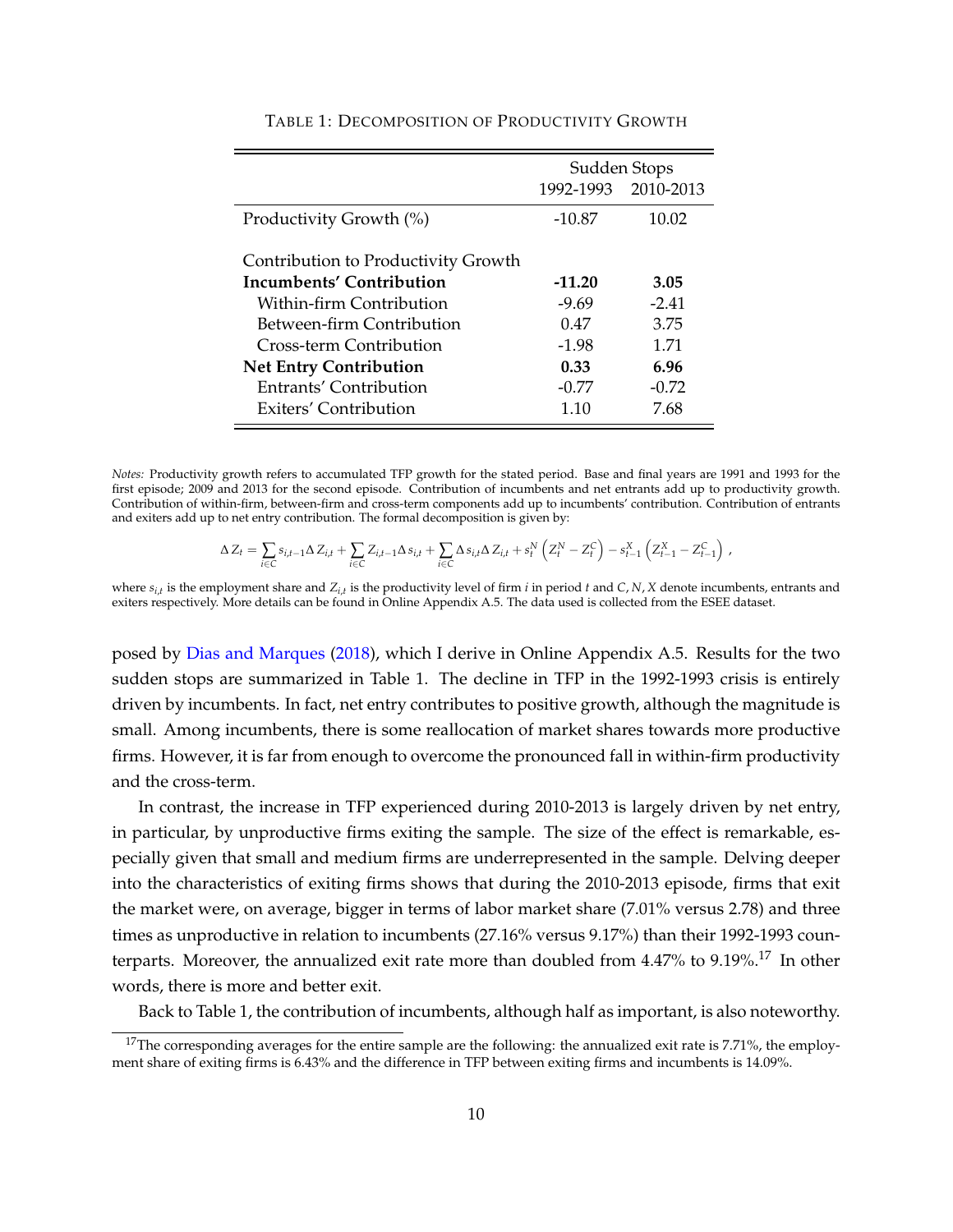It is still the case that, on average, the productivity of incumbents is procyclical, yet the positive effect of the between and cross terms dominate overall. The increase in market share reallocation and a stronger correlation between productivity and market share changes at the individual firm, together with the positive contribution of exiting firms, is consistent with a cleansing effect of the 2010-13 sudden stop which is absent in the 1992-93 episode. The cleansing hypothesis, as discussed by Caballero and Hammour (1994), argues that crises are periods of accelerated productivity-enhancing reallocations, especially as resources are freed by the exit of unproductive firms. I turn to formally testing the firm-level implications of this interpretation in what follows.<sup>18</sup>

#### **The Cleansing Hypothesis: A Formal Test**

According to the literature, there is a tight connection between firm exit, input growth and productivity: models of firm dynamics predict that exit is more likely among low productivity firms whereas high productivity firms are expected to grow by more every period. The cleansing hypothesis suggests that recessions accelerate these dynamics. One should therefore observe a stronger correlation between survival, labor growth and productivity levels during crises. To test whether this is the case for the two sudden stop episodes considered, I adjust the empirical specification proposed by Foster, Grim and Haltiwanger (2016) and run the following set of regressions:

$$
y_{i,t+1} = \lambda_{t+1} + \beta TFP_{it} + \gamma ss_{t+1}^1 * TFP_{it} + \theta ss_{t+1}^2 * TFP_{it} + X_{i,t}' \omega + \epsilon_{i,t+1},
$$

where  $y_{i,t+1}$  stands for a set of dependent variables. It is a dummy variable with value one when a firm reports activity in period  $t$  and no activity in period  $t + 1$  in the exit specification. It is a quantitative variable measuring labor growth between  $t$  and  $t + 1$  in the regressions for input growth. The regressor  $ss_{t+1}^1$  is a dummy variable for the 1992-93 sudden stop,  $ss_{t+1}^2$  is a dummy variable for the 2010-13 sudden stop and *TFPit* captures the log of firm-level productivity. To abstract from underlying trends, the above specification includes year effects as given by  $\lambda_{t+1}$ . In addition, *Xi*,*<sup>t</sup>* controls for firm characteristics. For the baseline specification, I follow Foster, Grim and Haltiwanger (2016) in considering firm size effects.<sup>19</sup> However, the role of other firm characteristics is also explored in the section that follows.

For the exit specification, the relationship between survival probability and productivity is expected to be positive and, thus,  $\beta$  < 0. Under the cleansing hypothesis, this correlation should strengthen during a sudden stop episode and one would anticipate  $\gamma$  < 0 and  $\theta$  < 0. For the input growth specification, the exact opposite applies.

Results of these regressions are summarized in Table 2. The first column shows the relationship

<sup>&</sup>lt;sup>18</sup>A valid concern is that if firms are forward-looking, they might backload the decision to exit, and, thus, the duration of a crisis might be an important driver of results. I refer the reader to Online Appendix A.7, where I show that exit in the 2010-13 episode is not concentrated on the later years.

<sup>&</sup>lt;sup>19</sup>For firm size effects, I use a categorical variable: firm size class =1 if firm employment  $<$  20; =2 if 20  $\leq$  firm employment  $\leq$  50; =3 if 50  $\leq$  firm employment  $\leq$  200; =4 if firm employment  $>$  200.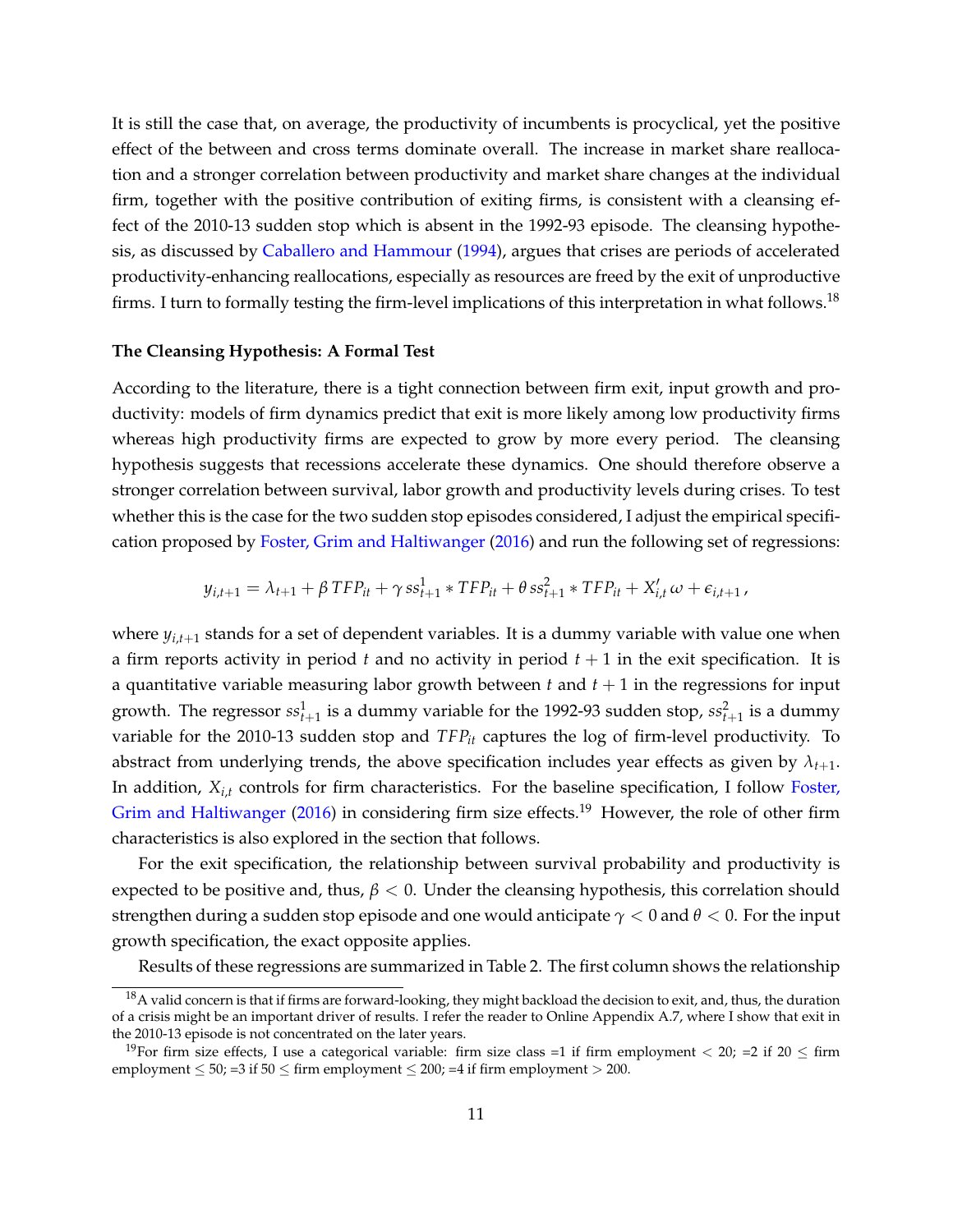| Exit                    |             | Labor Growth<br>(Incumbent & Exiters) | Labor Growth<br>(Incumbents Only) |  |
|-------------------------|-------------|---------------------------------------|-----------------------------------|--|
|                         | (1)         | (2)                                   | (3)                               |  |
| $TFP_{it}$              | $-0.020***$ | $0.022***$                            | $0.018***$                        |  |
|                         | (0.003)     | (0.003)                               | (0.003)                           |  |
| $ss_{t+1}^1 * TFP_{it}$ | $-0.004$    | $-0.003$                              | $-0.004$                          |  |
|                         | (0.014)     | (0.006)                               | (0.008)                           |  |
| $ss_{t+1}^2 * TFP_{it}$ | $-0.038***$ | $0.016*$                              | $0.010*$                          |  |
|                         | (0.010)     | (0.008)                               | (0.005)                           |  |
| Observations            | 36,261      | 32,268                                | 28,275                            |  |
| Year FE                 | Yes         | Yes                                   | Yes                               |  |
| Firm Size FE            | Yes         | Yes                                   | Yes                               |  |

TABLE 2: REALLOCATION AND PRODUCTIVITY

*Notes:* Regression for exit is a linear probability model where exit=1 if the firm reports positive activity in period *t* and no activity in period  $t+1$ . Labor growth is measured from period  $t$  to period  $t+1$ .  $TFP_{it}$  is the log firm-level TFP at time  $t$ ,  $ss^1_{t+1}$  is a dummy equal to one for years 1992-1993 and  $ss_{t+1}^2$  is a dummy equal to one for years 2010-2013. Firm size classes in period *t* are used to control for firm size effects. Standard errors (in parentheses) are clustered at the year level; \*\*\*  $p < 0.01$ , \*\*  $p < 0.05$ , and \*  $p < 0.10$ .

between productivity and the probability of exit. Consistent with earlier findings, firms that exit the market tend to feature lower productivity levels. Focusing on the interaction terms, there is evidence of a cleansing effect only during the second episode. In terms of quantitative significance, the predicted difference in probability of exit between a firm one standard deviation below and a firm one standard deviation above average is about 2 percentage points in normal times but almost 7 percentage points during the latter sudden stop.

The second and third columns support further the predictions of the cleansing hypothesis for the 2010-13 episode. First, note that there is a positive impact of productivity on labor growth as predicted by the literature. Of greater interest, this correlation is even higher during the second sudden stop. In fact, the predicted difference in labor growth between a firm one standard deviation above and a firm one standard deviation below average increases from 2.6 (2.1) percentage points in normal times to 4.5 (3.3) percentage points in 2010-2013 according to coefficients reported in the second (third) column.

# **2.3 Alternative Explanations**

Though so far the focus has been on the marked divergence in the exchange rate policies implemented during the two sudden stops, there are a number of additional dimensions along which the Spanish economy differed in 1992 versus 2010 that could also explain the contrast in firm dynamics documented in the previous section. While it is unfeasible to fully rule out all alter-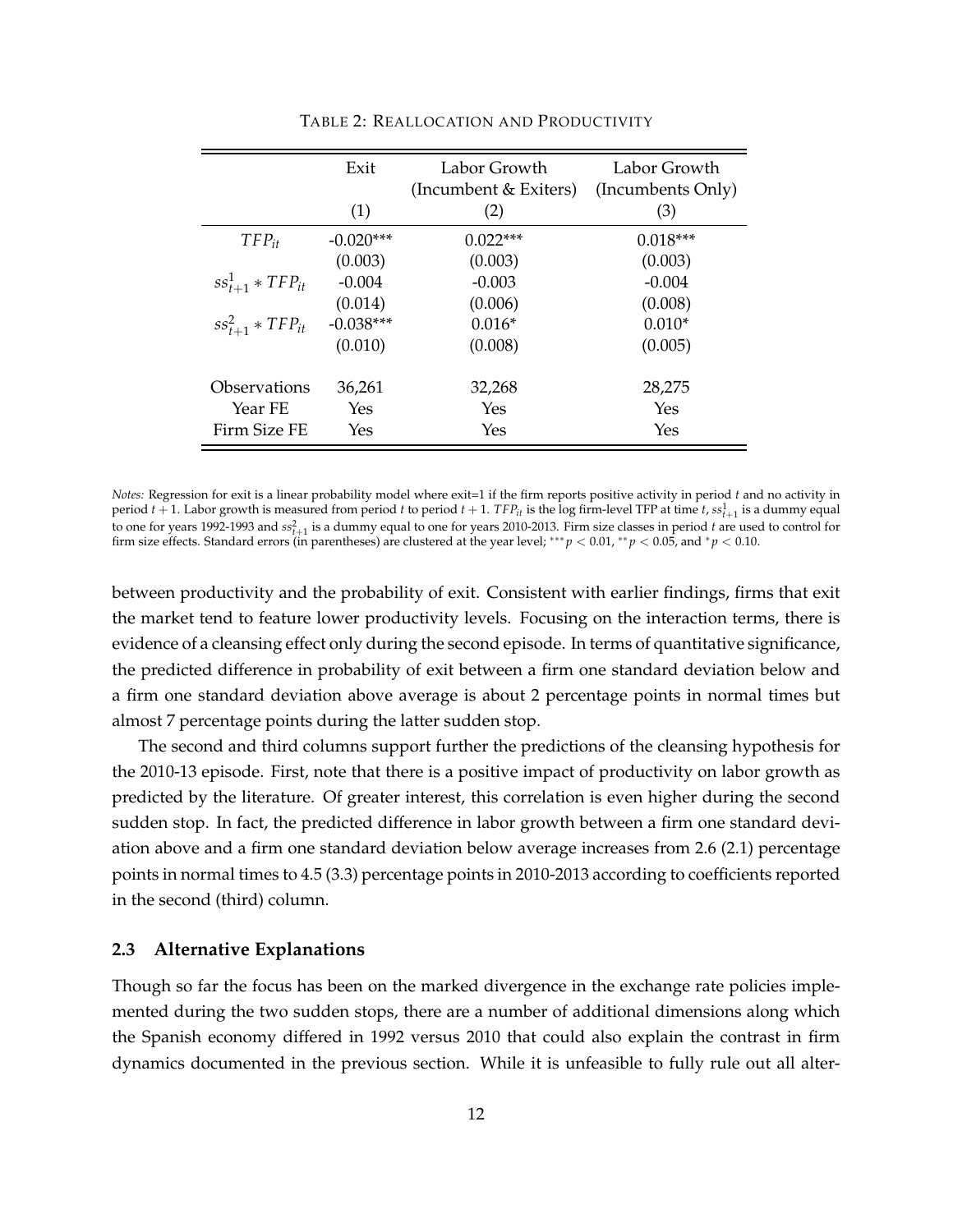|                              | (1)         | (2)         | (3)         | (4)         | (5)         |
|------------------------------|-------------|-------------|-------------|-------------|-------------|
| $TFP_{it}$                   | $-0.020***$ | $-0.021***$ | $-0.015***$ | $-0.019***$ | $-0.016***$ |
|                              | (0.003)     | (0.004)     | (0.003)     | (0.003)     | (0.004)     |
| $ss_{t+1}^1 * TFP_{it}$      | $-0.004$    | $-0.003$    | $-0.007$    | $-0.004$    | $-0.007$    |
|                              | (0.014)     | (0.015)     | (0.013)     | (0.015)     | (0.015)     |
| $ss_{t+1}^2 * TFP_{it}$      | $-0.038***$ | $-0.036***$ | $-0.029***$ | $-0.035***$ | $-0.026***$ |
|                              | (0.010)     | (0.010)     | (0.009)     | (0.009)     | (0.008)     |
| $cons_i$                     |             | $-0.165***$ |             |             | $-0.150**$  |
|                              |             | (0.055)     |             |             | (0.056)     |
| $ss_{t+1}^1 * cons_i$        |             | 0.080       |             |             | 0.069       |
|                              |             | (0.085)     |             |             | (0.090)     |
| $ss_{t+1}^2 * cons_i$        |             | $0.191***$  |             |             | $0.152*$    |
|                              |             | (0.058)     |             |             | (0.076)     |
| leverage <sub>it</sub>       |             |             | $0.133***$  |             | $0.131***$  |
|                              |             |             | (0.021)     |             | (0.020)     |
| $ss_{t+1}^1 * leverage_{it}$ |             |             | $-0.015$    |             | $-0.013$    |
|                              |             |             | (0.079)     |             | (0.077)     |
| $ss_{t+1}^2 * leverage_{it}$ |             |             | 0.054       |             | 0.051       |
|                              |             |             | (0.040)     |             | (0.038)     |
| <i>importer<sub>it</sub></i> |             |             |             | $-0.010**$  | $-0.008**$  |
|                              |             |             |             | (0.004)     | (0.004)     |
| $ss_{t+1}^1 * importer_{it}$ |             |             |             | $-0.010$    | $-0.016$    |
|                              |             |             |             | (0.019)     | (0.020)     |
| $ss_{t+1}^2 * importer_{it}$ |             |             |             | $-0.027**$  | $-0.018$    |
|                              |             |             |             | (0.011)     | (0.011)     |
| Observations                 | 36,261      | 36,261      | 34,307      | 36,261      | 34,307      |
| Year FE                      | Yes         | Yes         | Yes         | Yes         | Yes         |
| Firm Size FE                 | Yes         | Yes         | Yes         | Yes         | Yes         |

TABLE 3: FIRM EXIT AND PRODUCTIVITY WITH ADDITIONAL CONTROLS

*Notes:* All regressions are linear probability models where exit=1 if the firm reports positive activity in period *t* and no activity in period  $t + 1$ .  $TFP_{it}$  is the log firm-level TFP at time  $t$ ,  $ss^1_{t+1}$  is a dummy equal to one for years 1992-1993 and  $ss^2_{t+1}$  is a dummy equal to one for years 2010-2013. *consi* measures the exposure of firm *i* to the construction sector according to the sector it operates in. *leverageit* is captured by the debt-to-assets ratio. *importer<sub>it</sub>* is a dummy equal to one if the firm reports any positive imported value. Firm size classes in period *t* are used to control for firm size effects. Standard errors (in parentheses) are clustered at the year level; \*\*\*  $p$  < 0.01,  $** p < 0.05$ , and  $* p < 0.10$ .

native explanations, this section explores to what extent they might be driving the results. More specifically, I investigate the role of the construction sector, the simultaneity of a banking crisis, expenditure switching effects of a real depreciation and resource misallocation trends.

Table 3 augments the above empirical model for exit by adding relevant firm-level controls and interactions to test whether the coefficients of interest, especially  $\theta$ , remain significant and stable when considering alternative explanations. To ease comparison, the first column of Table 3 reiterates results for the baseline specification.

The second column examines the burst of the 2000s property bubble in 2008. As the ESEE abstracts from construction sector altogether, I build a measure of exposure of manufacturing firms to construction using the two-digit industry Leontief inverse matrix coefficients reported by the OECD in the 2007 input-output tables for Spain. Results show that while having a tighter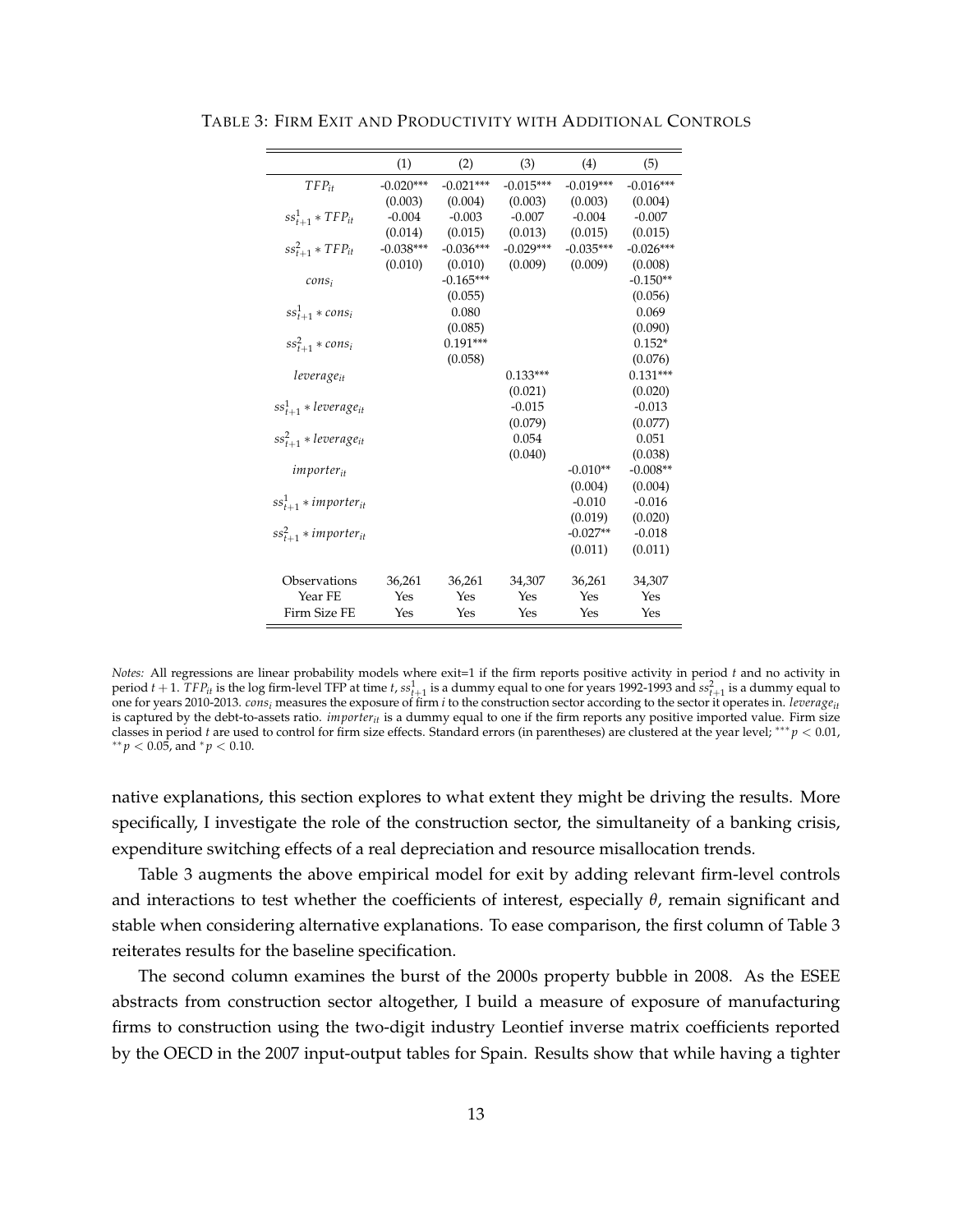link to the construction sector shields firms from exit in normal times, this correlation is entirely reversed during the second sudden stop. Importantly, however, the significance and magnitude of the productivity coefficients is unchanged, suggesting the developments in the housing market are not a main driver. As a robustness check, nevertheless, I repeat the analysis restricting the sample to firms that do not operate in one of the five sectors with the highest exposure to construction to find that main conclusions hold.20

Another important difference across the two sudden stops is that during the latter, Spain simultaneously experienced a banking crisis. While the standard logic of this argument works in the wrong direction: highly leveraged firms, with a higher propensity to exit during a credit crunch, feature higher productivity levels; the third column of Table 3 considers the role of leverage explicitly. In particular, the empirical model is augmented to account for the debt to assets ratio and the corresponding interactions. On the one hand, leverage is positively correlated with exit overall, with no significant effect during any of the sudden stops. On the other, the productivity results remain mostly unchanged. In the Online Appendix, Table A.4 reports additional firm-level controls aimed at capturing the firm's financial soundness such as the average cost of long-term debt, sales growth and the return on equity (ROE) ratio. In sum, results are not mainly driven by a greater disruption of credit in 2010-13.

Other well-known effects of a real exchange rate depreciation include (i) an expenditure switching effect on imported intermediate inputs and (ii) balance sheet effects resulting from liability currency mismatches. While in the absence of a model it is ex-ante unclear whether these effects should be different across episodes, most economists tend to expect a greater impact whenever the currency depreciates. This would involve more exit in the first episode, which does not hold in the data. Although the ESEE dataset does not provide information on debt denomination, the fourth column of Table 3 provides some evidence on the role of imported intermediate inputs by featuring the import status of the firm. As theory predicts importers have a lower propensity to exit. Interestingly, this correlation is reinforced during the most recent episode. As in previous columns, however, the productivity coefficients remain significant and stable.

Finally, I evaluate a popular complementary channel through which reallocation contributes to productivity growth - increased allocative efficiency. Following Hsieh and Klenow (2009), the degree of dispersion of firm-specific distortions is informative of the degree of misallocation in the economy. As distortions are unobservable in practice, I use marginal revenues products as proxies. Periods of higher TFP should be associated with periods of lower marginal revenue product dispersion and differences in the results for capital and labor can be interpreted as evidence of the different types of wedges that might prevail. $^{21}$ 

In this spirit, I estimate the within-sector standard deviations of marginal revenue products of capital (MRPK) and labor (MRPL) before and after each sudden stop for each two-digit indus-

<sup>&</sup>lt;sup>20</sup>Results available upon request.

<sup>&</sup>lt;sup>21</sup>See Online Appendix A.6 for a review of the argument and further details on how to construct these measures.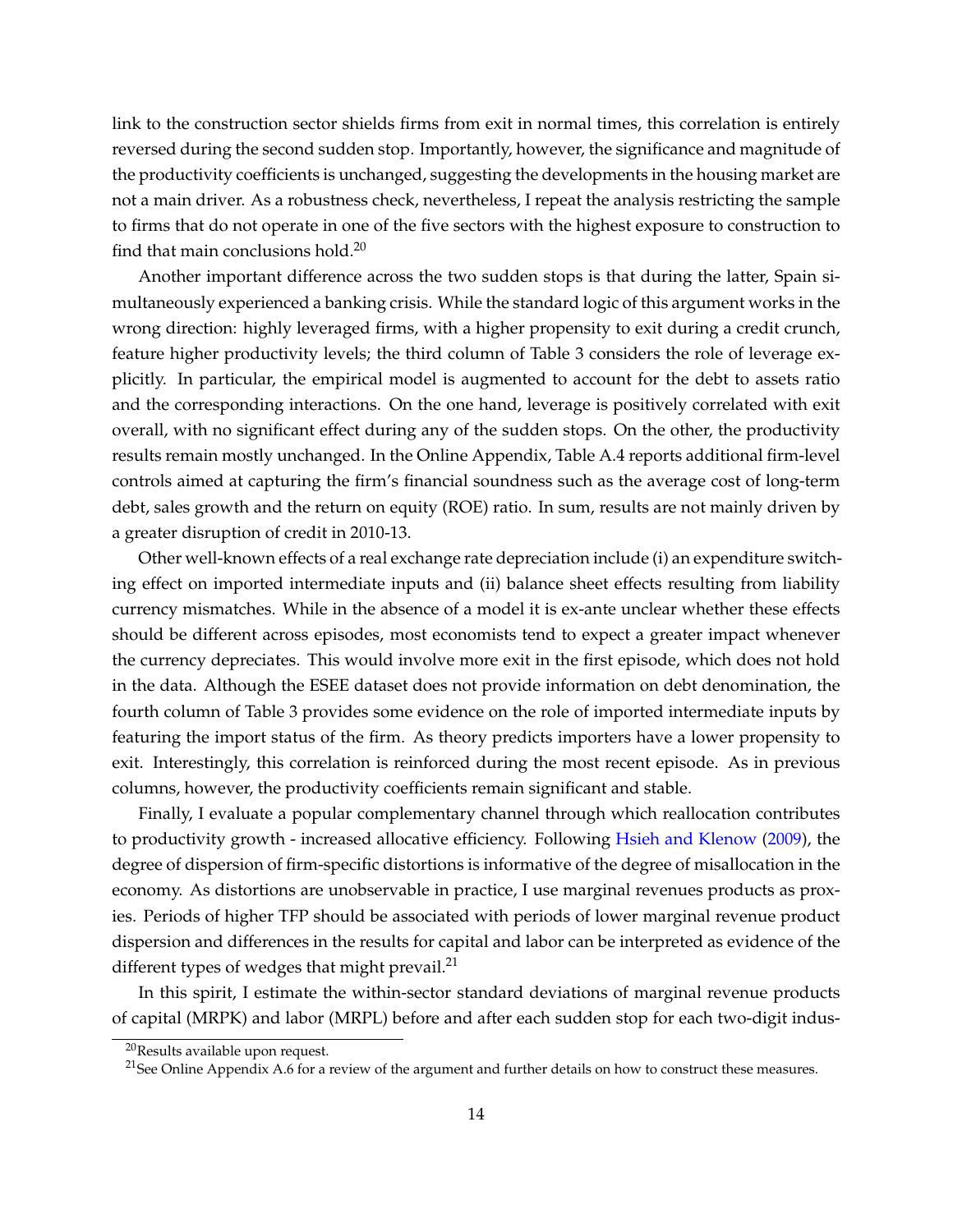|                     | (1)        | (2)        | (3)         | (4)         |
|---------------------|------------|------------|-------------|-------------|
| Firm-level TFP      | $0.994***$ | $0.992***$ | $0.964***$  | $0.960***$  |
|                     | (0.003)    | (0.003)    | (0.008)     | (0.008)     |
| Aggregate TFP       | 0.022      | $-0.000$   |             |             |
|                     | (0.020)    | (0.016)    |             |             |
| <b>Industry TFP</b> |            |            | $-0.882***$ | $-0.879***$ |
|                     |            |            | (0.048)     | (0.049)     |
|                     |            |            |             |             |
| Observations        | 36,261     | 36,261     | 36,261      | 36,261      |
| R-squared           | 0.933      | 0.937      | 0.856       | 0.859       |
| <b>Industry FE</b>  | Yes        | Yes        | No          | No          |
| Export status       | No         | Yes        | No          | Yes         |

TABLE 4: MARKUPS AND PRODUCTIVITY

*Notes:* This table reports the results of a cross-section regression of firm-level markups on different measures of productivity: at the firm level, at the industry level and at the economy level. All variables are measured in logs. Export status is a dummy equal to one whenever a firm reports a positive exporting revenue. Standard errors (in parentheses) are clustered by industry;  $*** p$  < 0.01, **<sup>∗</sup>** $p$  < 0.05, and  $p$  < 0.10. The data used is collected from the ESEE dataset.

try. In most sectors, dispersion increases during the first episode and decreases by the end of the latter.<sup>22</sup> Importantly, this pattern holds for both capital and labor, suggesting that while there are changes in the distortions over time, such distortions affect both factors of production simultaneously or, in Hsieh and Klenow (2009) lingo, it is changes in the output (and not the capital to labor ratio) wedge that are driving TFP movements.<sup>23</sup>

An alternative interpretation of this result, which implies moving away from the CES assumption, suggests the presence of firm-specific markups that are time-varying. I explore this possibility by computing markups at the firm level as the ratio of the output elasticity of labor to the labor share following De Loecker and Warzynski (2012)'s cost minimization approach. I find that the dispersion of firm-specific markups is substantial; the standard deviation is 0.47 and changes over time.<sup>24</sup>

To study its relationship with productivity, I regress firm-specific markups on firm-level and

 $22$ Take the biggest industry in the dataset, "Vehicles", as an example. For the 1992-93 sudden stop the standard deviation for capital (labor) was 0.947 (0.342) the year before the crisis; it increased to 1.037 (0.439) by the end of the crisis. For the 2010-13 sudden stop the standard deviation for capital (labor) was 1.098 (0.704) the year before the crisis; it however decreased to 0.977 (0.368) by the end of the crisis. To derive an economy-wide measure of the standard deviation, I then aggregate standard deviations at the industry level using time-invariant employment weights. Results, which are similar to those for "Vehicles", are summarized in Table A.5.

<sup>&</sup>lt;sup>23</sup>While Gopinath et al. (2017) and García-Santana et al. (2020) have shown that increasing capital misallocation is responsible for the slowdown of productivity growth prior to the 2010-2013 crisis, these results rule out the possibility that it is the undoing of this phenomenon what drives the most recent improvement.

 $^{24}$ To calculate these numbers, I estimate standard deviation at the industry level and then compute an employment weighted average across industries.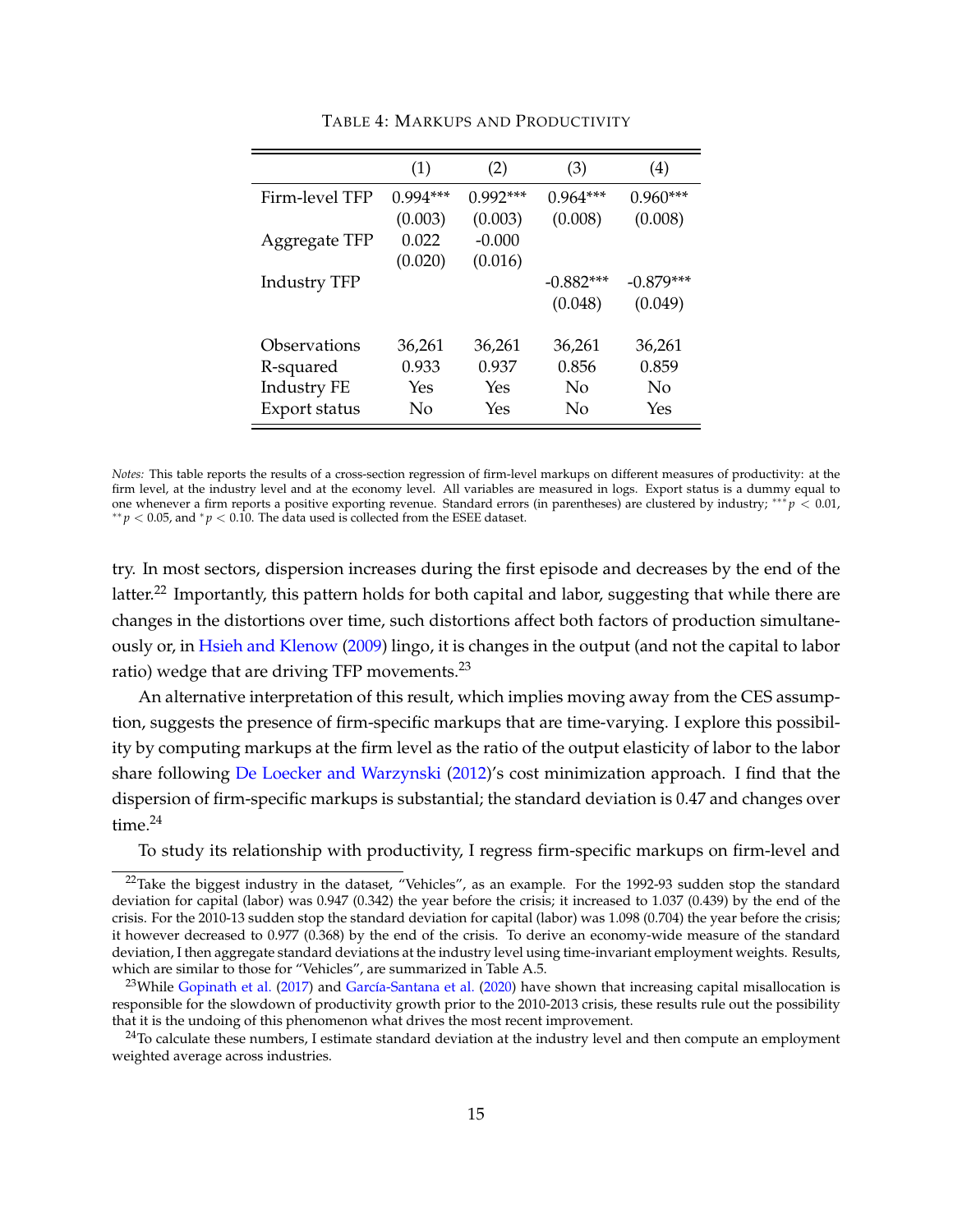aggregate TFP measures. Results are presented in Table 4. Columns (1) and (2) focus on a economy-wide measure of aggregate productivity while columns (3) and (4) restrict attention to productivity aggregated at the industry level. More productive firms set higher markups on average. This is consistent with most models of variable markups. In addition, lower markups are associated with higher levels of aggregate productivity at the industry level although the effect vanishes at a higher level.

#### **2.4 Caveats and Robustness**

This section highlights three well-known limitations of the ESEE dataset. The goal is to understand how each of them might impact the above results and to propose ways of addressing them. First, large firms are over-represented in the sample. While, this should bias results against a relevant role of exit, I construct population weights to improve the representativeness of the sample. Unfortunately, the Spanish Census is not available to researchers and, thus, I do not have access to the full population of firms in order to estimate appropriate propensity scores.<sup>25</sup> As a second best, I use the dynamic sampling weights provided by the ESEE. The new weighted sample performs significantly better in two key aspects. First, it matches more closely the actual firm size distribution as reported by Eurostat (Figure A.4). Second, it captures the capital misallocation trend in the pre-crisis period documented by Gopinath et al. (2017) (Figure A.5).<sup>26</sup> Online Appendix A.7 explains further details and shows that results fully go through when using this new weighted sample.

Second, the coverage of the ESEE dataset is limited. I mitigate this concern in two different ways. On the one hand, I redo the analysis using data from ORBIS, which has substantially better coverage for recent years. Online Appendix A.7 confirms that main results hold for the 2010- 13 episode, since the data is only available from the late 1990s. I take these results as evidence that the ESEE dataset is representative of the ORBIS dataset (and, thus, of the world of Spanish manufacturing firms) for the purposes of this paper, at least, for the second episode. Given that the ESEE data collection process is consistent over time, there is no obvious reason to believe results for the earlier episode are not equally representative. On the other hand, I show that while the coverage of the ESEE data relative to different releases of the EU KLEMS data for the Spanish manufacturing sector is indeed modest, it is also fairly constant over time.<sup>27</sup>

Third, actual firm entry is captured with some delay in the ESEE data given the size threshold of data collection. As long as the size threshold is constant over time, which is the case, the impact on results is modest and the behavior of sample entrants is informative of that of true entrants.

<sup>&</sup>lt;sup>25</sup>Selection issues might therefore remain. Note, however, that as long as these are systematic over time, the exercise of comparing two different periods should plaque their impact.

 $^{26}$ It has been previously established that it is essential to have small firms in the sample to capture factor misallocation.

<sup>&</sup>lt;sup>27</sup>Refer to Table A.13 for further details.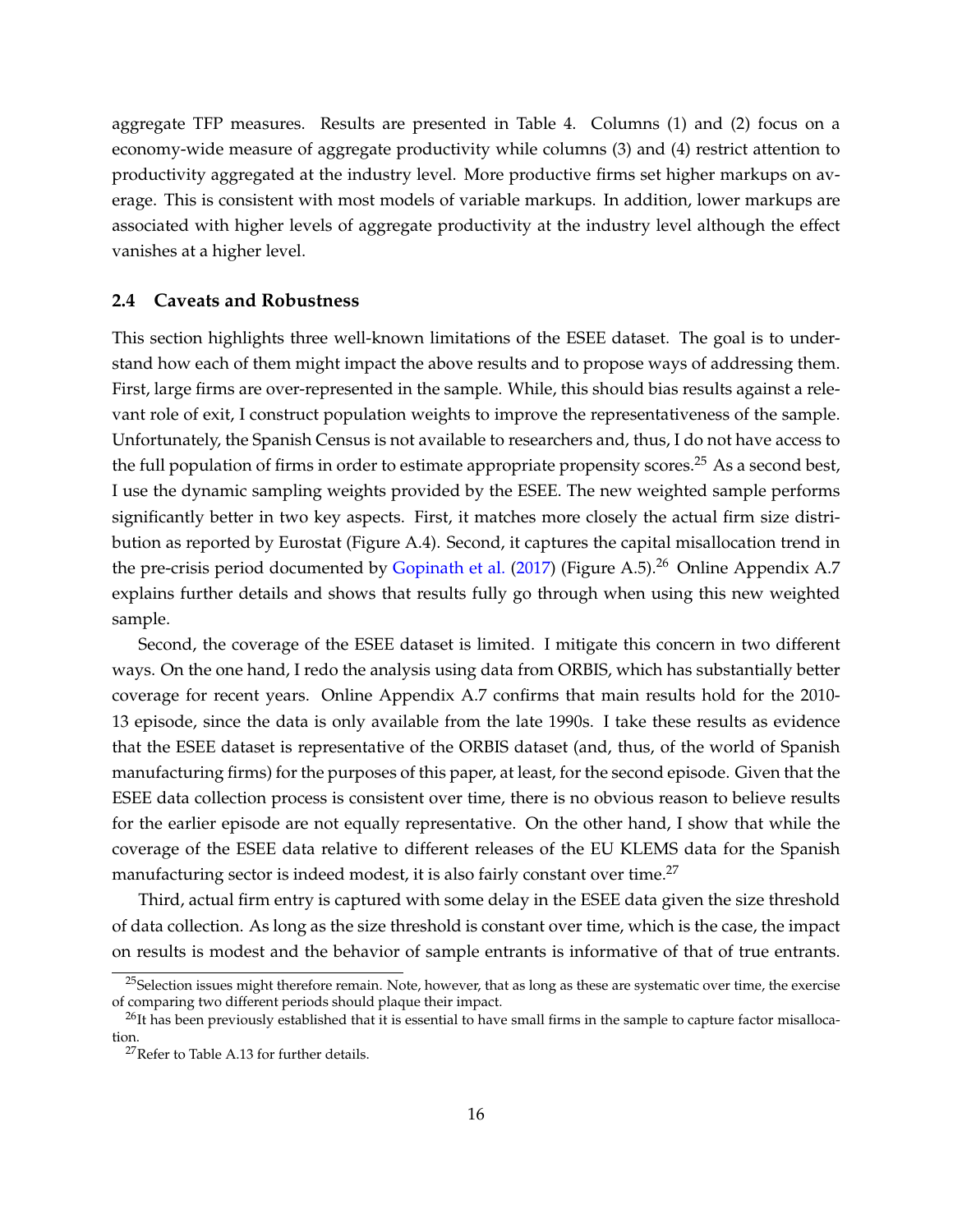More importantly, entry is not the main object of study in this paper. However, as a robustness, Table A.14 redoes the TFP decomposition exercise by shutting off the contribution of entrants.

As a brief summary, the above findings call for a theory of sudden stops that features heterogeneously productive firms, selection into production and variable firm-specific markups. All of these elements, together with the exchange rate dimension, are featured in the theoretical framework that I develop next.

# **3 A Small Open Economy with Firm Dynamics**

Consider an infinite-horizon small open economy. Time is discrete and indexed by *t*. The economy is populated by a representative household that consumes goods and leisure and engages in financial transactions with foreign investors. There is also a large number of differentiated firms that produce consumption goods using labor supplied by the household, and a monetary authority that sets the nominal exchange rate as the policy instrument.

### **3.1 A Representative Household**

The representative household derives utility from leisure and the consumption of a set of differentiated goods, indexed by  $\omega \in \Omega$ , and supplies differentiated types of labor input, indexed by  $i \in (0, 1)$ . The lifetime utility is given by:

$$
\mathbb{E}_0\left[\sum_{t=0}^{\infty}\beta^t U\left(q_t\left(\omega\right),L_t^i\right)\right],\tag{1}
$$

where  $\mathbb{E}_t$  is the expectation operator conditional on the information set available at time *t*,  $\beta$  is the discount factor,  $q_t(\omega)$  is the consumption level of variety  $\omega$  and  $L_t^i$  is the labor supply of type *i*. The period utility function is based on Melitz and Ottaviano (2008):

$$
U\left(q_t\left(\omega\right),L_t^i\right)=\alpha\int_{\omega\in\Omega}q_t\left(\omega\right)d\omega-\frac{1}{2}\gamma\int_{\omega\in\Omega}q_t\left(\omega\right)^2d\omega-\frac{1}{2}\eta\left(\int_{\omega\in\Omega}q_t\left(\omega\right)d\omega\right)^2-\int_0^1L_t^i\,di\,,
$$

where demand parameters  $\alpha$ ,  $\gamma$  and  $\eta$  are strictly positive.

Melitz and Ottaviano (2008) preferences are appealing for three reasons. First, they capture love of variety through  $\gamma$ , which determines the level of product differentiation between consumption goods. As  $\gamma$  increases, consumers place higher weight on the distribution of consumption across varieties. Second, the quadratic form gives rise to a linear demand function which ensures the existence of a choke price and an extensive margin of production even in the absence of fixed costs of production. Third, they generate endogenous variable markups, which capture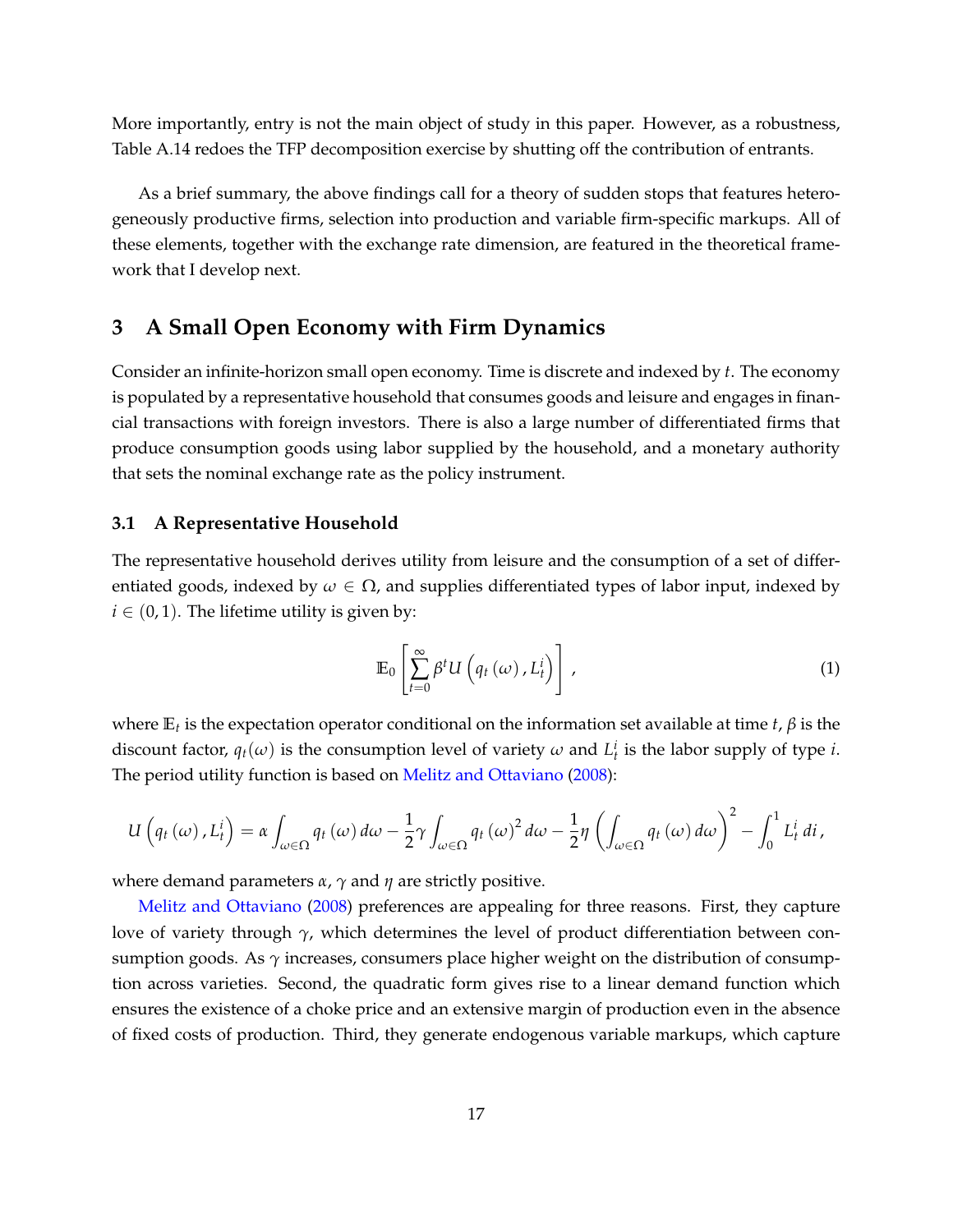the effect of market competition on firm sales (the so-called pro-competitive effect) as opposed to standard CES preferences.

Melitz and Ottaviano (2008) preferences also depict a second consumption good, which is homogeneous and assumed to be the numeraire, with a linear production technology that pins down the wage in the economy. As endogenous fluctuations in the wage level are relevant in this analysis, this feature of the original functional form is inconvenient. Moreover, in the context of an internal devaluation, it is also interesting to capture any changes in demand patterns that may arise from movements in wages. My approach is to explicitly model the labor supply decision by assuming preferences that are linear in leisure.<sup>28,29</sup> The demand parameters  $\alpha$  and  $\eta$  therefore measure the substitutability between the consumption of differentiated goods and leisure.

The budget constraint of the representative agent in terms of domestic currency can be written as:

$$
\int_{\omega \in \Omega} p_t(\omega) q_t(\omega) d\omega + \epsilon_t B_t = \int_0^1 W_t^i L_t^i \, dt + \Pi_t + \epsilon_t R_{t-1} B_{t-1} \,, \tag{2}
$$

where  $W_t^i L_t^i$  is the income derived from supplying differentiated labor input *i*,  $\Pi_t$  is profit received from firms and  $\epsilon_t$  denotes the nominal exchange rate, defined as units of domestic currency needed to buy one unit of foreign currency.

The representative household can only engage in financial transactions with foreign investors by trading in risk-free foreign denominated nominal bonds  $B_t$ , which pay a debt elastic rate of return:

$$
R_t = R^* + \phi \left( e^{\bar{B} - B_t} - 1 \right) + \xi_t, \qquad (3)
$$

where  $R_t^*$  is the world interest rate and  $\bar{B}$  is the steady state level of debt.<sup>30,31</sup> The only source of uncertainty so far is *xt*, which is interpreted as a country risk premium shock, similar to that of Garcia-Cicco, Pancrazi and Uribe (2010), and assumed to follow an AR(1) process. A sudden stop in the model involves a positive realization of  $\zeta_t$ : an unexpected increase in the cost of international borrowing that forces the domestic economy to deleverage internationally by expanding net exports.

Labor supply is differentiated. There is a unit continuum of labor types. Firms can aggregate labor types according to  $L_t = (\int_0^1 L_t^i)$  $\frac{\theta-1}{\theta}di)^{\frac{\theta}{\theta-1}}$ , where  $\theta$  measures the elasticity of substitution. I assume that the representative household supplies all the differentiated labor inputs as in Woodford

 $28$ Given the quasi-linear functional form, there is no income effect for differentiated varieties. However, changes in wages will affect demand through the substitution effect.

 $29$ Linearity in leisure is not an essential assumption for the purposes of this analysis. It can be easily relaxed without major impact on results. In fact, a truly quantitative exercise would require a finite elasticity of labor supply.

 $30$ Featuring a debt-elastic interest rate ensures a stationary solution to the model after detrending following Schmitt-Grohé and Uribe (2003). While I take this specification in reduced form, it can be micro-founded in models of limited international financial intermediation in the spirit of Gabaix and Maggiori (2015).

 $31$  Households are not allowed to trade in domestic bonds in the baseline model for the sake of simplicity. However, extending the model to include domestic bonds would be trivial as these would be in zero net supply.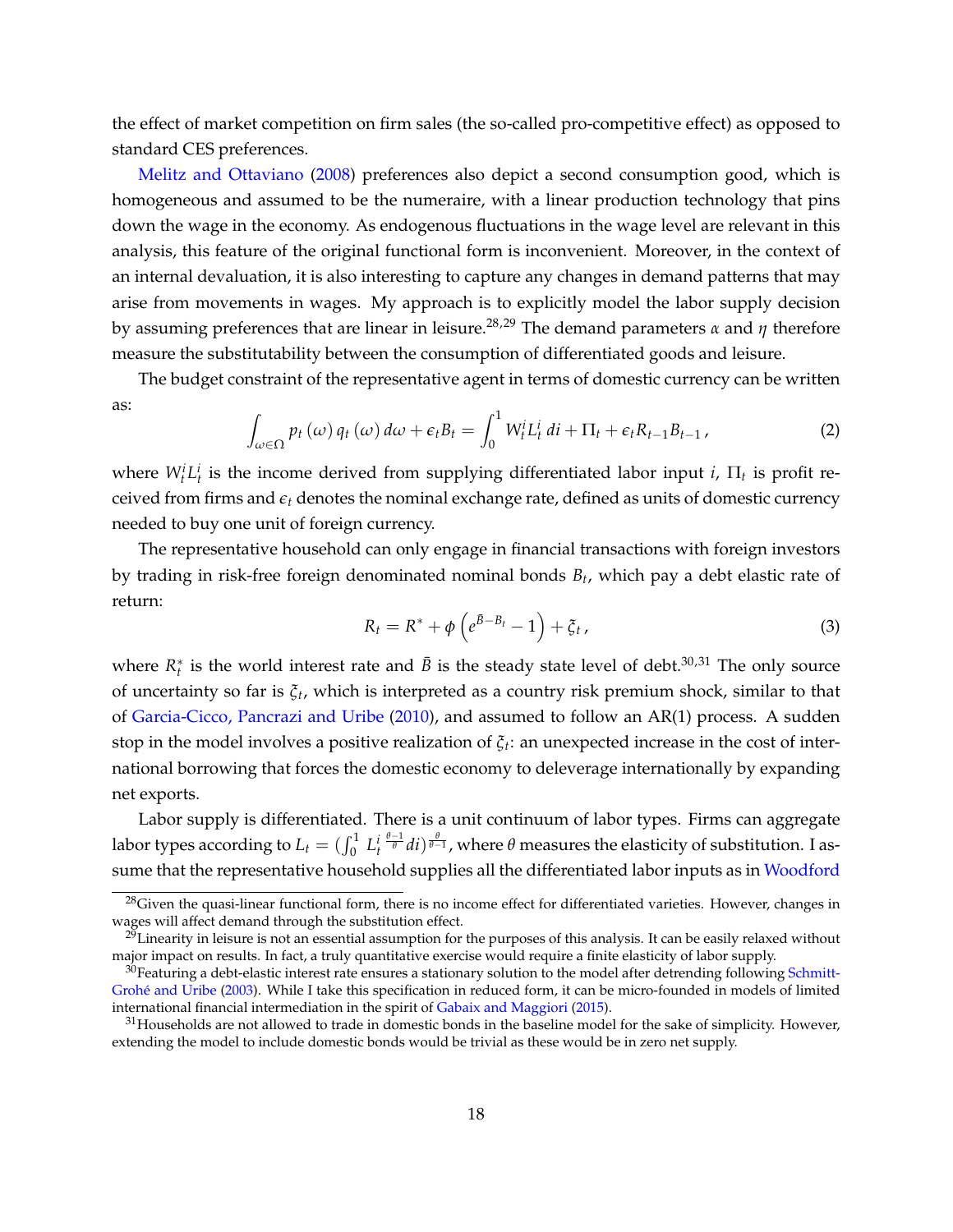(2011).<sup>32</sup> Suppose, for example, that each member of the household specializes in one occupation. The representative household has monopoly power to set the wage for each labor type,  $W_t^i$ .

Each period the household chooses  $q_t(\omega)$ ,  $B_t$ ,  $L_t^i$  and  $W_t^i$  to maximize the expected present discounted value of utility, equation (1), subject to the budget constraint, equation (2), and the demand for type *i* labor input, which is given by:

$$
L_t^i = \left(\frac{W_t}{W_t^i}\right)^{\theta} L_t.
$$

**Optimality conditions** Given quadratic preferences, it may be the case that not all differentiated goods are demanded by the household. However, when a particular good  $\omega$  is consumed, its inverse demand is determined by:

$$
\alpha - \gamma q_t(\omega) - \eta Q_t = \lambda_t p_t(\omega) , \qquad (4)
$$

where  $Q_t \equiv \int_{\omega \in \Omega} q_t(\omega) d\omega$  is the consumption level over all varieties and  $\lambda_t$  is the time *t* Lagrangian multiplier. Consumption of a given variety decreases with price, the marginal utility of wealth and total consumption.

The optimal decision for the purchase of the foreign asset, *Bt*, delivers a standard Euler equation:

$$
\lambda_t = \beta R_t E_t \left[ \frac{\epsilon_{t+1}}{\epsilon_t} \lambda_{t+1} \right]. \tag{5}
$$

A higher interest rate and expectations of nominal exchange rate depreciation both increase the cost of borrowing internationally and, thus, encourage consumer savings.

Solving for the optimal wage for labor type *i* gives:

$$
W_t^i = \frac{\theta}{\theta - 1} \frac{1}{\lambda_t} \,. \tag{6}
$$

Intuitively, higher wages increase household's wealth everything else equal. Given diminishing marginal utility, the Lagrangian multiplier falls. Equation (6) also implies that the optimal flexible wage is equalized across labor types *i.e.*  $W_t^{flex} = W_t^i$ .

Finally, note that the representative household will be willing to satisfy firms' labor demand as long as:

$$
\frac{W_t}{P_t} \ge \frac{1}{(\alpha - \eta Q_t) N_t - \gamma Q_t},
$$

where  $N_t$  is the number of active firms in the domestic market.

 $32$ This is equivalent to assuming that each household specializes in the supply of one type of labor input as long as there are equal number of households supplying each type.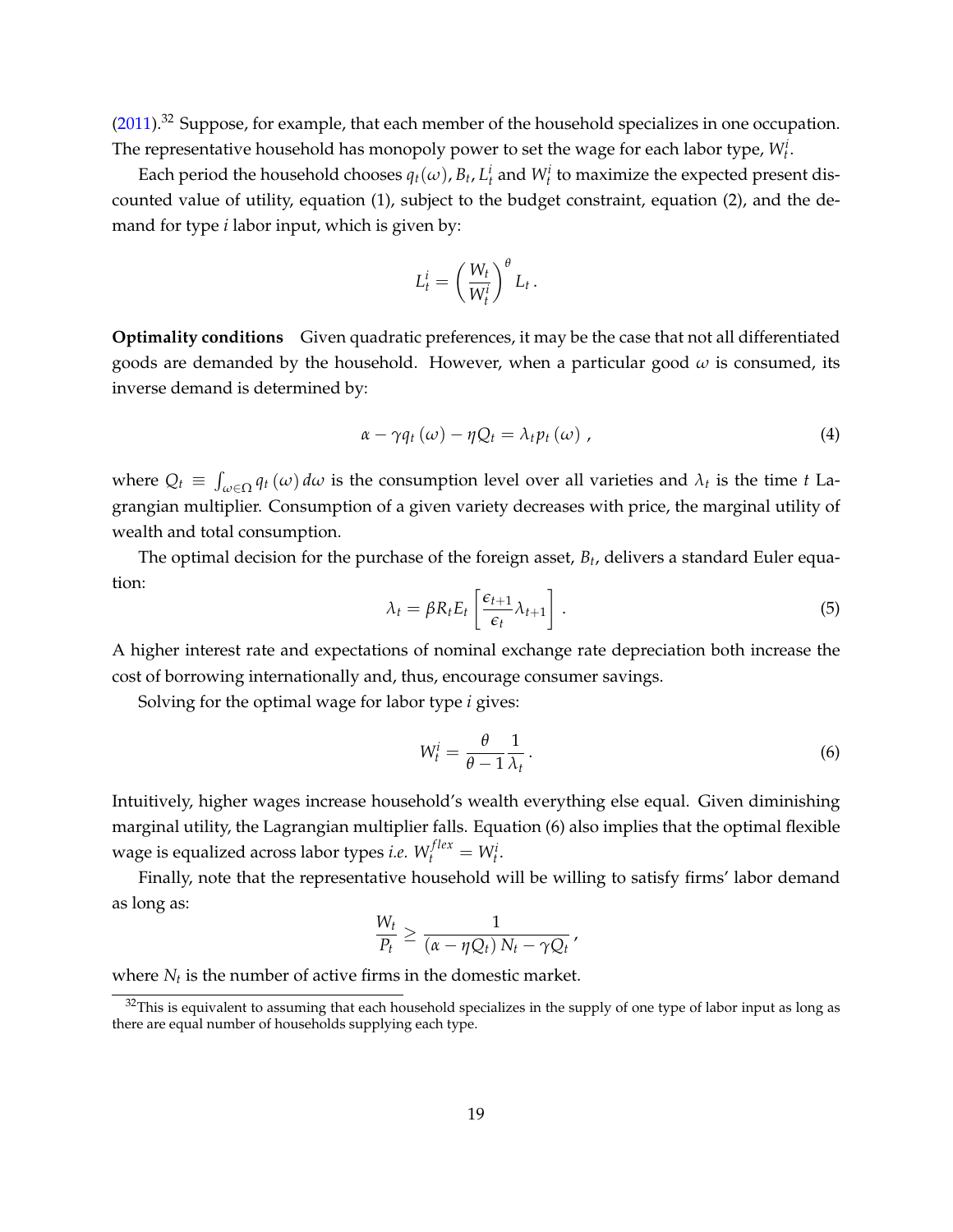#### **3.2 Firms**

There is a continuum of measure *M* of domestic firms, each deciding whether to produce a differentiated variety  $\omega^{.33}$  Labor is the only factor of production and the unit cost is a concave function in the factor price *i.e.*  $C_t(z) = \frac{W_t^{\sigma}}{Z_t z}$ , where  $0 < \sigma \leq 1$  is the labor income share.<sup>34</sup> Firm productivity has a common stochastic shifter,  $Z_t$ , which follows an AR(1) in logs and a constant firm-specific component, *z*, which is drawn from a Pareto distribution  $1 - G \left( z \right) = \left( \frac{1}{z} \right)^k$  with shape parameter  $k$  and minimum level equal to one.<sup>35</sup>

The main focus of the paper is the short-run and, as such, cross-country reallocation of firms is not allowed.<sup>36</sup> This implies that the number of potentially active firms in the economy, *M*, is fixed and there is no free entry condition. Firms only choose whether to produce or not in each period based on the profitability for the corresponding period.

Firms can sell their varieties in both the domestic and the export market. Markets are segmented and selling abroad requires incurring a per-unit trade cost *t >* 1. While domestic demand for variety *z*,  $q_t^H(z)$ , is given by equation (4), the foreign demand for a domestic variety *z*,  $q_t^{*F}(z)$ , is given by:

$$
q_t^{*F}(z) = A - B p_t^{*F}(z), \tag{7}
$$

where *A* and *B* are exogenous given a small-open economy setting. In the spirit of Demidova and Rodriguez-Clare (2009), I show in Online Appendix B.2 that this small open economy is a special case of the two economy framework where the share of potentially active firms in Home,  $n = \frac{M}{M+M^*}$  approaches zero.<sup>37</sup>

 $33$ The same is true for the foreign economy: there is a continuum of measure  $M^*$  potentially active foreign firms.

<sup>&</sup>lt;sup>34</sup>To rationalize this functional form, suppose there is a second factor of production, which is inelastically supplied by households and the production function is Cobb-Douglas. If the price of this second input, *k*, is assumed to be constant, the marginal cost is given by  $C_t = \left(\frac{W_t}{\sigma}\right)^{\sigma} \left(\frac{\kappa}{1-\sigma}\right)^{\sigma}$  $1-\sigma$  $\int_{1-\sigma}^{1-\sigma}$ . In section 5.1 I relax this assumption and show that explicitly considering two factors of production does not change the model's predictions in any substantial way.

 $\frac{35}{25}$  For completeness, the assumption is that  $Z_t^* = 1 \ \forall t$ 

 $36$ Note that this is only true for the baseline set-up. In section 5.3, I allow for firm entry and study long-run implications instead.

 $37$ In the limit  $z^{*F}$  is unaffected by changes in Home, the term *A* includes the price index, the number of consumed varieties and the marginal utility of wealth in Foreign while the term *B* is proportional to the marginal utility of wealth in Foreign.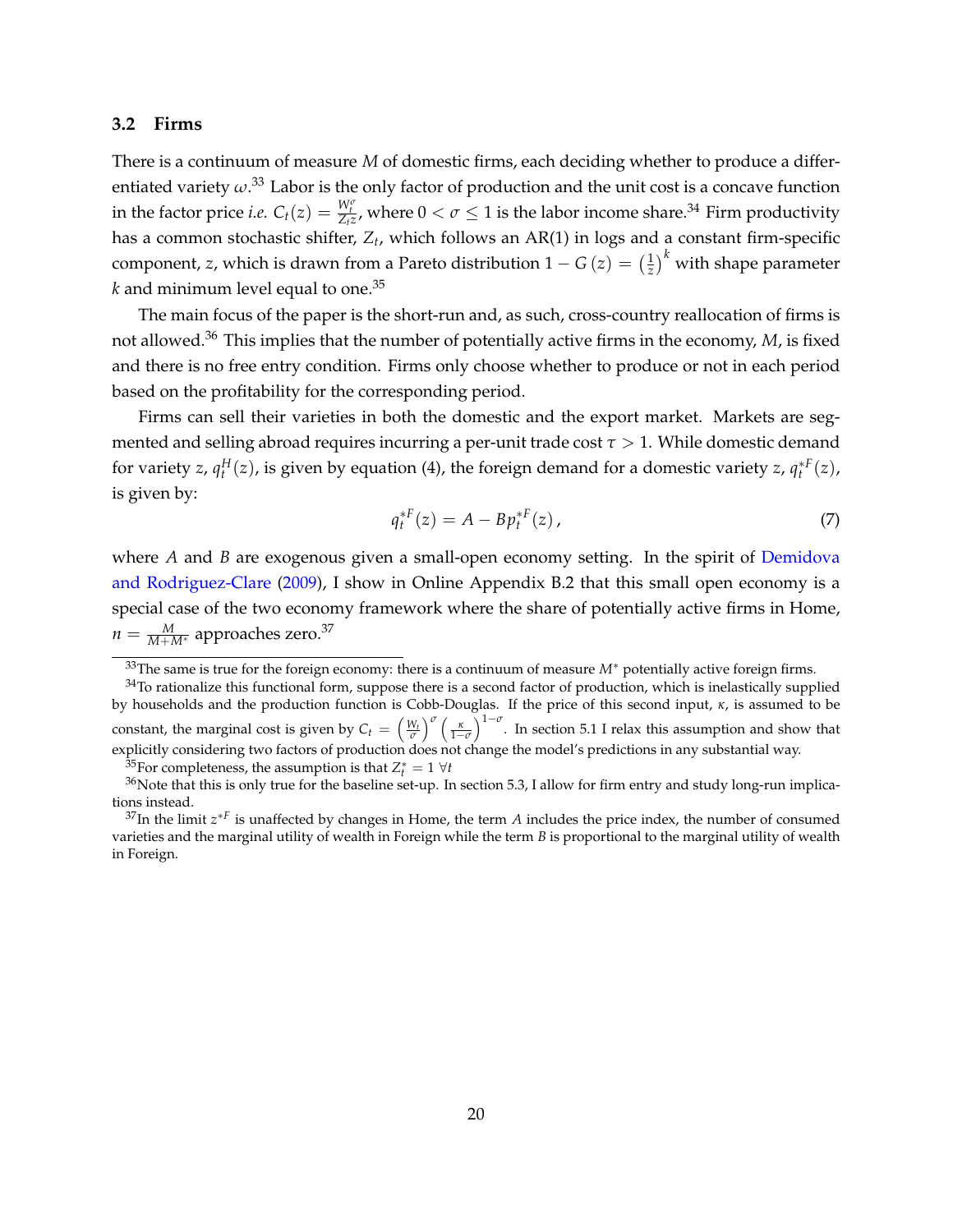**Optimality conditions** The profit maximization problem delivers the following set of first-order conditions:

$$
q_t^H(z) = \max \left\{ \frac{\lambda_t}{\gamma} \left[ p_t^H(z) - \frac{W_t^{\sigma}}{z Z_t} \right], 0 \right\},
$$
  

$$
q_t^F(z) = \max \left\{ \frac{\lambda_t}{\gamma} \left[ p_t^F - \frac{\tau \epsilon_t (W_t^*)^{\sigma}}{z} \right], 0 \right\},
$$
  

$$
q_t^{*F}(z) = \max \left\{ B \left[ p_t^{*F}(z) - \frac{\tau W_t^{\sigma}}{\epsilon_t z Z_t} \right], 0 \right\},
$$

where the expressions for domestically-consumed domestically-produced, henceforth domestic goods,  $q_t^H(z)$ , and exported goods,  $q_t^{*F}(z)$ , are given by the optimization of domestic firms while the expression for imported goods,  $q_t^F(z)$ , results from the optimization of foreign firms.

The labor demand for a domestic firm with productivity level *z* is given by the firm's cost minimization problem and reads:

$$
L_t(z) = \frac{\sigma}{W_t^{1-\sigma}} \frac{q_t(z)}{zZ_t},
$$
\n(8)

where  $q_t(z)$  will be either  $q_t^H(z)$  or  $q_t^*F(z)$  depending on whether the labor input hired is used to serve the domestic or the export market.

# **3.3 Aggregation and Market Clearing**

I aggregate firm-level variables and impose market clearing conditions as building blocks to define the competitive equilibrium.

**Productivity thresholds** Given that firm-level productivity follows a Pareto distribution, the aggregate productivity level for a given market is summarized by a productivity threshold.<sup>38</sup> This is simply the productivity level of the marginal firm that is indifferent between producing or not for a specific market.

On the supply side, the zero profit condition holds for the marginal firm: it optimally sets its price equal to its marginal cost. For example, for the domestic good  $\bar{p}^H_t = \frac{W^{\sigma}_t}{z^H_t Z_t}$ . On the demand side, the linearity of consumer's demand gives rise to a choke price. This is the maximum price that can be charged for a given variety; anything beyond which drives demand down to zero. Following the previous example,  $\bar{p}_t^H = \lambda_t^{-1}(\alpha - \eta Q_t) = (\gamma + \eta N_t)^{-1}(\alpha \frac{\gamma}{\lambda_t} + \eta P_t)$ . By combining

<sup>38</sup>See section 4 for the formal proof.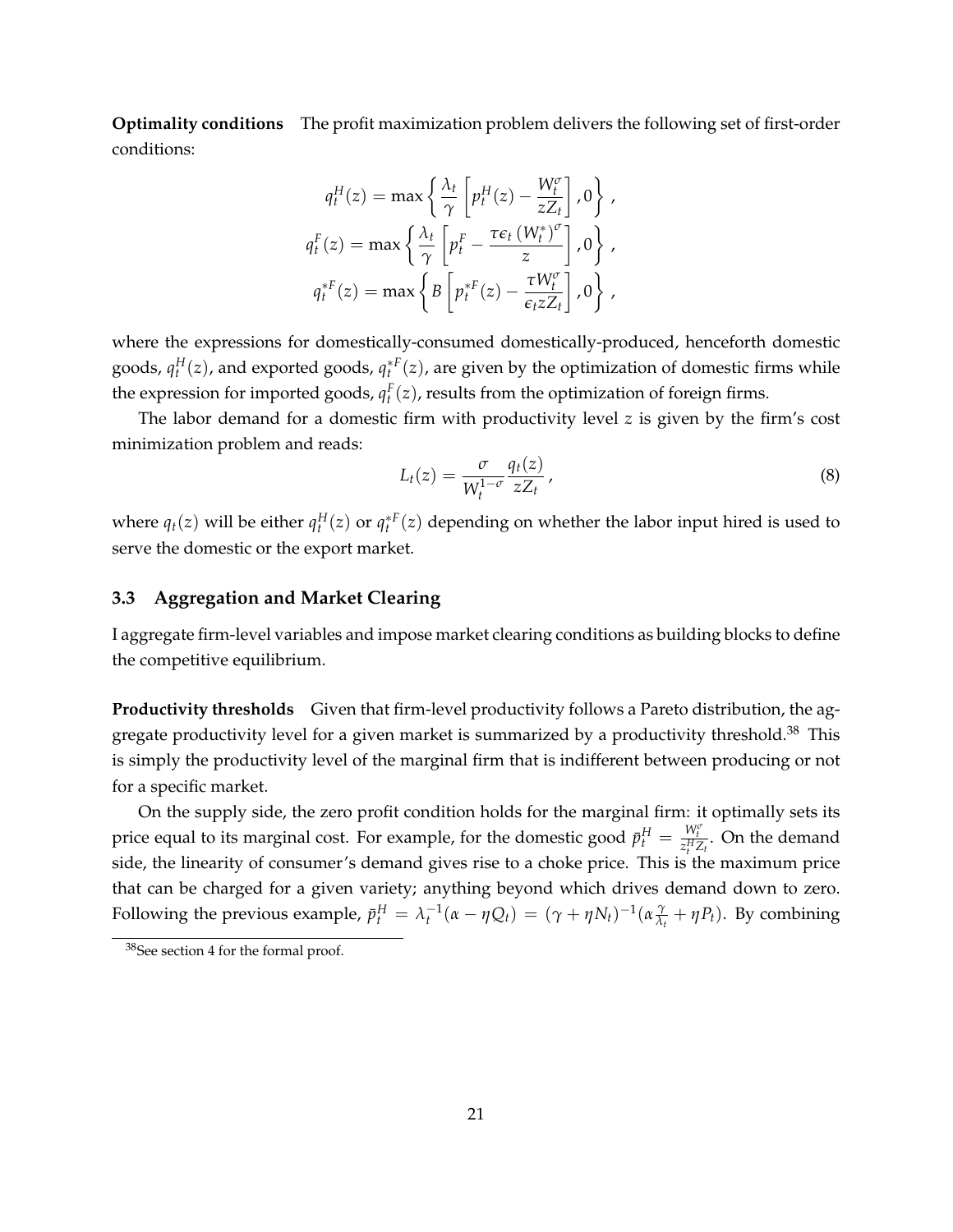these two sets of conditions, the equilibrium thresholds can be expressed as:

$$
z_t^H = \frac{\gamma + \eta N_t}{\alpha \gamma \frac{1}{\lambda_t} + \eta P_t} \frac{W_t^{\sigma}}{Z_t},
$$
\n<sup>(9)</sup>

$$
z_t^F = \frac{\gamma + \eta N_t}{\alpha \gamma \frac{1}{\lambda_t} + \eta P_t} \tau \epsilon_t (W_t^*)^{\sigma}, \qquad (10)
$$

$$
z_t^{*F} = \frac{B}{A} \frac{\tau W_t^{\sigma}}{\epsilon_t Z_t},\tag{11}
$$

where  $z_t^H$  is the productivity threshold for domestic firms serving the domestic market,  $z_t^F$  is the importer threshold and  $z_t^{*F}$  is the exporter threshold. Given the small open economy set-up, the productivity threshold for foreign firms serving the foreign market,  $z_{t}^{*H}$  is exogenously determined and irrelevant for the analysis.

All firm-level variables can then be written in terms of these thresholds. In particular:

$$
p_t^H(z) = \frac{1}{2} \frac{W_t^{\sigma}}{Z_t} \left( \frac{1}{z_t^H} + \frac{1}{z} \right), \quad q_t^H(z) = \frac{1}{2} \frac{\lambda_t}{\gamma} \frac{W_t^{\sigma}}{Z_t} \left( \frac{1}{z_t^H} - \frac{1}{z} \right),
$$
  

$$
p_t^F(z) = \frac{1}{2} \tau \epsilon_t (W_t^*)^{\sigma} \left( \frac{1}{z_t^F} + \frac{1}{z} \right), \quad q_t^H(z) = \frac{1}{2} \frac{\lambda_t}{\gamma} \tau \epsilon_t (W_t^*)^{\sigma} \left( \frac{1}{z_t^F} - \frac{1}{z} \right),
$$
  

$$
p_t^*F(z) = \frac{1}{2} \frac{\tau}{\epsilon_t} \frac{W_t^{\sigma}}{Z_t} \left( \frac{1}{z_t^H} + \frac{1}{z} \right), \quad q_t^*F(z) = \frac{B}{2} \frac{\tau}{\epsilon_t} \frac{W_t^{\sigma}}{Z_t} \left( \frac{1}{z_t^H} - \frac{1}{z} \right),
$$

which are derived by combining the optimality conditions from the representative household and the firms and the corresponding definition of choke prices.

**Number of firms** The number of active firms in the domestic market,  $N_t$  is the sum of domestic firms that serve the domestic market,  $N_t^H$ , plus the number of foreign importers,  $N_t^F$ . Given the number of existing firms in both markets, *M* and *M*<sup>\*</sup>, and the Pareto distribution assumption, the number of active firms is given by:

$$
N_t = M \left(\frac{b}{z_t^H}\right)^k + M^* \left(\frac{b}{z_t^F}\right)^k, \tag{12}
$$

where  $\left(\frac{b}{z^H}\right)$  $\big)_{k}^{k}$  is the probability that an incumbent has a productivity level above the cutoff and, thus, generates positive profits. Note that because each firm specializes in a particular variety, *Nt* is also the number of differentiated varieties available for consumption in the small open economy.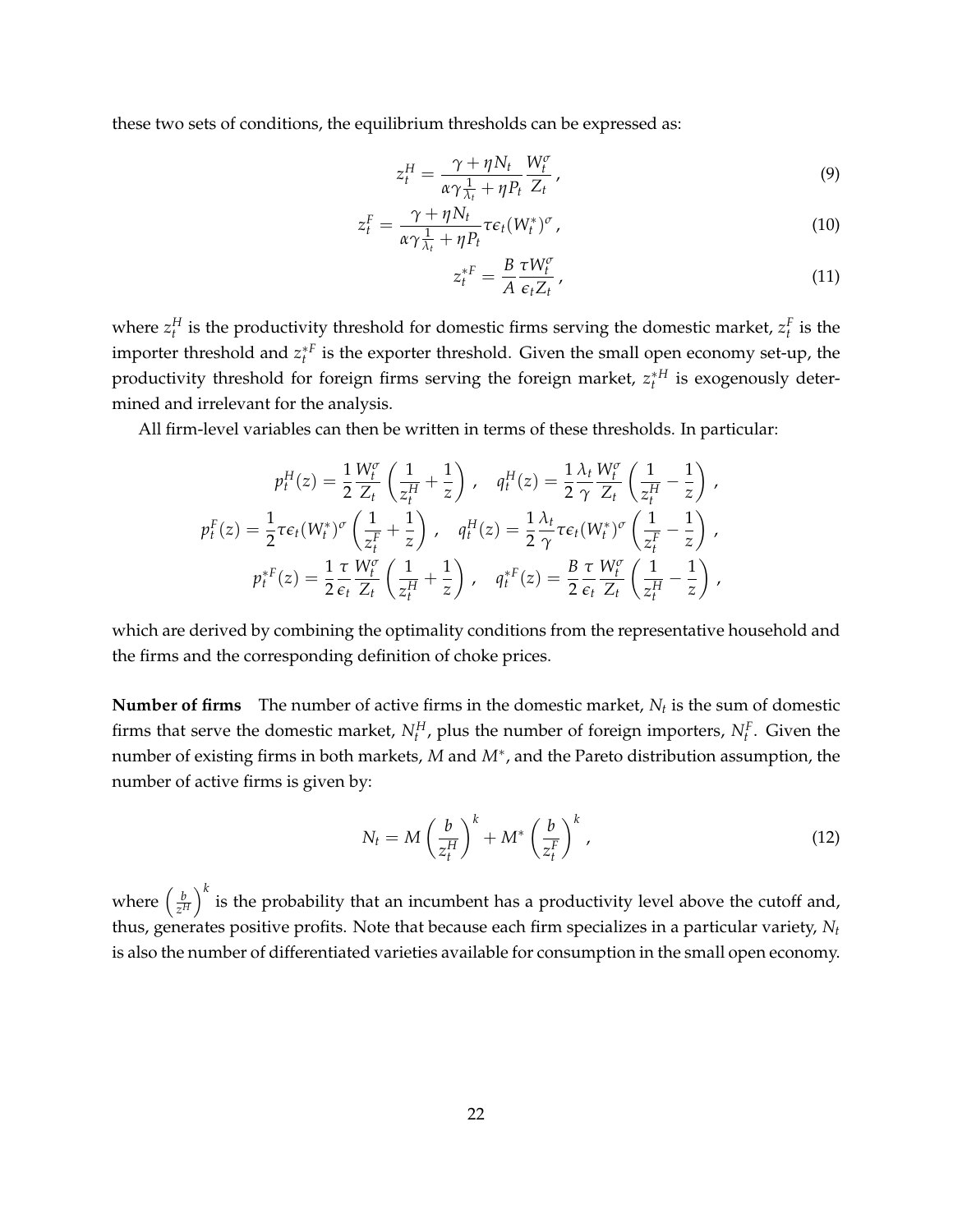**Average price** The average price captures the prices of all goods consumed domestically, that is, prices of domestically produced goods consumed domestically and import prices:

$$
\frac{P_t}{N_t} = \frac{N_t^H}{N_t} \int_{z_t^H}^{\infty} p_t^H(z) \frac{g(z)}{1 - G(z_t^H)} dz + \frac{N_t^F}{N_t} \int_{z_t^F}^{\infty} p_t^F(z) \frac{g(z)}{1 - G(z_t^F)} dz.
$$

Combined with the optimal price expressions and the number of active firms in equilibrium, given by equation (12), the above definition is considerably simplified to read:

$$
\frac{P_t}{N_t} = \frac{2k+1}{2k+2} \frac{W_t^{\sigma}}{z_t^H Z_t}.
$$
\n(13)

The average price is determined by the average effective marginal cost, which follows from the individual firm's optimization problem. Firms charge higher prices whenever their cost of production increase. This is the case when the wage level is high but also when the individual productivity level is low. As the average productivity level in the economy depends positively on the domestic threshold, the average price decreases in  $z_t^H$ .

Wage level I introduce nominal rigidities in the form of sticky wages à la Calvo (1983).<sup>39</sup> Each labor type is able to reset its wage with a probability  $\mu$  each period. Thus, the labor type that adjusted its wage *s* periods ago would have chosen, $X_{t-s}$ , such that:

$$
log(X_{t-s}) = (1 - \beta(1 - \mu)) \sum_{j=0}^{\infty} (\beta(1 - \mu))^j \mathbb{E}_{t-s} \left(log(W_{t+j-s}^{flex})\right),
$$
 (14)

where  $W_t^{flex}$  is the optimal flexible wage as defined by equation (6). This is a weighted average of the current and the expected future optimal wages as of time *s*. Expectations farther in the future are given a lower weight not only because of discounting, but because there is a lower probability of the wage prevailing.

Given that the probability of updating is independent across labor types, the aggregate wage is simply:

$$
log(W_t) = \mu \sum_{j=0}^{\infty} (1 - \mu)^j log(X_{t-s-j}), \qquad (15)
$$

which combined with equations (6) and (14) yields a version of the wage Phillips curve,

$$
\Delta log(W_t) = \beta \mathbb{E}_t \Delta log(W_{t+1}) + \frac{\mu (1 - \beta (1 - \mu))}{1 - \mu} \left( log \left( \frac{\theta}{1 - \theta} \right) - log(\lambda_t) - log(W_t) \right) \tag{16}
$$

 $39$ The model could alternatively feature Rotemberg wage adjustment costs or sticky information à la Mankiw and Reis (2002) in the wage setting process. Note, however, that the model cannot feature downward wage rigidities as in Schmitt-Grohé and Uribe (2016). This would imply that wages are not set by households (or unions in their names), thus, preventing movements in wages to have an effect on demand, a key channel in this paper.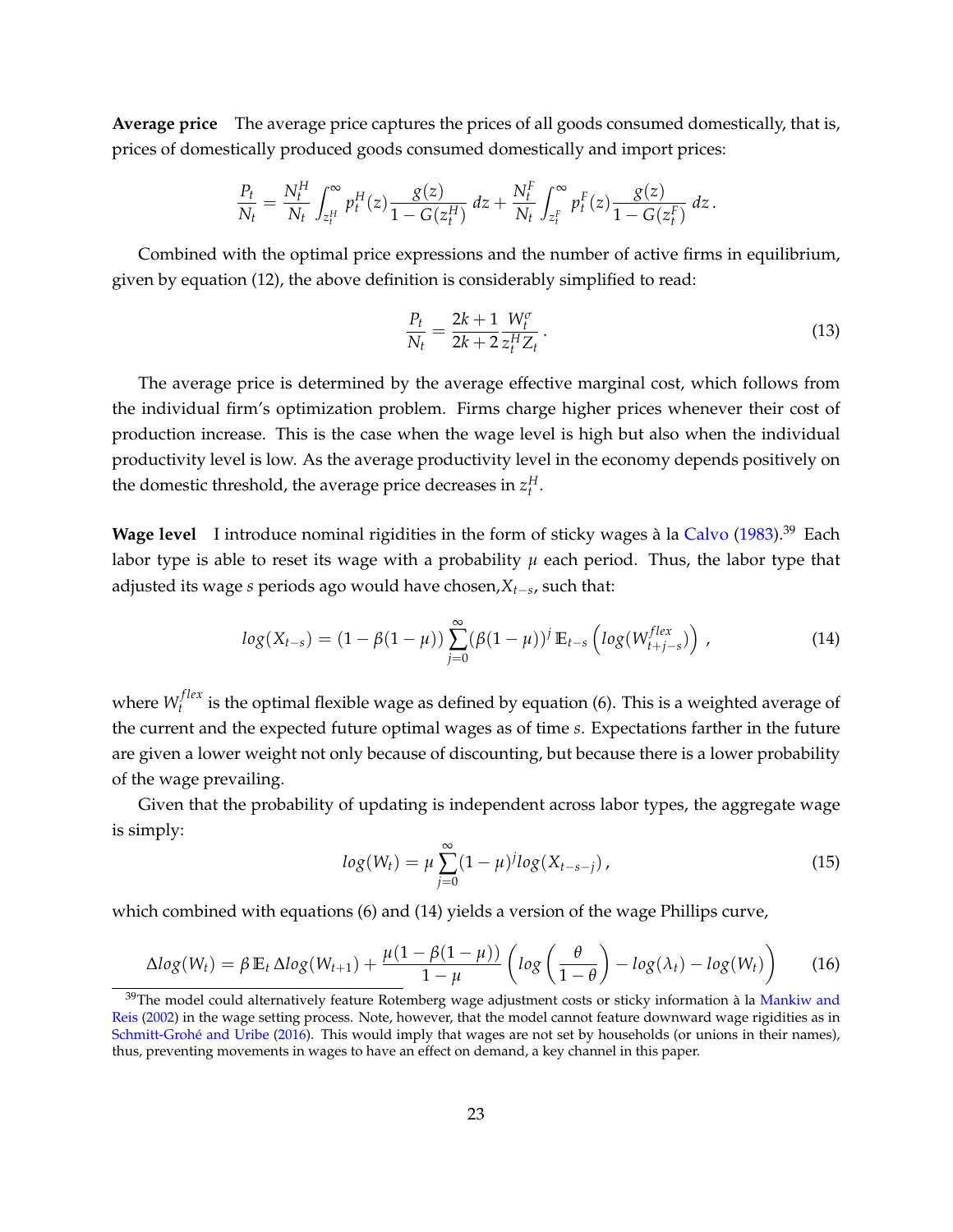**Labor market clearing** To ensure that the labor market clears in equilibrium, aggregate labor demand must equal aggregate labor supply. To aggregate domestic individual labor demand given by equation (8), I sum across all active domestic firms using the Pareto distribution assumption. Labor market clearing then boils down to:

$$
L_t = \frac{k}{(k+1)(k+2)} \frac{\sigma}{W_t} \left(\frac{W_t^{\sigma}}{Z_t}\right)^2 M \left[\frac{\lambda_t}{\gamma} \left(z_t^H\right)^{-(k+2)} + B \frac{\tau^2}{\epsilon_t} \left(z_t^{*F}\right)^{-(k+2)}\right].
$$
 (17)

**The balance of payments condition** Combining some of the equilibrium conditions above, together with the domestic firms' aggregate profit equation and the consumer's budget constraint gives the aggregate resource constraint of the economy, which, in an open-economy setting, is simply the balance of payments condition. In other words, it states that the current account must be equal to the capital account in equilibrium:

$$
EX_{t} - IM_{t} + \epsilon_{t}B_{t-1}(R_{t-1} - 1) = \epsilon_{t} (B_{t} - B_{t-1}), \qquad (18)
$$

where *EM<sub>t</sub>* and *IM<sub>t</sub>*, the total export and import revenues in domestic currency terms, are given by:

$$
IM_t = N_t^F \int_{z_t^F}^{\infty} p_t^F(\omega) q_t^F(\omega) \frac{g(z)}{1 - G(z_t^F)} dz = \frac{b^k}{2(k+2)} M^* \frac{\lambda_t}{\gamma} \frac{(\tau \epsilon_t (W_t^*)^{\sigma})^2}{2} (z_t^F)^{-(k+2)}, \quad (19)
$$

$$
EX_t = \epsilon_t N_t^{*F} \int_{z_t^{*F}}^{\infty} p_t^{*F} \left(\omega\right) q_t^{*F} \left(\omega\right) \frac{g(z)}{1 - G(z_t^{*F})} \, dz = \frac{b^k}{2(k+2)} M \frac{B}{\epsilon_t} \left(\frac{\tau W_t^{\sigma}}{Z_t}\right)^2 \left(z_t^{*F}\right)^{-(k+2)} \,. \tag{20}
$$

#### **3.4 Exchange Rate Policy**

To pin down the nominal variables of the model, I need to determine exchange rate policy. Suppose the central bank implements monetary policy by setting the nominal exchange rate. I consider two exchange rate regimes characterized by different targeting rules. First, consider a currency union. This is equivalent to assuming that the central bank can perfectly commit to a currency peg in which  $\epsilon_t = 1$  at every period *t*.

Second, assume a policy of strict zero wage inflation targeting. This rule simply offsets all the distortions originating from nominal rigidities in the economy by implementing the flexible wage equilibrium, which is given by equation (6). Any movements in the real exchange rate will translate one-to-one into movements in the nominal exchange rate. This is the equivalent to a floating arrangement in this framework.<sup>40</sup>

$$
\left(\Pi_t^w\right)^{\phi_W} \left(\epsilon_t\right)^{1-\phi_W} = 1,\tag{21}
$$

 $40$ The exchange rate policy defined here can be easily generalized by assuming a rule such that: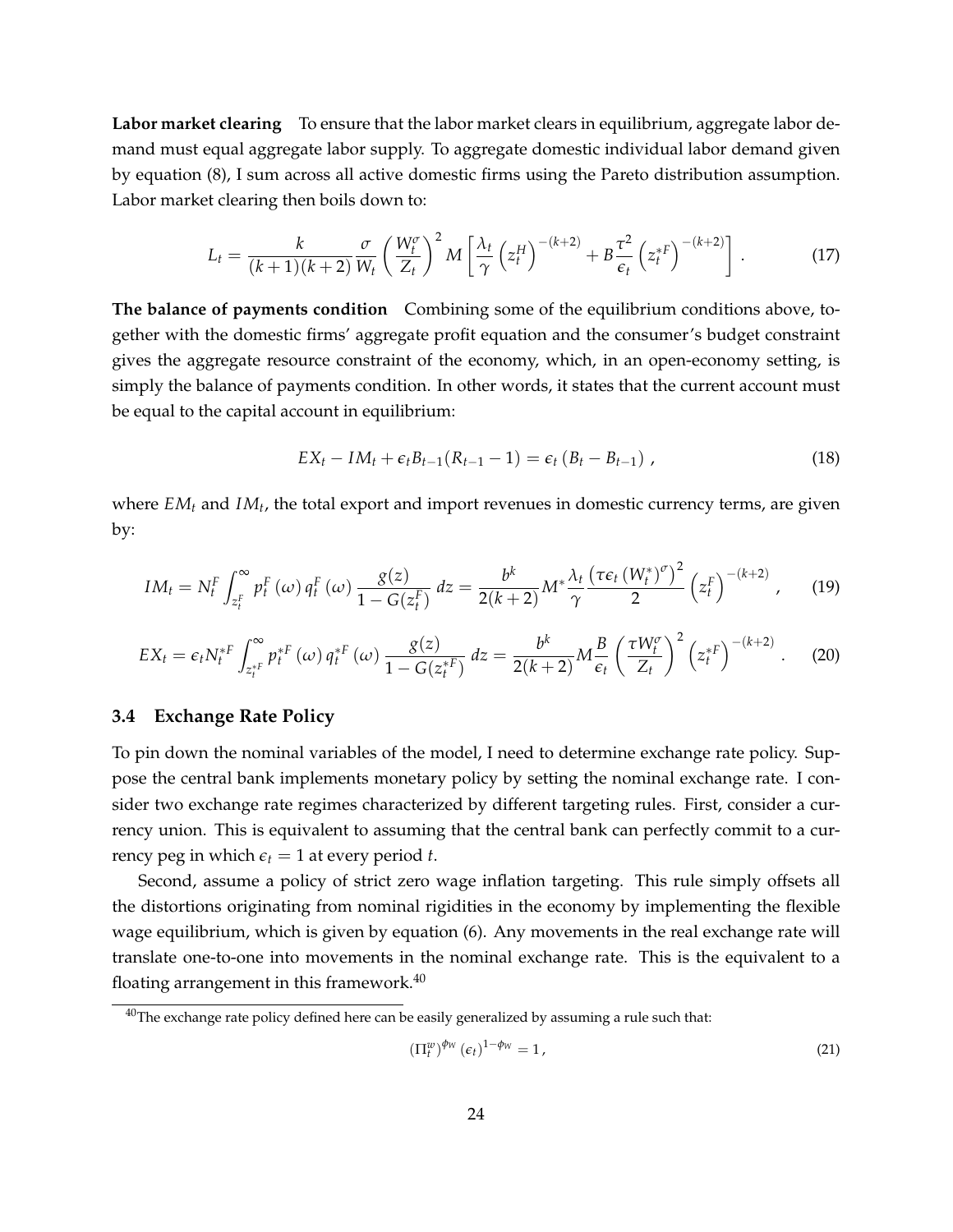#### **3.5 Equilibrium**

I am now ready to define a rational expectations equilibrium as a set of stochastic processes  $\{z_t^H, z_t^F, z_t^{*F}, IM_t, EX_t, L_t, N_t, B_t, R_t, P_t, \lambda_t, W_t\}_{t=0}^{\infty}$  satisfying equations (3), (5), (9)-(13) and (16)-(20) given the exogenous process  $\{\xi_t, Z_t\}_{t=0}^{\infty}$ , initial conditions  $\{R_{-1}, B_{-1}, W_{-1}\}$  and the central bank's policy  $\{\epsilon_t\}_{t=0}^{\infty}$ . The foreign wage,  $W_t^*$ , is normalized to one.

Online Appendix B.3 discusses the existence and uniqueness of the non-stochastic steady state.

# **4 Sudden Stops and Productivity**

In order to study the effects of a sudden stop on aggregate productivity in this framework, I first define the variable of interest and discuss the channels through which a shock can potentially affect productivity. I then restrict attention to a version of the model, which delivers an analytical solution. Finally, I simulate the model numerically and show that the results hold more generally.

### **4.1 Aggregate Productivity**

The variable of interest is domestic aggregate productivity, which is given by:

$$
Z_t^H = N_t^H \int_{z_t^H}^{\infty} \Omega(z) z Z_t \frac{g(z)}{1 - G(z_t^H)} dz,
$$

where  $\Omega(z)$  is the weight used in the aggregation. It must satisfy:

$$
N_t^H \int_{z_t^H}^{\infty} \Omega(z) \; \frac{g(z)}{1 - G(z_t^H)} \; dz = 1 \, .
$$

Aggregate productivity is often computed as: (i) the unweighted average,  $\Omega(z) = \frac{1}{N_t^H}$ ; (ii) the output-weighted average,  $\Omega(z)=\frac{q(z)}{Q_t^H}$ ; or (iii) the revenue-weighted average,  $\Omega(z)=\frac{r(z)}{R_t^H}$ . <sup>41</sup> The following Lemma establishes that  $z_t^H Z_t$  is the key statistic for measuring aggregate productivity independent of the weights used in the aggregation.

 ${}^{41}Q_t^H$  is total domestic output given by:

$$
Q_t^H = N_t^H \int_{z_t^H}^{\infty} q(z) \; \frac{g(z)}{1 - G(z_t^H)} \; dz \, ,
$$

and  $R_t^H$  is total domestic revenue given by:

$$
R_t^H = N_t^H \int_{z_t^H}^{\infty} r(z) \frac{g(z)}{1 - G(z_t^H)} dz.
$$

where  $\Pi_t^w = \frac{W_t}{W_{t-1}}$  is wage inflation and  $0 \le \phi_w \le 1$  is the weight that the monetary authority puts on wage stabilization. A currency union and a strict wage inflation target are the two extreme versions of this rule, with  $\phi_w$  set equal to zero and one, respectively.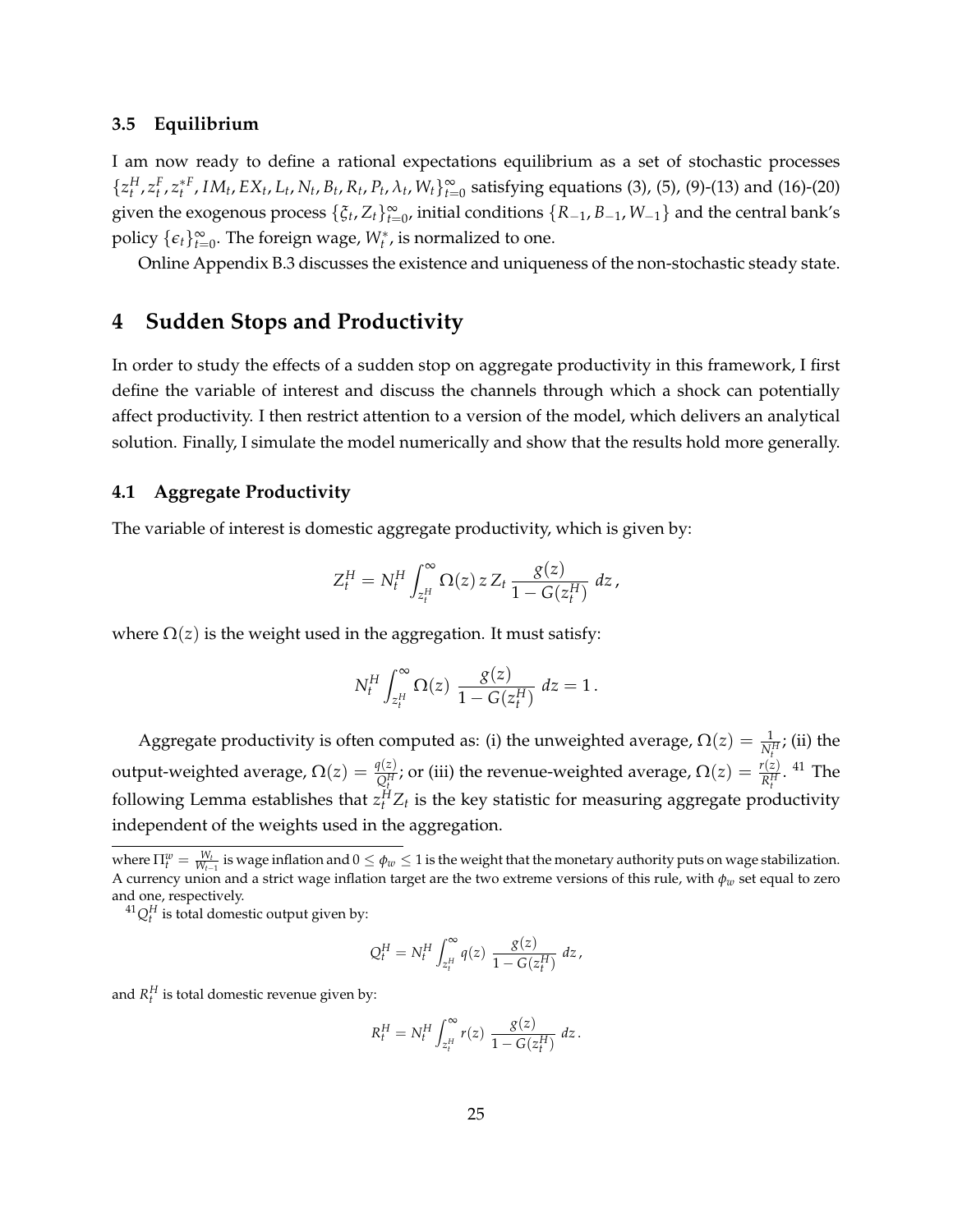**Lemma 1.** *Domestic aggregate productivity, Z<sup>H</sup> <sup>t</sup> , is an increasing function of the domestic productivity*  $th$ reshold,  $z^H_t$  and the common shifter,  $Z_t$ .

*Proof.* See Appendix

In other words, changes in productivity in this model are partly governed by firms' entry and exit dynamics. This is in contrast to alternatives in the literature that either model productivity exclusively as an exogenous shock to the economy, allow for variable capacity utilization or consider R&D decisions.

#### **4.2 Pro-competitive, Cost and Demand Channels**

For a given realization of the common shifter, the productivity threshold is determined by the number of firms in the market, the cost of production and the level of consumer demand; all three are potentially subject to change during a sudden stop episode. Let  $\hat{X}_t$  define the log deviation of a some variable  $X_t$  and  $\bar{X}$  be its value at steady state.

**Proposition 1.** *In equilibrium:*

$$
\hat{z}_t^H + \log Z_t = \underbrace{\frac{1}{2k+2} \frac{\eta}{\alpha \gamma} \frac{\bar{N} \bar{\lambda} \bar{W}^{\sigma}}{\bar{z}^H} \hat{N}_t}_{Pro-competitive} + \underbrace{\sigma \hat{W}_t}_{Cost} + \underbrace{\hat{\lambda}_t}_{Demand}
$$

*Proof.* See Appendix

The intuition follows next. In the first place, a larger number of active firms in the market,  $\hat{N}_t > 0$ , implies greater competition. Given the preferences considered, enhanced competition lowers individual firm demand. This forces less productive firms out of the market as profit margins are reduced at every level of productivity. This *pro-competitive effect* was first introduced by Melitz and Ottaviano (2008), which focuses on competition in the goods market.

Second, a higher wage,  $\hat{W}_t > 0$ , lowers the firm's profit margin by increasing the cost of producing.<sup>42</sup> Once again, a higher productivity level is then required for firms to remain profitable and select into production, therefore, aggregate productivity increases. This is what I denote the *cost effect*, which is the underlying mechanism in the canonical Melitz (2003) model, which focuses on competition in the labor market.

Finally, higher aggregate demand from consumers,  $\hat{\lambda}_t < 0$ , raises individual firm demand at all productivity levels and loosens the minimum productivity requirement. Less productive firms have a higher chance of entering or surviving in the market. This final channel, a novelty of this

 $\Box$ 

.

 $\Box$ 

<sup>&</sup>lt;sup>42</sup>Note that the focus here is on nominal instead of real wages and costs. The underlying reason is that Melitz and Ottaviano (2008) preferences do not give rise to an ideal price index that provides a clear mapping from nominal to real variables.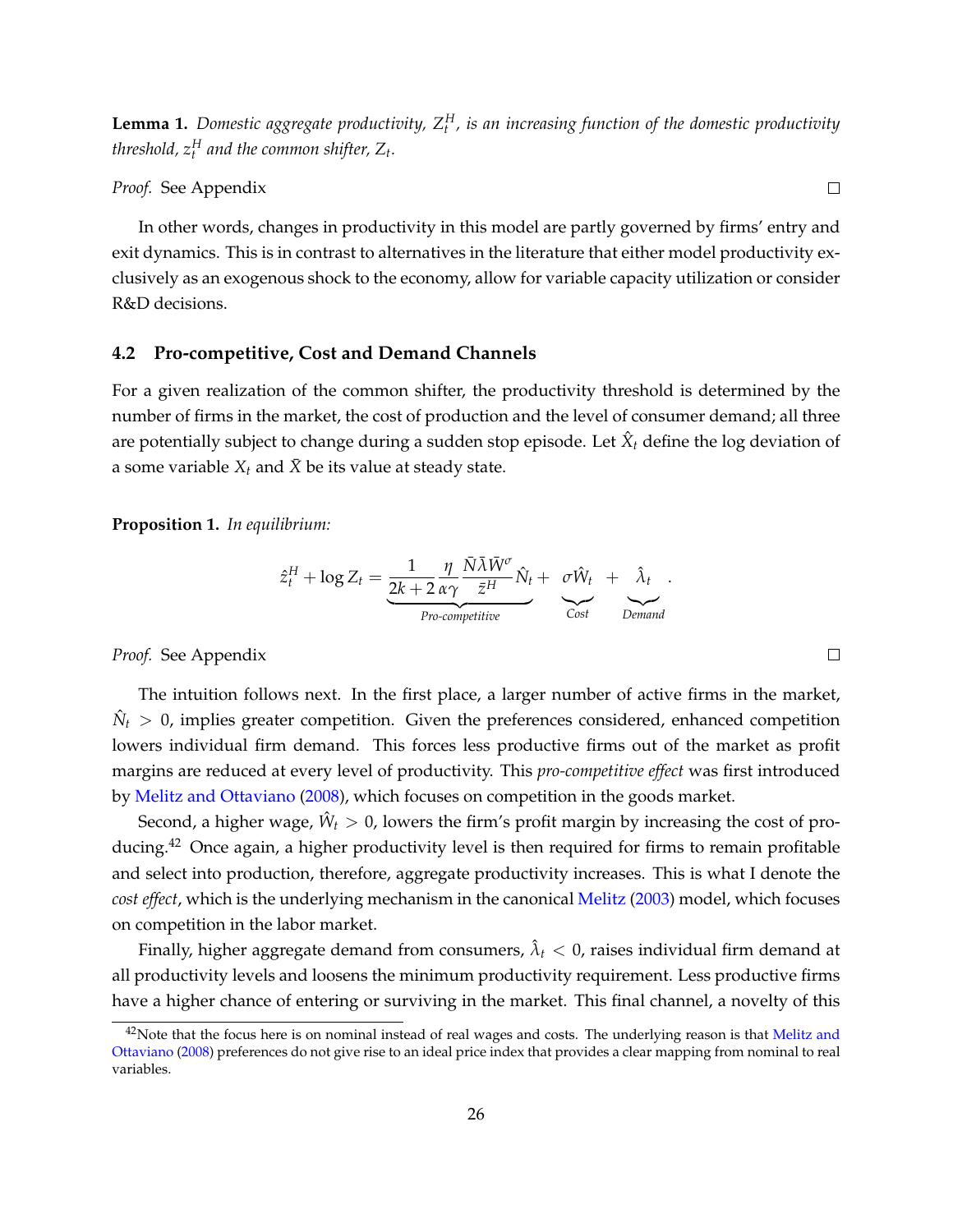model, is referred to as the *demand effect*. <sup>43</sup> It results from featuring leisure in the consumer's utility function.

# **4.3 An Analytical Result**

Before proceeding to the full characterization of the model's solution, it is useful to build intuition by providing some analytical results. In order to do this, I simplify the dynamics of the model in the following way. First, suppose the common productivity shifter remains constant, i.e.,  $Z_t = 1$ for all *t*. Second, consumers are no longer allowed to issue bonds but are instead required to pay a lump-sum tax to foreigners.<sup>44</sup> To ease the algebra, suppose the lump-sum tax is a fraction of total import revenues such that the balance of payment condition now reads:

$$
\frac{EX_t}{IM_t} = (1 + \Delta_t),\tag{22}
$$

where  $\Delta_t$  is white noise. For now, let's assume a sudden stop is simply a positive realization of  $\Delta_t$ . This will force an expansion of net exports and an improvement in international competitiveness. The following proposition considers its effect on productivity under the two alternative exchange rate regimes.

# **Proposition 2.** *Given a sudden stop,*

*1. In a floating arrangement, only the pro-competitive channel operates and productivity falls:*

$$
\hat{N}_t < 0, \ \hat{W}_t = 0 \ \text{and} \ \hat{\lambda}_t = 0 \ \text{so that} \ \hat{z}_t^H < 0 \,.
$$

*2. In a currency union, all three channel operate and the change in productivity is ambiguous:*

$$
\hat{N}_t < 0, \ \hat{W}_t < 0 \ \text{and} \ \hat{\lambda}_t > 0 \ \text{so that} \ \hat{z}_t^H \geq 0 \, .
$$

*Proof.* See Appendix

First, suppose that the nominal exchange rate depreciates one-to-one with the real exchange rate, *i.e. e<sup>t</sup>* increases. Under this assumption, the cost and the demand effect are muted as the wage level remains unchanged. There is a fall, however, in the active number of firms in the domestic economy as the number of importers declines due to the loss of competitiveness by foreign firms

 $\Box$ 

 $43$ There is an implicit demand effect in the baseline Melitz (2003) model too. However, the assumption of fixed production costs introduces an additional fixed cost channel (on top of the variable cost channel here considered) that exactly offsets the demand effect.

<sup>&</sup>lt;sup>44</sup>The full model has three state variables,  $B_{t-1}$ ,  $R_{t-1}$  and  $W_{t-1}$ , which govern the dynamics. This simplification allows me to abstract from two of them.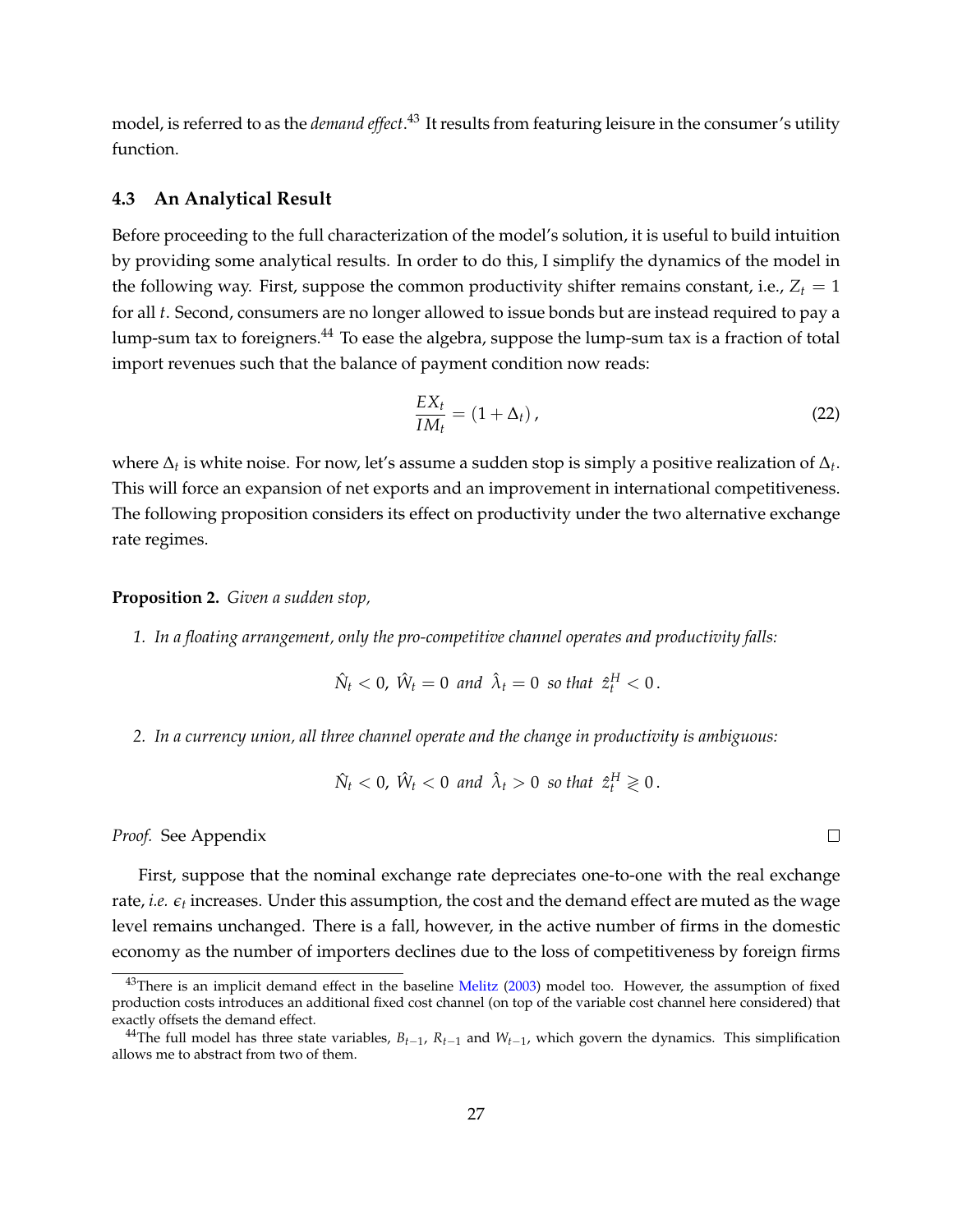and consumers switching expenditure towards domestic varieties. There is an unambiguous fall in productivity as a result of this negative pro-competitive force.

Suppose instead that the aggregate wage adjusts completely: *W<sub>t</sub>* falls while the nominal exchange rate remains unchanged. Under this alternative scenario, the negative pro-competitive effect prevails as there is still a decline in importing firms. The change in wages, in addition, leads to a negative cost effect, production of goods is cheaper, and a negative demand effect, households consume less.45 In other words, all three channels are operating.

In sum, the change in productivity after a sudden stop is ambiguous in the currency union and depends on parameter values. It is possible, nonetheless, to show under which parameterization, the demand effect dominates and productivity increases.

 $\bf{Corollary 1.}$   $\it Following$  a sudden stop in a currency union, a sufficient condition for  $\hat{z}^H_t > 0$  is that

$$
\frac{1}{2} < \mu(1 - \beta(1 - \mu))\sigma(1 + k) < 1.
$$

 $\Box$ 

*Proof.* See Appendix

There are three key parameters for this condition to hold: the share of labor income,  $\sigma$ , the degree of wage rigidities, *µ*, and the shape parameter of the productivity distribution, *k*. The share of labor income governs the mapping between the wage level and the unit cost. As  $\sigma$  increases, labor represents a greater share of the optimal input bundle and falling wages cheapen production costs by more. This reinforces the cost effect of a sudden stop. In the Melitz (2003) model, the cost channel is at its strongest featuring a production function which is linear in labor,  $\sigma = 1$ .

The degree of wage rigidities determines the size of the demand effect. A sudden stop here is simply an improvement in the domestic economy's competitiveness through a decline in the wage level. As the level of wage stickiness increases and fewer labor-types are allowed to adjust, the decline in the optimal wage,  $W_t^*$ , that is required to achieve the desired overall wage adjustment is larger. This leads to a larger decrease in today's consumer wealth and, thus, a stronger demand effect of a sudden stop.46

The shape parameter measures the concentration of firms at the lower end of the productivity distribution. This represents the inverse of dispersion in firm-level productivity. As firms only differ in their productivity levels, if *k* increases, they become more homogeneous and, thus, more reliant on their relative cost advantage to survive. This implies that changes in the economy's international competitiveness will lead to larger swings in the number of importers, thus, increasing the size of the pro-competitive effect.

<sup>&</sup>lt;sup>45</sup>Recall that a negative demand effect is represented by a positive change in  $\hat{\lambda}_t$ .<br><sup>46</sup>The forward looking behavior of consumers further slows down the adjustment of the wage level: the fraction *µ* of labor types that adjust take into account that there is a possibility that they will keep the new wage in the future, where they expect no more shocks will materialize. While they discount the future at rate  $\beta$ , this prevents them from fully adjusting today, which explains the additional  $(1 - \beta(1 - \mu))$  term.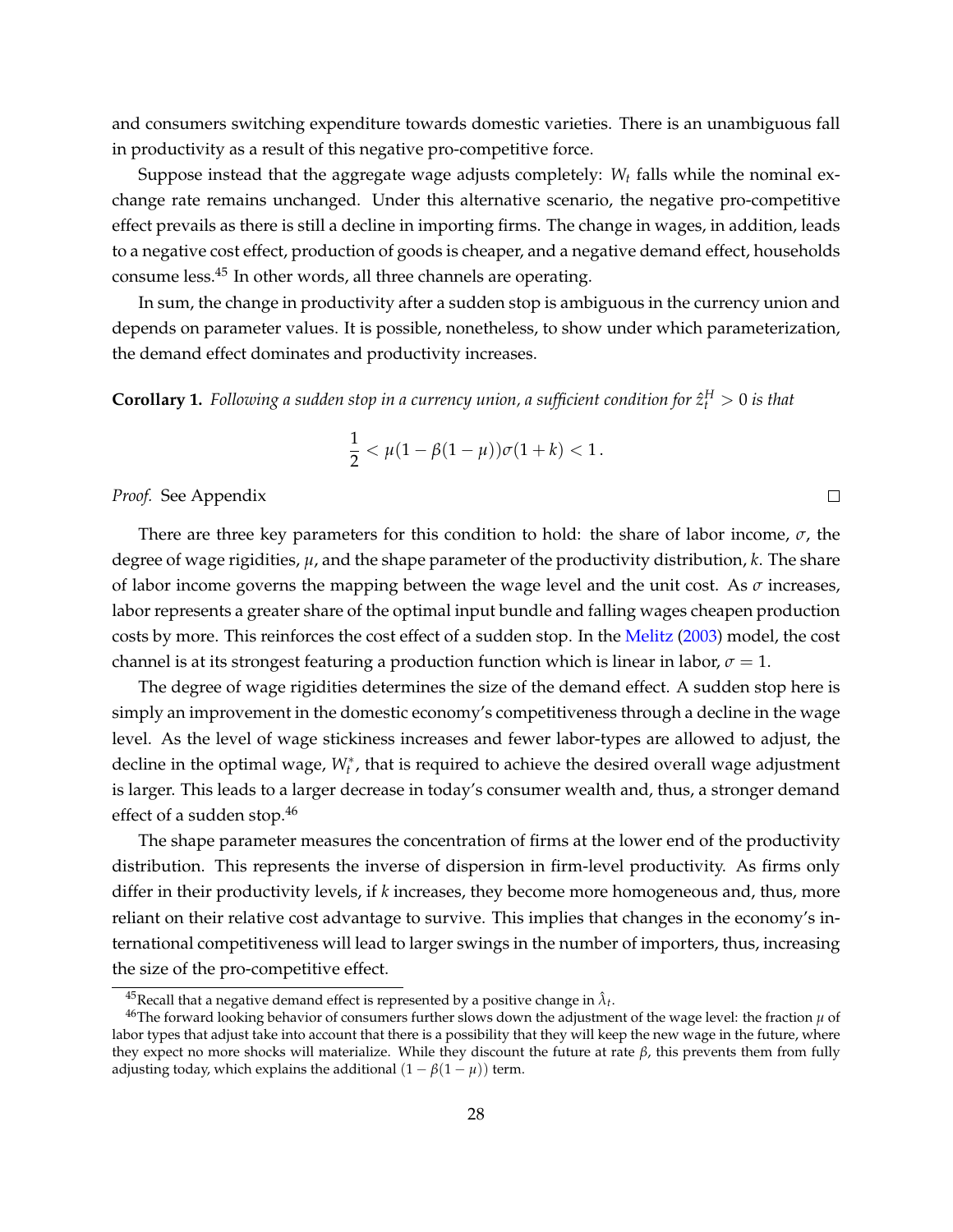|                                     | <b>Exchange Rate Regime</b>         |  |  |
|-------------------------------------|-------------------------------------|--|--|
|                                     | Floating Arrangement Currency Union |  |  |
| Productivity Growth (%)             |                                     |  |  |
| Contribution to Productivity Growth |                                     |  |  |
| Incumbents' Contribution            |                                     |  |  |
| Within-firm Contribution            |                                     |  |  |
| Between-firm Contribution           |                                     |  |  |
| Cross-term Contribution             |                                     |  |  |
| <b>Net Entry Contribution</b>       |                                     |  |  |
| Entrants' Contribution              |                                     |  |  |
| Exiters' Contribution               |                                     |  |  |

#### TABLE 5: MODEL GENERATED QUALITATIVE DECOMPOSITION OF PRODUCTIVITY GROWTH

*Notes:* This table reproduces the productivity growth decomposition exercise in section 2 but through the lens of the model described in section 3. It builds on the analytical results discussed in section 4.3, which are qualitative. Online Appendix B.4 provides more details on the model derivations.

Two questions remain unanswered. First, is the above requirement satisfied under a reasonable parameterization? Second, do results hold in the fully-fledged version? While the following section discusses how to calibrate and numerically solve for the general model, I first explore how far can the current modeling of a sudden stop takes us in generating the micro-patterns observed in the two Spanish episodes.

#### **A Qualitative Decomposition of Productivity**

Table 5 reports the model predictions regarding the TFP growth decomposition exercise described in section 2.2. The previous results show that under the above parameter restriction, a positive shock to  $\Delta_t$  leads to an increase (decrease) in productivity in a currency union (floating arrangement), which is summarized in the first row of Table 5. The subsequent rows show that the overall pattern is driven by both net entrants and incumbents.

Regarding the extensive margin, the model matches the positive contribution of net entry in a currency union while it predicts a counterfactual negative contribution in a floating arrangement. Decomposing net entry further shows that this is driven by a particular feature of the model that prevents entry and exit occurring at the same time. While the model generates a negative contribution of entrants in the floating arrangement in line with the data; it fails to fully offset it with a positive contribution of exiters. This caveat is not as important in the currency union regime because empirically it is exit, which the model is able to capture, that quantitatively dominates the overall contribution of net entry.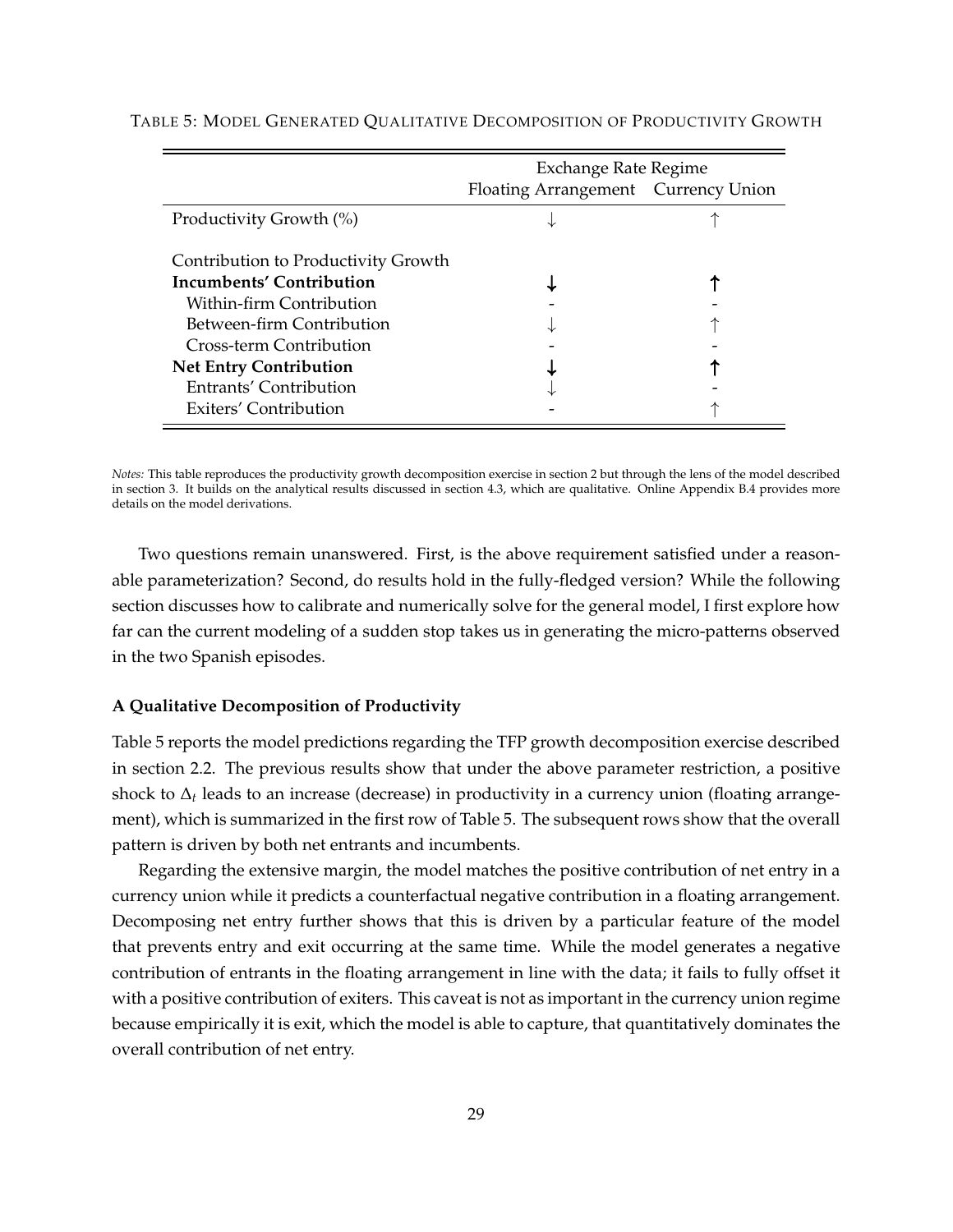Regarding the intensive margin, the contribution of incumbent firms is exclusively driven by the reallocation of market shares. The exit of unproductive firms in a currency union frees up resources which are, at least partly, reallocated towards more productive survivors. The exact opposite holds in a floating arrangement. The model is silent about the within-firm and crossterm contribution because, so far, there is no firm-level productivity growth.

In sum, the current framework provides a fair representation of productivity patterns in a currency union but does not in a floating arrangement. This is not surprising as the empirical evidence concluded that the 2010-2013 increase in TFP was driven by a composition effect, which the model embraces, while the 1992-93 decline in TFP responded to a level adjustment, which is absent by construction. To improve performance, in what follows I will augment the definition of a sudden stop to allow for changes in firm-level productivity.

# **4.4 Numerical Simulation**

As the full model cannot be solved analytically, I explore its properties by generating impulse response functions. To this end, I discuss how I model a sudden stop shock and calibrate parameters. Given the corollary result discussed above, I study the sensitivity of results to alternative calibrations. Finally, I quantify the contribution of the extensive vs. intensive margin to TFP growth as generated by the model.

#### **Modelling a Sudden Stop Shock**

The previous section depicts a sudden stop as an ad-hoc current account shock. In the full model, which allows for international borrowing, the natural extension is a positive realization of the risk premium shock  $\xi_t$ : an exogenous increase in the rate at which the economy borrows abroad, which forces international deleveraging and an expansion of net exports. However, I now augment the definition of a sudden stop to include a simultaneous decline in the common shifter of firm productivity *Zt*.

For transparency, note that this improves the model fit in two dimensions. First, and as already anticipated above, it will better capture the contribution of the intensive margin to productivity growth, which is particularly important in a floating arrangement. Second, it circumvents the production boom that the model would otherwise generate. This technical limitation is common to many other papers in the sudden stop literature. Kehoe and Ruhl (2009) show that standard models that abstract from financial frictions are unable to reproduce observed decreases in output with an expansion of net exports. To fix this, the literature has considered featuring imported intermediate goods, labor frictions, variable capacity utilization, Greenwood, Hercowitz and Huffman  $(1988)$  preferences, and, as in this paper, exogenous TFP declines.<sup>47</sup>

<sup>&</sup>lt;sup>47</sup>I choose the latter only because it eases significantly the solution method.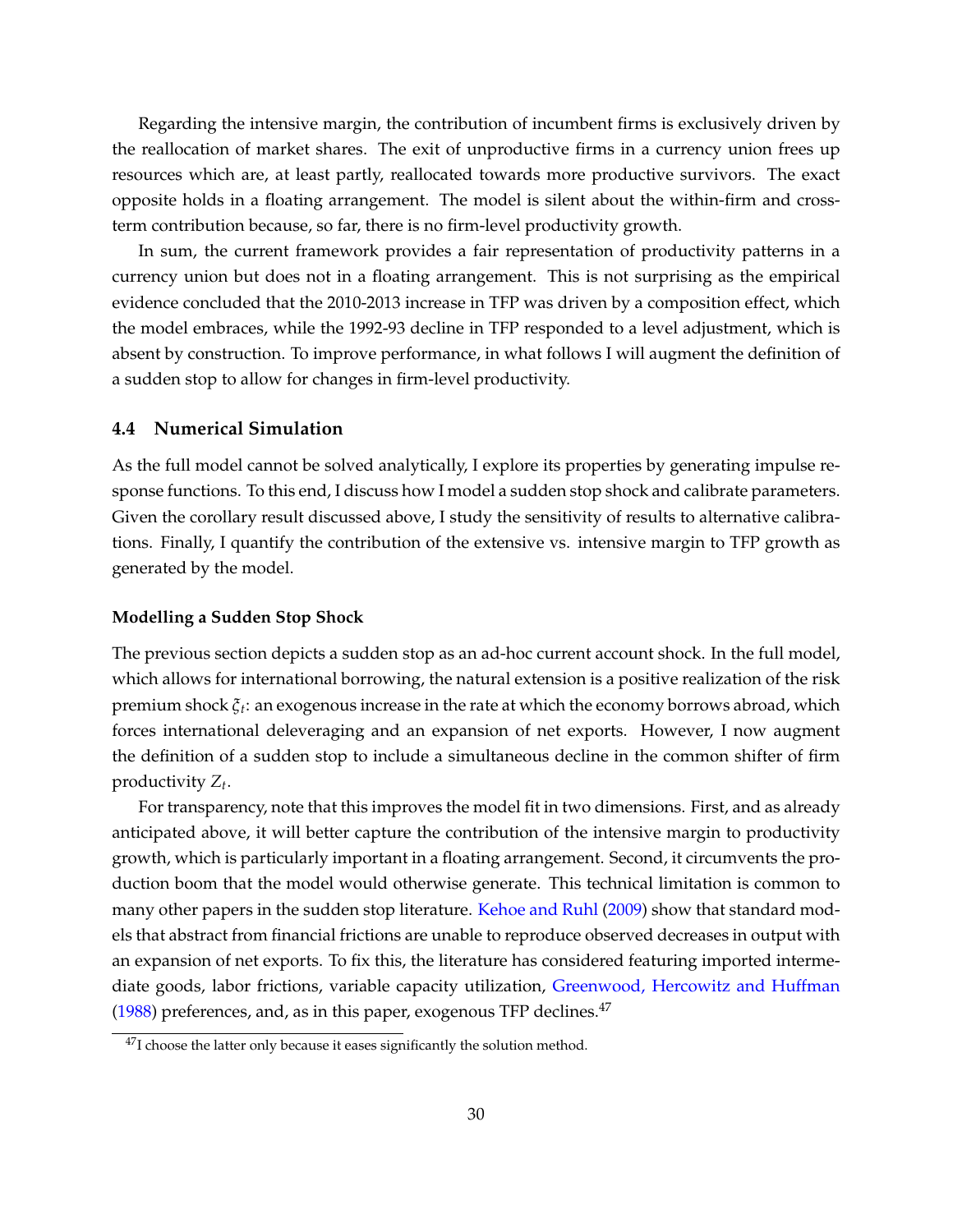|                  | Parameter                                | Value            | Calibration Target / Source             |
|------------------|------------------------------------------|------------------|-----------------------------------------|
| β                | Discount factor                          | 0.99             | Annual real return on bonds is 4%       |
| $\mu$            | Index of wage rigidity                   | 0.2              | Galí and Monacelli (2016)               |
| θ                | Elasticity of substitution (labor)       | 4.3              | Galí and Monacelli (2016)               |
| $\tau$           | Iceberg trade cost                       | 1.3              | Ghironi and Melitz (2005)               |
| $\gamma$         | Preference parameter                     | 10               | Ottaviano (2012)                        |
| $\alpha$         | Preference parameter                     | 10               | Ottaviano (2012)                        |
| η                | Preference parameter                     | 10               | Ottaviano (2012)                        |
| φ                | Risk premium parameter                   | 0.001            | Garcia-Cicco, Pancrazi and Uribe (2010) |
| $\bar{B}$        | Steady state level of debt               | $\boldsymbol{0}$ | Steady state trade balance              |
| $\sigma$         | Labor share                              | 0.64             | National Accounts Spain                 |
| $\boldsymbol{n}$ | Relative size of SOE                     | 0.12             | <b>Business Demographic Statistics</b>  |
| k                | Shape productivity parameter             | 1.9              | Estimated from ESEE data                |
| A                | Foreign demand parameter                 | 0.01             | Domestic productivity cutoff (1.55)     |
| B                | Foreign demand parameter                 | 0.33             | Share of exporting firms (63.6%)        |
| Ӣ                | Number of total firms                    | 173              | Active domestic firms (75.86)           |
| $\rho_{\xi}$     | Persistence of risk premium shock        | 0.92             | <b>OECD</b>                             |
| $\rho_A$         | Persistence of common productivity shock | 0.94             | Estimated from ESEE data                |

TABLE 6: CALIBRATION

*Notes:* This table summarizes the baseline calibration for the model described in section 3. The first set of parameters are standard and set in line with the literature. The second set of parameters are set using Spanish aggregate or firm-level data directly. The third set of parameters are set to match the model's predictions in steady state with moments of the Spanish firm-level data. The fourth set of parameters are estimates of the model's two exogenous shocks.

### **Calibration**

Table 6 provides a summary of the parameters of the model, their baseline values and the source or the empirical target. The first set of parameters are standard and, thus, values are set in line with the literature and, when possible, consistent with Spanish statistics taking the 2002-08 period as a reference. The time period of the model is a quarter. Accordingly, the discount factor  $\beta$  is chosen to be 0.99. The output elasticity parameter  $\sigma$  is set to 0.64, roughly the average labor share and within the range that is common in the literature. For the elasticity of substitution for labor types and the index of wage rigidities, values are taken from Galí and Monacelli (2016) which are based on empirical studies on European countries conducted by the OECD. In terms of trade costs,  $\tau$  is equal to 1.3 following Ghironi and Melitz (2005) and many others. The steady state level of debt,  $\bar{B}$ , is assumed to be zero, such that trade is balanced in steady state. Regarding the preference parameters,  $\alpha$ ,  $\gamma$  and  $\eta$ , I borrow the values used in Ottaviano (2012), all equal to 10.

The ESEE firm-level data presented in section 2 is then used to estimate the shape parameter of the Pareto distribution, following the approach proposed by Del Gatto, Mion and Ottaviano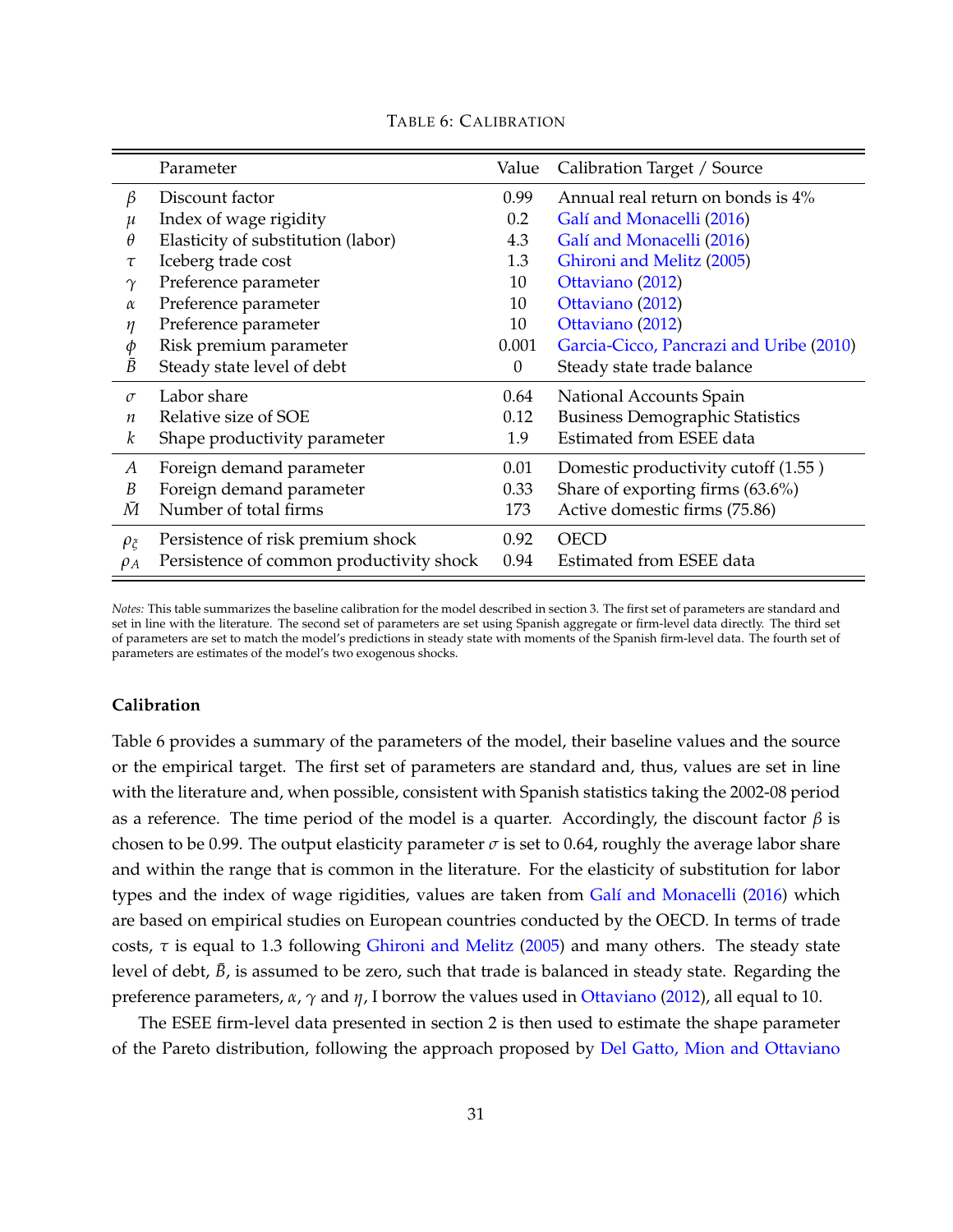(2006). Given the observed cumulative distribution, *G*(*z*), I run the following regression for every year and industry:

$$
ln (1 - G(z)) = \beta_0 + \beta_1 ln (z) + \eta
$$

where, assuming a Pareto distribution, the slope coefficient,  $\beta_1$  provides a consistent estimator for *k*. For the 2002-08 period, *k* is estimated to be, on average, equal to 1.9, close to Del Gatto, Mion and Ottaviano (2006)'s result of 2 for a combination of European countries in the year 2000. In addition, the regression  $R^2$ , which is equal to 0.7, confirms that the Pareto distribution is a reasonable assumption in this setting.

The above estimation provides an additional coefficient,  $\beta_0$ , that maps one-to-one to the realized distribution's cutoff,  $\bar{z}^H$ . I use the corresponding 2002-08 average as a first moment target in two different ways. On the one hand, I combine it with the 2002-08 average number of firms in the ESEE sample to back up the value of *M* given that the number of potentially active firms is unobservable. The corresponding expression is given by  $M = \begin{pmatrix} \frac{b}{\sigma^2} & b \end{pmatrix}$  $\bar{z}^H$  $\big)^k \bar{N}^H$ .

On the other hand, I use  $\bar{z}^H$  to determine the value of the foreign demand parameters, *A* and *B*. To do so I proceed in three steps. First, I set the relative size of the domestic economy, *n*, to match the 12% share of all Euro-area manufacturing firms that Spanish firms represent according to Eurostat's Business Demography Statistics. Next, I take the average 2002-08 propensity to export as an additional first moment target which combined with  $\bar z^H$  pins down  $\bar z^{*F}$  as  $\frac{\bar N^{*F}}{\bar N^H}=\left(\frac{\bar z^H}{\bar z^{*H}}\right)^{-1}$ *z*¯⇤*<sup>F</sup>*  $\big)^k$ . Third, I back up the wage level that is consistent with the estimated cutoff using a combination of equilibrium conditions (9), (10), (13) and (12) in steady state. Parameter values for *A* and *B* then follow naturally using equation (11) and the trade balance condition.

The risk premium parameter,  $\phi$ , is a theoretical shortcut to ensure stationarity in small open economy frameworks. It measures the sensitivity of the country interest-rate premium to debt. I follow Garcia-Cicco, Pancrazi and Uribe (2010) in choosing a very small value while I have also explored alternative parameterizations, which show that results are not sensitive to the choice.

Finally, Table 6 also includes estimates of the first-order autocorrelations for the model's two exogenous shocks. The risk-premium, *xt*, is measured as the difference between the Spanish and the German 10-year government yield over the last forty years. The common productivity shifter, *Zt*, however, requires more careful thought. Aggregate productivity is not well suited because it is driven by entry and exit dynamics as well as changing market shares. Instead I exploit the firmlevel data and construct an unweighted measure of average log productivity for a balanced sample of firms. Under the model's assumption that firm idiosyncratic productivity, *z*, is time-invariant, this is the correct empirical counterpart. In addition, since there is no statistical significant correlation between the two time series, the shocks are modeled as independent.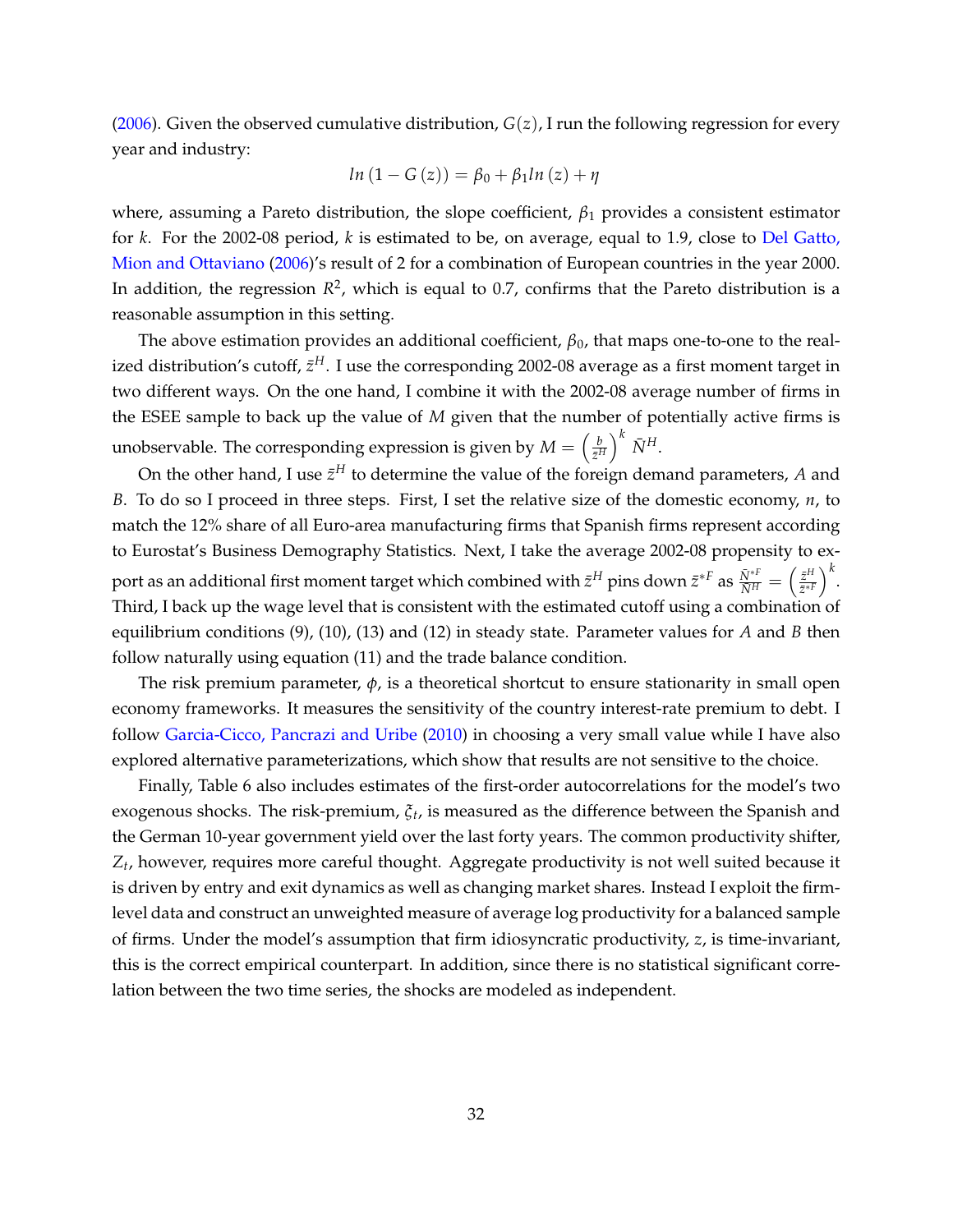#### **Impulse Responses Functions**

Figure 3 summarizes the model response of key macroeconomic variables to a simultaneous one percentage point increase in the risk-premium and a one percentage point decrease in the TFP shifter. All variables, but the current account, are expressed in log deviations from steady state. The current account is expressed in levels as trade balance is assumed to hold before the realization of the shock.

As expected, a sudden stop is characterized by a depreciation of the real exchange rate and a current account surplus. The model predicts a slight delay in the adjustment within a currency union. This is entirely driven by nominal rigidities as the model disregards additional policy instruments available under a currency union, such as public capital inflows, that might directly cushion the adjustment in the data.

The path of TFP clearly diverges across regimes. On the one hand, under the baseline calibration, the positive effect of a lower aggregate demand offsets the negative effect of lower production costs and fewer competing firms on the domestic productivity cutoff and, thus, TFP improves in the currency union. On the other hand, productivity falls unambiguously in the floating regime. I study the sensitivity of these results to alternative parameter values next.

Output and consumption are measured in real terms. The model predicts a fall in the two variables under both regimes although the decline is more pronounced in a currency union. Similarly, the decline in employment is only evident when productivity rises.

The current account surplus, denominated in domestic currency, is generated through an increase in export and a decline in import revenues.<sup>48</sup> However, regimes differ in the relative magnitude of these simultaneous effects: in a floating regime the expansion of exports dominates while in a currency union the main driving force is the retrench of import revenues. This highlights the importance of the demand mechanism in the model as it is the larger domestic contraction generated by the adjustment of wages that additionally reduces imports in a currency union.<sup>49</sup>

**Sensitivity of the TFP fact** The analytical results of section 4 point to three structural parameters as the main determinants of the overall response of TFP: the degree of wage rigidities, *µ*, the share of labor income,  $\sigma$ , and the shape parameter of the productivity distribution,  $k$ . I next explore the role of each of these parameters in driving TFP behavior in the numerical model.

The first graph in Figure 4 plots the immediate response of TFP, in log deviations from steady state, to a sudden stop shock under both the currency union and the floating arrangement regimes for different values of wage flexibility i.e.  $0.1 \leq \mu \leq 0.9$ . By definition, under the floating arrangement wages are stabilized completely and, thus, there is no effect of wage frictions on macroeco-

<sup>&</sup>lt;sup>48</sup>The current account, imports and exports are denominated in terms of the domestic currency to ease comparison with the empirical counterparts in Figures 5 and 6.

 $^{49}$ Impulse response functions for all other endogenous variables in the model can be found in Figure A.7.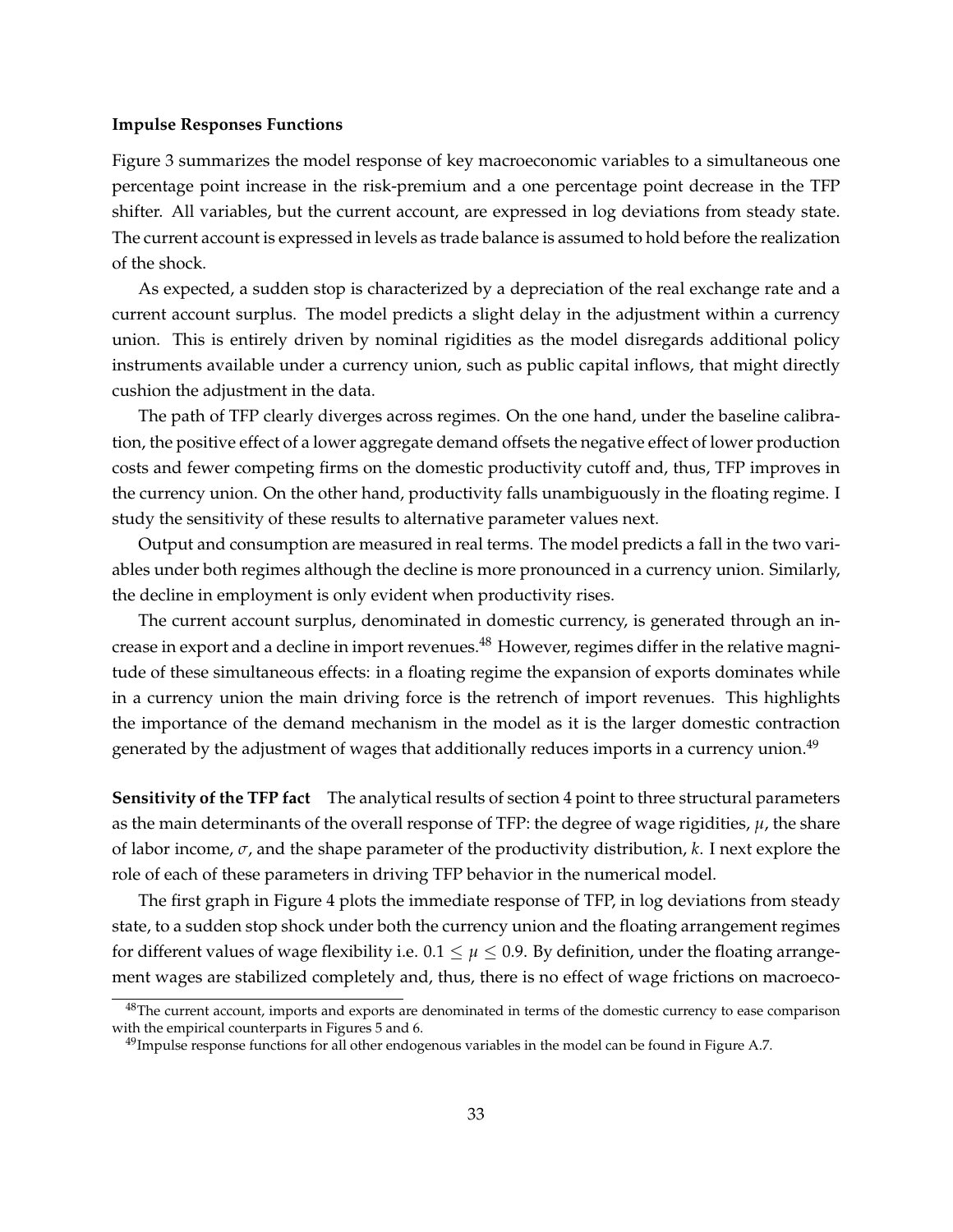

#### FIGURE 3: MACROECONOMIC EFFECTS OF A SUDDEN STOP

*Notes.* These figures plot the impulse response functions of key macroeconomic variables to a one percentage point increase to the country-specific risk premium and a one percentage point decrease to the common TFP shifter as predicted by the model described in section 3. All variables but the current account are expressed in log deviations from steady state. The current account, assumed to be zero in steady state, is expressed in levels. The current account, exports and imports are denominated in domestic currency; all other variables are expressed in real terms.

nomic variables whatsoever. For the currency union, nevertheless, higher wage flexibility (higher  $\mu$ ) leads to a smaller increase in TFP as hinted by the analytical results.<sup>50</sup>

Similarly the following two graphs in Figure 4 repeat the exercise for the other two key parameters: the labor share and the shape parameter. In a currency union, the improvement of TFP is larger when there is a looser link between wages and the unit production cost (lower  $\sigma$ ) and there is a lower concentration of firms at the lower end of the productivity scale (lower *k*) again in line with the intuition provided by the different channels. In a floating arrangement, the labor share is irrelevant as the adjustment of the exchange rate is not affected by the production structure of the economy whereas more heterogeneity (lower *k*) increases the decline in TFP.<sup>51</sup>

All in all, the results depicted by Figure 4, show that the behavior of TFP is robust to different parameterizations of  $\mu$ ,  $\sigma$  and  $k$  and the intuition developed along the analytical section is useful in predicting the direction of most numerical results.

 $50$ While Figure 4 depicts the immediate effect of a sudden stop shock on TFP, conclusions remain true if the cumulative effect on TFP is considered.

 $51$ The latter might sound counter-intuitive given Lemma 1. To rationalize this result, consider second round effects of a nominal depreciation - while a larger *k* initially leads to a larger decline in the number of importers, the resulting decline in the domestic threshold leads to a larger (cushioning) increase in the number of both domestic and importing firms. Under the current calibration the strength of such a cushioning effect is increasing in *k*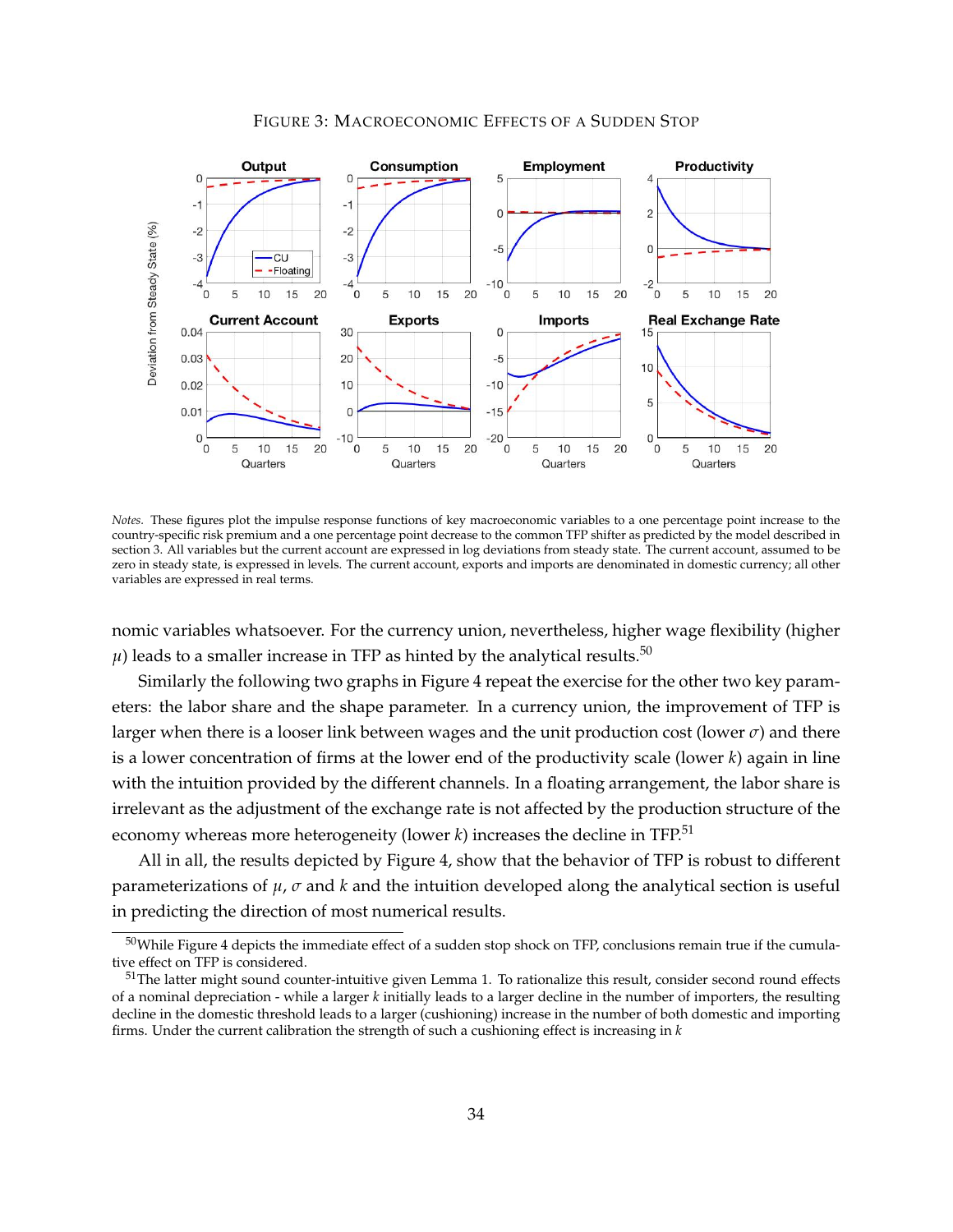

*Notes:* All three figures plot the immediate response of TFP in log deviations to a one percentage point increase to the country-specific risk premium and a one percentage point decrease to the common TFP shifter keeping all but one parameter values unchanged. The first figure focuses on different degrees of wage rigidities - higher *µ* implies lower rigidities. The second figure allows for plausible calibrations of the labor share - higher  $\sigma$  implies a larger labor share. The last figure explores alternative values of the shape parameter of the Pareto distribution - higher *k* implies lower dispersion of productivity draws.

#### **A Quantitative Decomposition of Productivity**

Table 7 redoes the TFP growth decomposition exercise once again but attaching magnitudes to the model's predictions. To ease comparison with the empirics, it also reports results in Table 1 normalized by the size of within firm contribution. As in the qualitative version, the full model generates a fall in productivity under a floating arrangement and an increase in the currency union. Here, however, the former is entirely driven by the contribution of incumbent firms and, more specifically, by the decline in the within-firm component. There is a positive, yet negligible, contribution of net entrants and a positive contribution of reallocation of market shares, both in line with the data.

In order to reconcile this result with the previous intuition, notice that it is the sum of the domestic threshold and the common productivity shifter,  $log(Z_t) + \hat{z}_t^H$ , that is now required to adjust given the deleveraging shock. Since the common shifter is assumed to fall simultaneously, it is possible that the exogenous decline in the first term suffices to ensure the adjustment of the sum i.e.  $\hat{z}^{H}_{t}$  might increase moderately. This is exactly the case depicted in Table 7.

The qualitative predictions for the currency union still hold in the fully-fledged model as shown in the last column of Table 7. Moreover, the exit of unproductive firms and the reallocation of idle resources is large enough to offset the exogenous decline in the firm-level productivity of incumbents.

In terms of magnitudes, the model explains 50% of the difference in the contribution of the extensive margin across episodes. However, it does poorly in matching the relative size of the intensive margin, underestimating the effect in a floating regime while overestimating it in a currency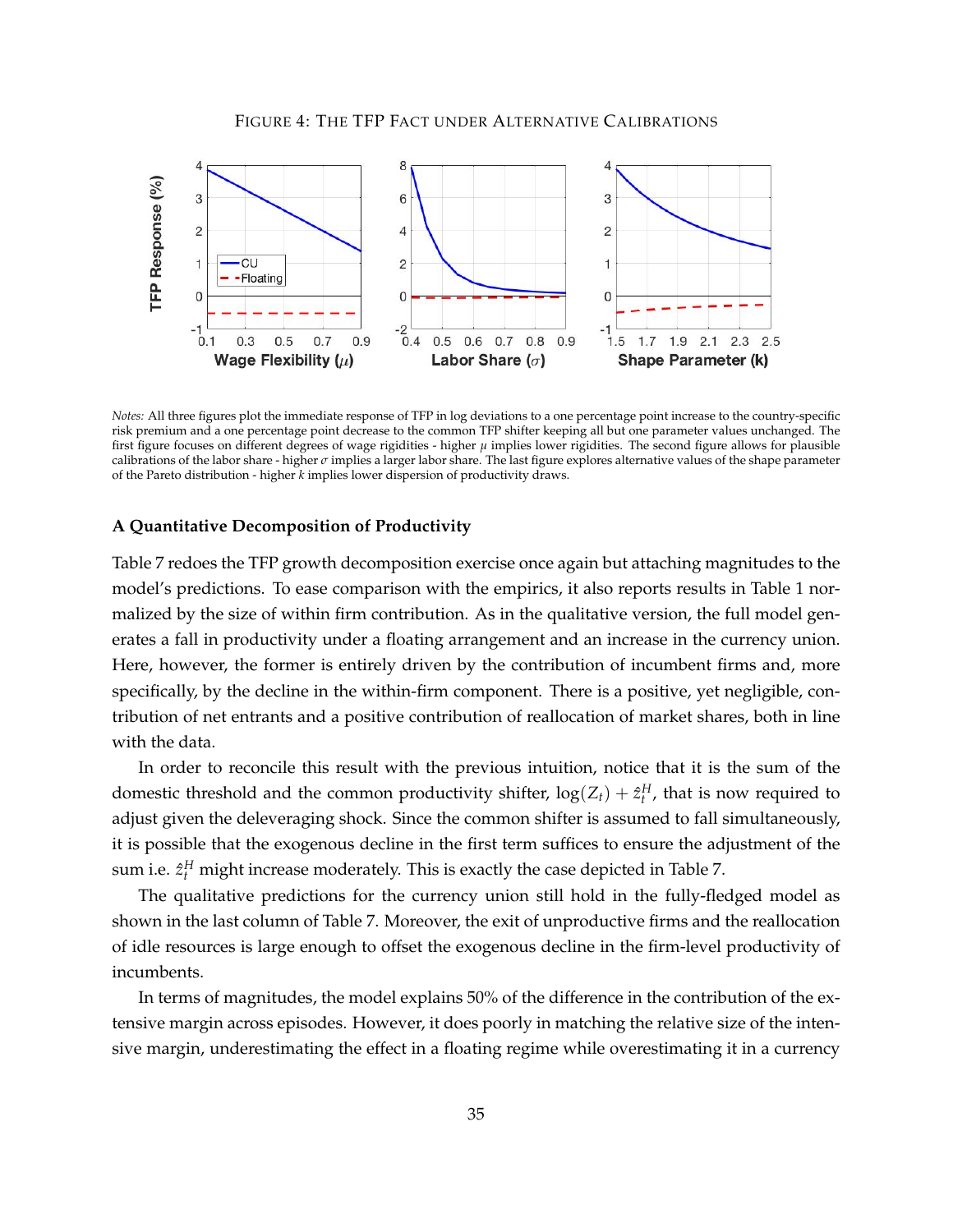|                                     | Data (Normalized) |           | Model    |         |
|-------------------------------------|-------------------|-----------|----------|---------|
|                                     | 1992-1993         | 2010-2013 | Floating | CU      |
| Productivity Growth (%)             | $-1.12$           | 4.16      | $-0.53$  | 3.50    |
| Contribution to Productivity Growth |                   |           |          |         |
| Incumbent's Contribution            | $-1.16$           | 1.27      | $-0.53$  | 3.00    |
| Within-firm Contribution            | $-1.00$           | $-1.00$   | $-1.00$  | $-1.00$ |
| Between-firm Contribution           | 0.05              | 1.56      | 0.47     | 4.04    |
| Cross-term Contribution             | $-0.20$           | 0.71      | $-0.00$  | $-0.04$ |
| <b>Net Entry Contribution</b>       | 0.03              | 2.89      | 0.01     | 0.51    |
| Entrants' Contribution              | $-0.08$           | $-0.30$   |          |         |
| Exiters' Contribution               | 0.11              | 3.19      | 0.01     | 0.51    |

#### TABLE 7: MODEL GENERATED QUANTITATIVE DECOMPOSITION OF PRODUCTIVITY GROWTH

*Notes:* The first two columns of this table show results depicted in Table 1 normalized by within-firm contribution for comparison purpose. The last two columns of this table reproduce the same productivity growth decomposition exercise through the lens of the model described in section 3 . It builds on the numerical results discussed in section 4.4, which are quantitative. Online Appendix B.4 provides more details on the required derivations.

union. This is mainly driven by the sizable between-firm contribution that the model predicts under a currency union, which does not hold in the data. Accounting for reallocation frictions in the model could partly address this issue.

# **5 Extensions**

This section briefly introduces a number of extensions to the baseline framework and discusses how (if anything) the previous results change.

# **5.1 A Second Factor of Production**

The analysis has so far abstracted from explicitly modeling a second factor of production, in particular, capital. This simplification eases the derivation of the analytical results in section 4.3 and follows the original Melitz (2003) framework. Moreover, the firm-level analysis presented in section 2 provides no evidence of a relevant role for a capital input. Nonetheless, this extension incorporates physical capital as a second factor of production and confirms that the concave cost assumption is not driving the baseline results.

The setting is standard: the production function is Cobb-Douglas in labor, *Lt*, and capital, *Kt*. Capital goods are owned by the representative consumer and rented to firms in exchange of a rental rate  $\kappa_t$ . For the time being I assume the stock of capital is fixed - section 5.3 will incorporate investment decisions. Online Appendix C.1 formalizes this extension and provides details on the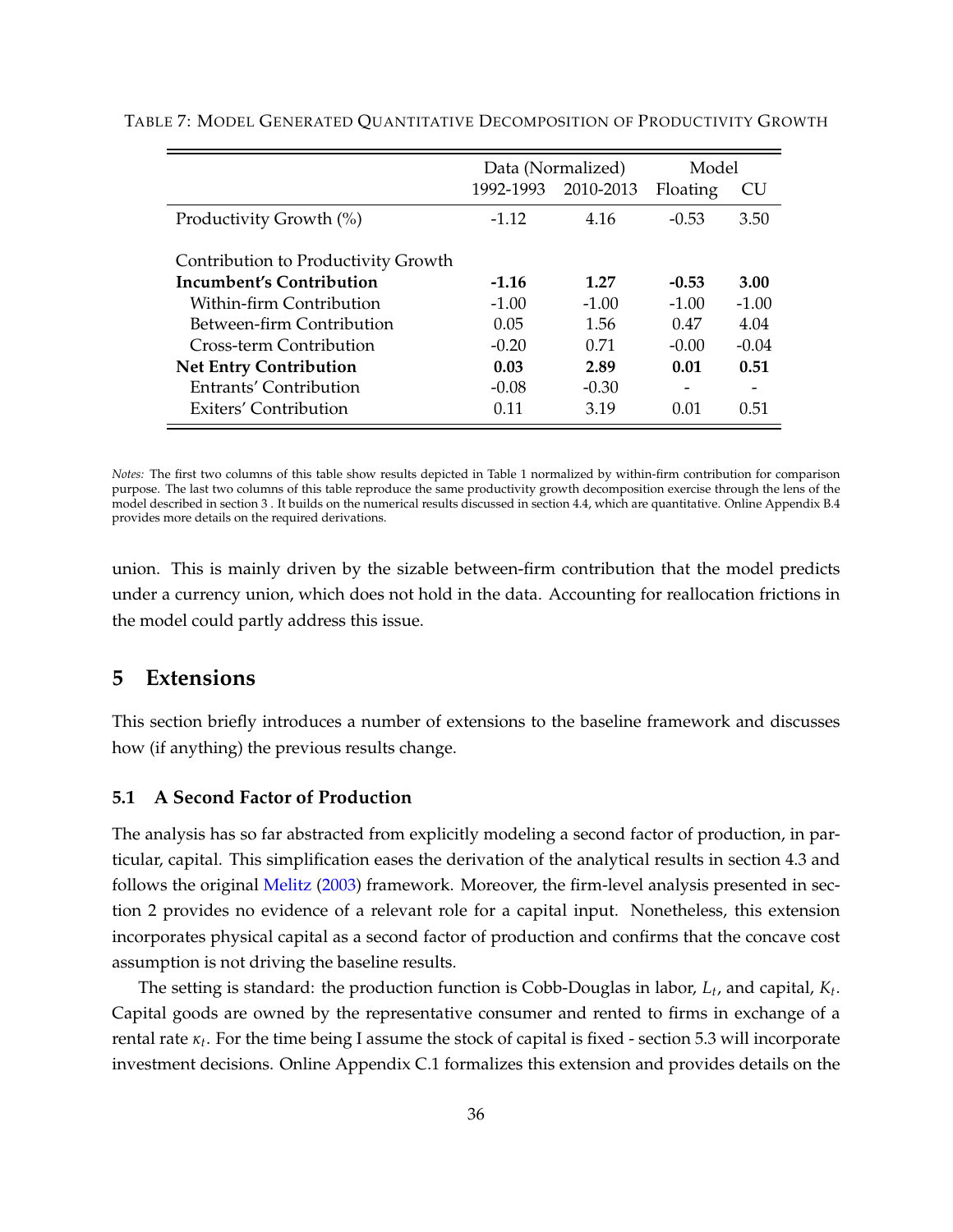resulting equilibrium conditions.

This extension generates the same differences in TFP response across regimes, although the increase in the currency union is now smaller. This is explained by the decline in the rental price of capital as demand for capital collapses, which reduces the unit production cost by more than the wage level, i.e., reinforcing the cost channel. All other variables behave as in the baseline model. See Figure A.8 for more details.

#### **5.2 Imported Intermediate Inputs**

Section 2.2 discusses imported intermediate inputs briefly. This extension augments the baseline framework to allow for an expenditure switching effect of exchange rate policy and study whether incorporating intermediate inputs in the production of differentiated varieties affects the model's predictions.

Consider a Cobb-Douglas production function in labor, *Lt*, and a bundle of intermediate inputs, *xt*. Intermediate inputs can be sourced domestically or can be imported. They are combined according to a CES aggregator:  $x_t = \left[ (x_t^H)^{\frac{\chi-1}{\chi}} + (x_t^F)^{\frac{\chi-1}{\chi}} \right]^{\frac{\chi}{\chi-1}}$ , where  $x_t^H$  and  $x_t^F$  measure domestic and imported intermediate inputs, respectively, and  $\chi$  is the elasticity of substitution between them. Intermediate inputs are produced under perfect competition using only labor as a factor of production, i.e., prices are equal to the wage level in the source country. Online Appendix C.2 formalizes this extension and provides details on the resulting equilibrium conditions.

The macroeconomic effects of a sudden stop are qualitatively unchanged with the exception of output and employment. Under the current parameterization the decline in the common shifter of firm productivity is no longer enough to offset the production boom generated by the increase in exports.<sup>52</sup> This explains the increase in labor demand. In any case, the TFP fact holds. In addition, the expenditure switching effect is captured by the shift in demand towards domestic intermediate inputs, as the relative price of imported intermediate inputs increases. This effect is present under the two regimes. However, differences in the size of the relative price change (the nominal exchange rate depreciation is larger) will lead to differences in how prominent this effect is. See Figures A.9 and A.10 for more details.

# **5.3 Long-run Analysis**

This extension studies a long-run version of the baseline model that fully endogenizes the number of existing firms, *Mt*, in line with Ottaviano (2012). The previous framework is augmented by (i) allowing for investment in capital shares; (ii) introducing a new sector that produces capital; and (iii) imposing a fixed input requirement in terms of capital in the production of differentiated varieties.

 $52$ One would need to impose that the shock to  $Z_t$  is four times as big as the interest-rate shock to generate a decline in output.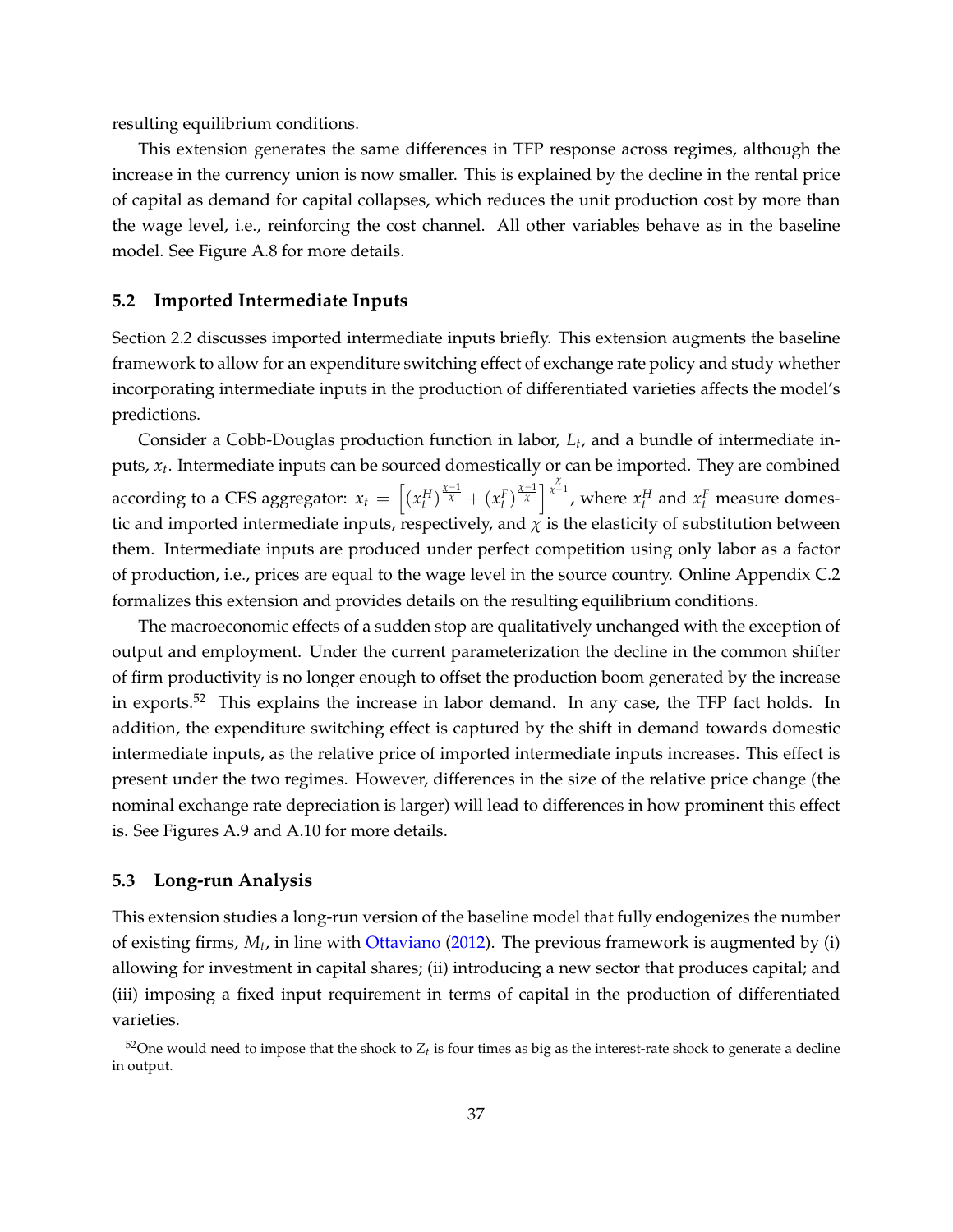In particular, the representative consumer is allowed to buy shares, *xt*, of the economy's capital stock, *Kt*, at price *Vt*. While capital is assumed to fully depreciate after one period; the investment entitles the representative consumer to a fraction of next period's aggregate firm profit. The consumer budget constraint is correspondingly adjusted to read:

$$
\int_{\omega \in \Omega} p_t(\omega) q_t(\omega) d\omega + \epsilon_t B_t + x_t V_t K_t = \int_0^1 W_t^i L_t^i \, dt + x_{t-1} \Pi_t + \epsilon_t R_{t-1} B_{t-1}.
$$

Capital is supplied under perfect competition by a second sector in the economy. A new unit of capital is produced by combining domestic and foreign units of labor using a Cobb-Douglas production technology:  $K_t = \left( l_t^{k,H} \right)$ *t*  $\int_0^{\rho}$   $\left(l_t^{k,F}\right)$ *t*  $\int_{1-\rho}^{1-\rho}$ . <sup>53</sup> Given the fixed capital requirement, the production of capital determines how many firms will be able to enter the market,  $M_t = \frac{K_t}{f_E}$ . There is a one-period-time-to-build-lag such that firms that enter at time *t*, will only be able to produce, provided that they satisfy the corresponding productivity threshold condition, in period *t* + 1.

Online Appendix C.3 describes this extension in greater detail and provides the full set of equilibrium conditions. It is relevant, however, to highlight one new optimality condition that emerges from this set-up:

$$
M_t = \left(\frac{\rho}{W_t}\right)^{\rho} \left(\frac{1-\rho}{\epsilon_t}\right)^{1-\rho} \beta E_t \left[\frac{\lambda_{t+1}}{\lambda_t} \Pi_{t+1}\right].
$$
 (23)

Intuitively, a lower price of capital encourages investment and increases the number of existing firms. As capital is produced under perfect competition, price is equal to marginal cost and, thus, a function of the price of both types of labor. The price of foreign labor is equal to the foreign wage, which is normalized to one, in domestic currency units, i.e., the nominal exchange rate. In addition, the number of existing firms is also dependent on the discounted expected profits, as profits represent the return on capital investment. This inter-temporal dimension is missing in the previous analysis, however, solving for this long-run version of the model shows that the main conclusions derived above hold.

While the shape of responses is slightly changed because of the delay in adjustment caused by the new timing assumption, the predictions are qualitatively the same. The exception is output in the floating regime, which rises moderately as the sudden stop hits the economy. See Figure A.11 for more details.

<sup>&</sup>lt;sup>53</sup>I deviate from Ottaviano (2012) in two ways. First, I introduce foreign labor in the production of capital to ensure a direct role for the nominal exchange rate in firm entry. Second, I consider that while capital fully depreciates, all new units of capital are available for production the following period. The timing is adjusted: investment takes places today; firms are set-up and capital depreciates the following period.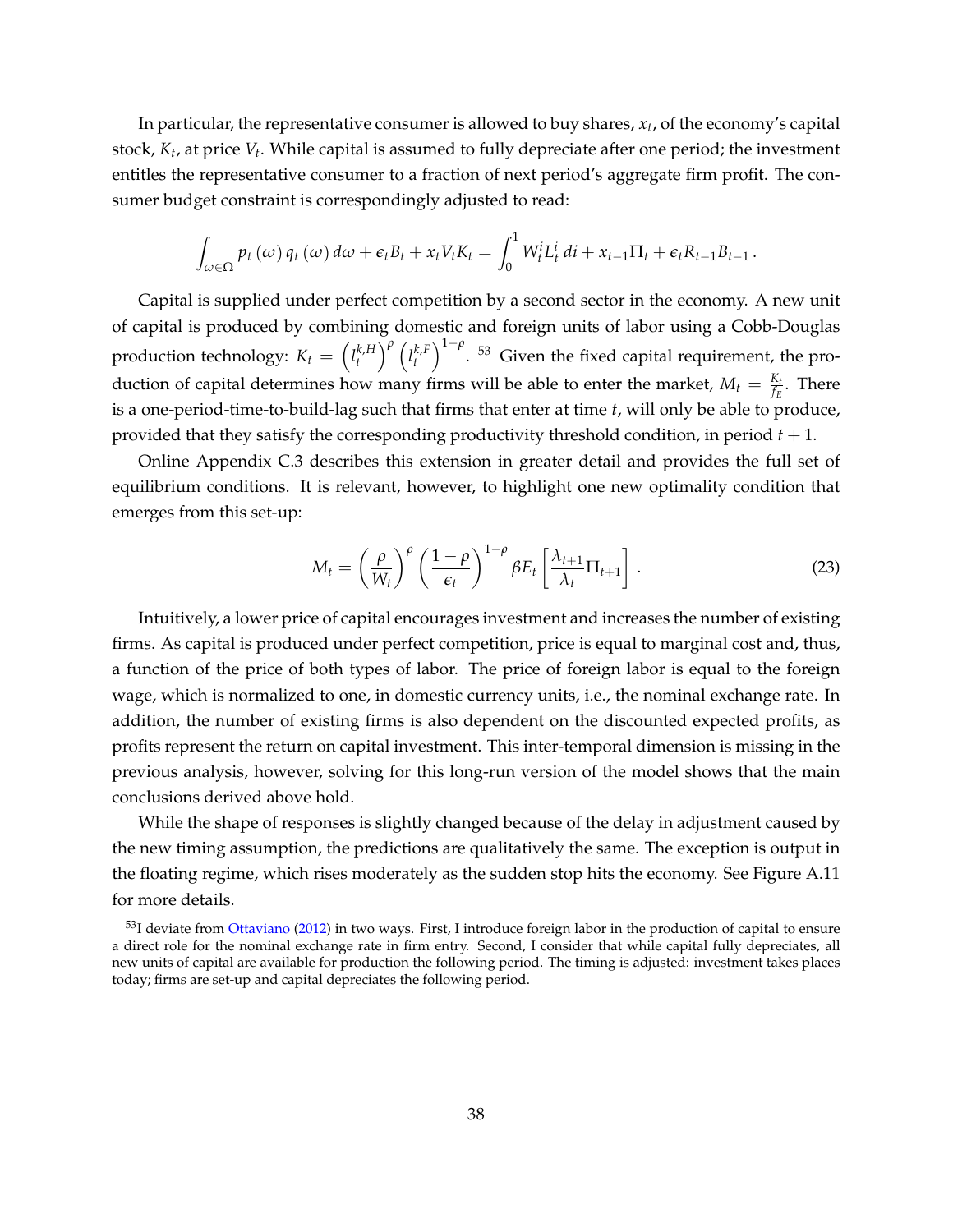# **6 Other Sudden Stops**

This section explores whether the model's aggregate predictions apply beyond the Spanish experience. To systematically analyze a wider set of countries, I establish a criterion to identify sudden stops and use an event study approach to study the path of macroeconomic variables. Both these steps are standard in the literature. The novelty of the exercise relies on binning the episodes by exchange rate regime.

# **6.1 Data and Methodology**

Following Cavallo and Frankel (2008), I define a sudden stop as an episode in which there is a substantial decline in the capital account surplus together with a recession.<sup>54</sup> In particular, I classify as a sudden stop a period that contains at least one year during which (i) the financial account surplus has fallen at least one standard deviation below its rolling average and (ii) GDP per capita contracts.55 The start and end of each episode is marked by the first and last year within the period in which the financial account surplus is half a standard deviation below the rolling average.<sup>56</sup> The latter requirement ensures that the capital flow reversals captured by the algorithm strictly qualify as sudden stops; first, by requiring that the financing disruption is accompanied by an appropriate macroeconomic adjustment, and second, by ruling out booming episodes that display similar characteristics, for example a positive trade shock. All data is collected from standard sources and, thus, its description is relegated to Online Appendix D.1

The total number of episodes is 78, representing 5.2% of total available country/year observations in the sample.The full list of episodes per country, plus exchange rate classification, is given by Table A.15. The criterion successfully captures all traditional sudden stop episodes previously discussed by the literature - mostly occurring around the 1994/5 Tequila crisis, the 1997 Asian Financial Crisis, the 1998 Russian default - as well as the most recent balance of payment crisis in the peripheral economies of the European Union.<sup>57,58</sup>

I build on Ilzetzki, Reinhart and Rogoff (2019) updated *de facto* coding system in order to bin episodes by exchange rate flexibility. In my baseline results, I consider as prevalent the exchange

<sup>&</sup>lt;sup>54</sup>The practice of conditioning on output contraction goes back as far as the canonical Calvo, Izquierdo and Mejía (2004) methodology. While I confine myself to what is standard in the literature, it is fair to acknowledge this is not strictly consistent with the model's definition of a sudden stop.

 $55$ This contrasts with Cavallo and Frankel (2008), who also require an improvement in the current account deficit (or an equivalent decline in foreign reserves). As this is conceptually equivalent to the first condition, I drop it.

<sup>56</sup>Refer to Online Appendix D.2 for further details.

<sup>&</sup>lt;sup>57</sup>The methodology does not account for changes in TARGET2 balances in the Eurozone and, thus, prevents me from measuring private capital flows accurately. However, this is not problematic for my purposes as the algorithm already identifies the GIIPS episodes.

 $58$ Note that the algorithm dates the start of the two Spanish sudden stops differently than Section 2, which is instead based on common narrative. The peseta was depreciated twice already in 1992 and the improvement in the Spanish current account in 2009 is driven by the collapse of global trade in 2008 rather than by country-specific developments. In any case, the empirical results are robust to the assumption that the sudden stops start in 1993 and 2009 respectively.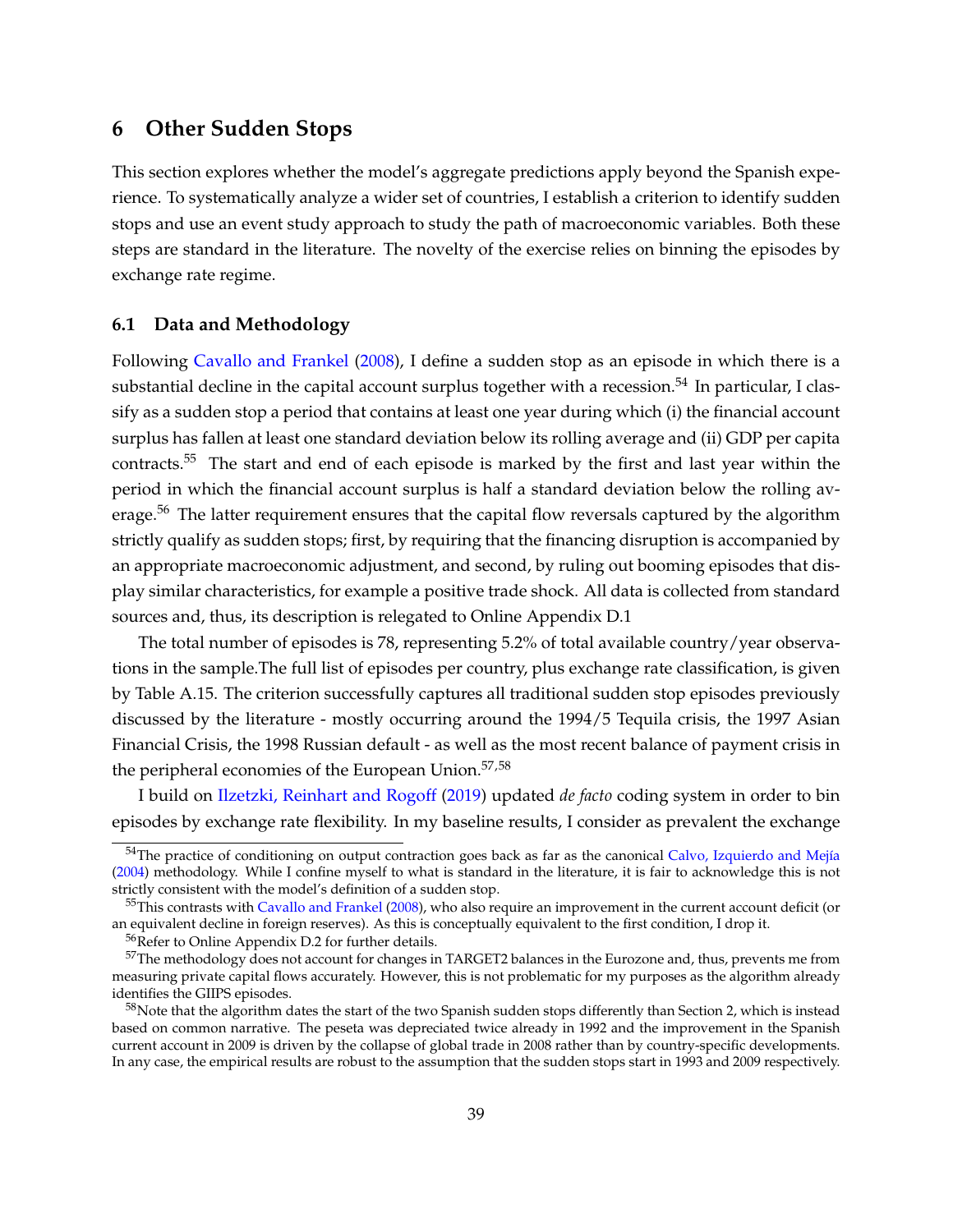rate regime that is in place during the last year of the sudden stop. There are four different cases: a currency union, a hard peg, a soft peg and a floating arrangement.<sup>59</sup> Out of the 78 episodes identified, 11 occur within a currency union (8 in the Euro Area and 3 in the West African Economic and Monetary Union), 14 in a hard peg system, 26 in a soft peg regime and 25 in a floating arrangement.

Figure 5 and 6 show the mean and median path of each of these aggregate variables during the episodes conditional on their exchange rate classification together with standard error bands. In order to capture the buildup and end phase of each episode, the plot depicts six-year windows that begin two years before the start of each reversal and marks the start and the average duration of a sudden stop with vertical lines. As is standard in this literature, I focus on the cyclical component of most of the variables by looking at its percentage deviation from an extrapolated pre-crisis linear trend.<sup>60</sup>

# **6.2 Results**

Figure 5 illustrates how domestic variables respond to an unexpected reversal of capital flows when the exchange rate is allowed to adjust freely. First, a sudden stop is associated with a contraction in output and consumption, with most of the decline occurring on impact or shortly after. There is also a small decline in employment levels, measured as the total number of hours worked, and a significant collapse in total factor productivity. The last four graphs capture the response of the external sector: capital outflows coincide with a depreciation of the real exchange rate, represented by a decline in the index. The current account deficit is reduced sharply, almost reaching trade balance as soon as one year after the start of the episode. Finally, the average duration is slightly less than two years.

The results for a currency union are summarized by Figure 6. The response of all variables but TFP is similar, in qualitative terms, to that depicted in the flexible exchange rate case. The unexpected reversal of flows is associated with a decline in output, consumption and employment. There is a gradual reduction in the current account deficit that yet persists four years after the onset of the crisis. In line with this result, the real depreciation is more gentle than in the previous case and the episodes last longer; on average, two and a half years.

The most notable difference across the plots is the behavior of TFP: whereas productivity clearly falls in the first case, it remains unchanged or, if anything, improves slightly within cur-

<sup>&</sup>lt;sup>59</sup>In terms of the Ilzetzki, Reinhart and Rogoff (2019) fine classification, I deviate as follows: (1) I manually divide code 1 into currency union and no separate legal tender, (2) I group codes 2 to 4 under the hard peg category, (3) I group codes 5 to 11 under the soft peg category, (4) I group codes 12 to 14 under the floating arrangement and (5) I rename group 15 as 5, i.e., other categories.

 $60$ The current account deficit, expressed as a share of GDP, and the real exchange rate index, with base t-2, are the exception.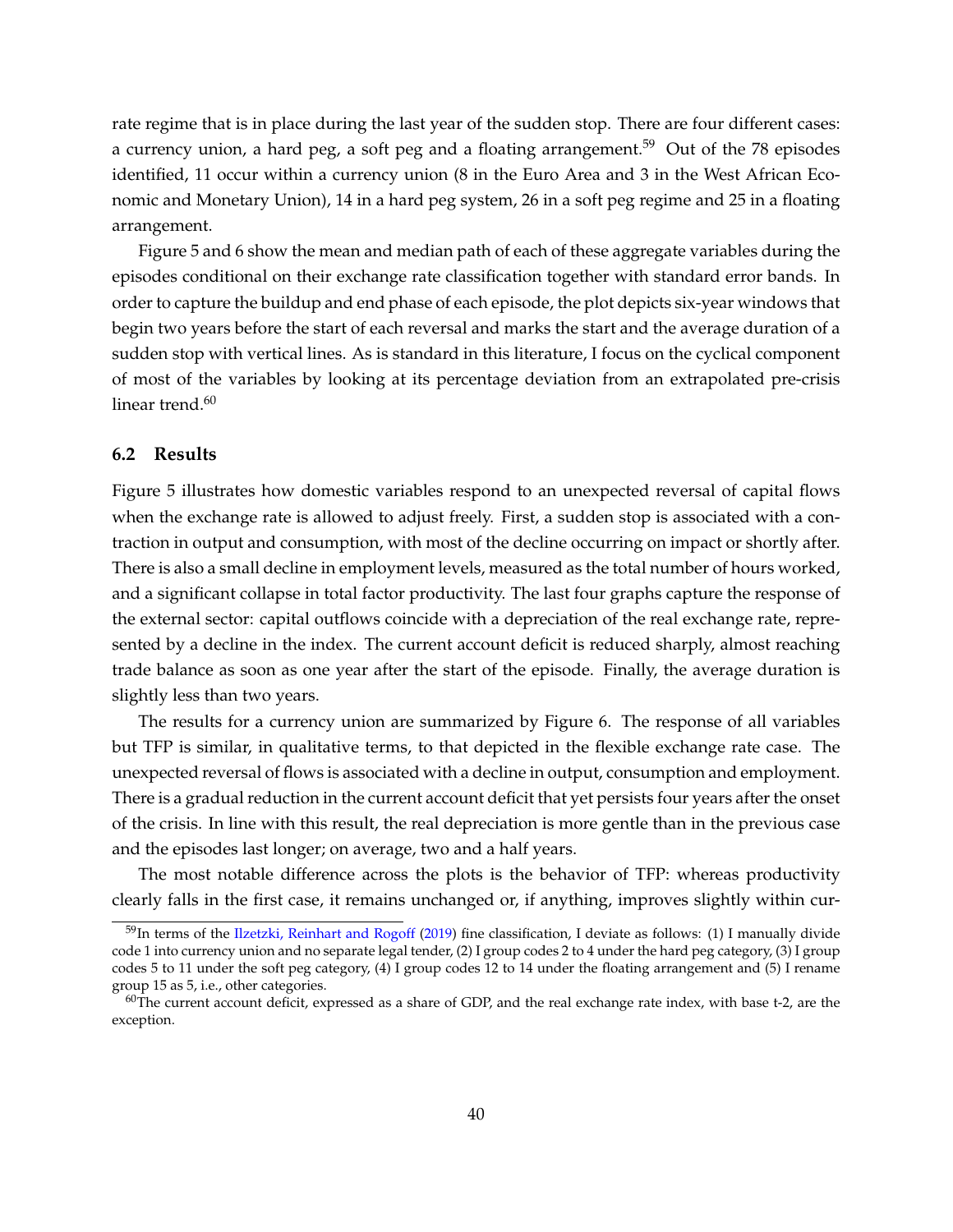

# FIGURE 5: A SUDDEN STOP IN A FLOATING ARRANGEMENT

*Notes:* This figure plots the response of macroeconomic variables to a sudden stop under a floating arrangement. The black and red solid lines depict the mean and median path of the corresponding variables while the black dashed lines represent standard error bands. The two vertical lines show the start and end of an average episode. Output, consumption, employment, productivity, exports and imports are expressed in terms of percentage deviations from an extrapolated linear trend calculated from periods  $t - 5$  to  $t - 2$ . Current account is expressed as a share of GDP and the real exchange rate (RER), calculated as an index, is expressed in levels. The data used is collected from IFS, WDI and the Total Economy Database.

rency unions.<sup>61,62</sup> The positive relationship between the size of the decline in TFP and the degree of exchange rate flexibility is in line with the model's predictions.

Moreover, there are additional, although arguably minor, differences in responses across regimes that are worth highlighting. Although a quantitative comparison is beyond the scope of this exercise, the decline in employment is more pronounced in Figure 6. This holds in both absolute and relative to output terms and is consistent with the predictions of the model. In addition, a closer look at the external sector shows that in floating arrangements the current account reversal is mostly driven by the increase in exports. In a currency union, however, the decline in imports almost matches in magnitude the increase in exports suggesting there is a larger contraction of domestic demand in line with the mechanisms at play in the model.

 $61$ Given the reduced sample size, standard error bands are admittedly large to be able to conclude that TFP increases significantly.

 $62$  For completeness, I present the results for the hard and soft pegs in Figures A.12 and A.13. It is still the case that the decline in productivity is increasing in the degree of flexibility: under a hard peg, there is an increase in productivity, although bands are much wider than within a currency union, and under a soft peg, there is some significant decline, especially on impact.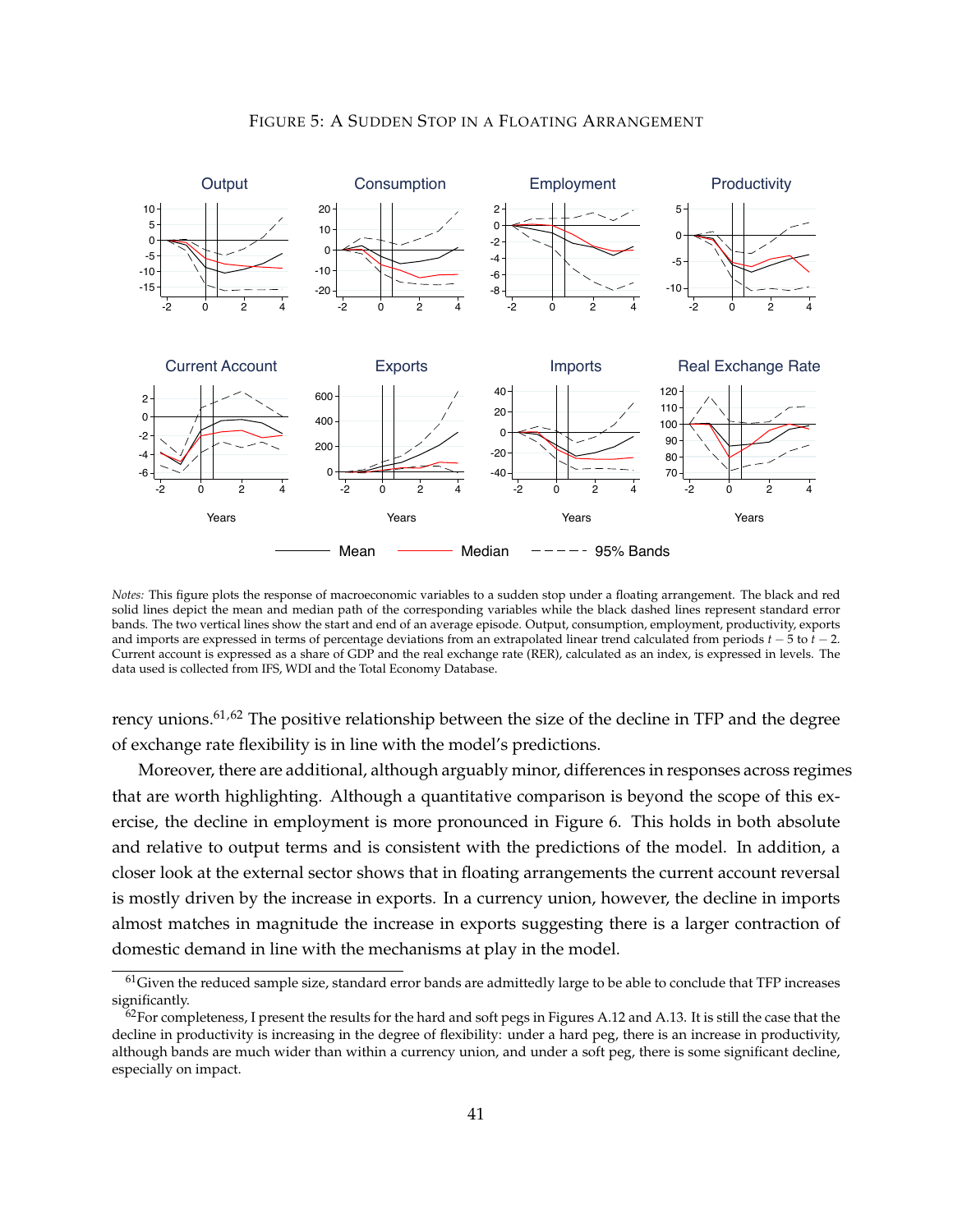

# FIGURE 6: A SUDDEN STOP IN A CURRENCY UNION

*Notes:* This figure plots the response of macroeconomic variables to a sudden stop under a currency union. The black and red solid lines depict the mean and median path of the corresponding variables while the black dashed lines represent standard error bands. The two vertical lines show the start and end of an average episode. Output, consumption, employment, productivity, exports and imports are expressed in terms of percentage deviations from an extrapolated linear trend calculated from periods  $t - 5$  to  $t - 2$ . Current account is expressed as a share of GDP and the real exchange rate (RER), calculated as an index, is expressed in levels. The data used is collected from IFS, WDI and the Total Economy Database.

Finally, I conduct a battery of robustness checks to evaluate the consistency of the TFP finding including different approaches to exchange rate classification and removing the trend, alternative data sources and controlling for crisis and country characteristics. Results are available in Online Appendix D.3.

# **7 Conclusion**

This paper revisits a classical question in international macroeconomics: how does exchange rate policy affect macroeconomic performance after a shock? While the literature provides many attempts at answering this issue, it has mostly overlooked the effect on firm dynamics. I study the question anew in the context of a sudden stop, emphasizing the divergence in TFP patterns that emerges across exchange rate regimes in the aggregate data and relating them to observed differences in firm exit at the micro level.

Taking the firm-level analysis of two sudden stops in Spain as a starting point, the paper ar-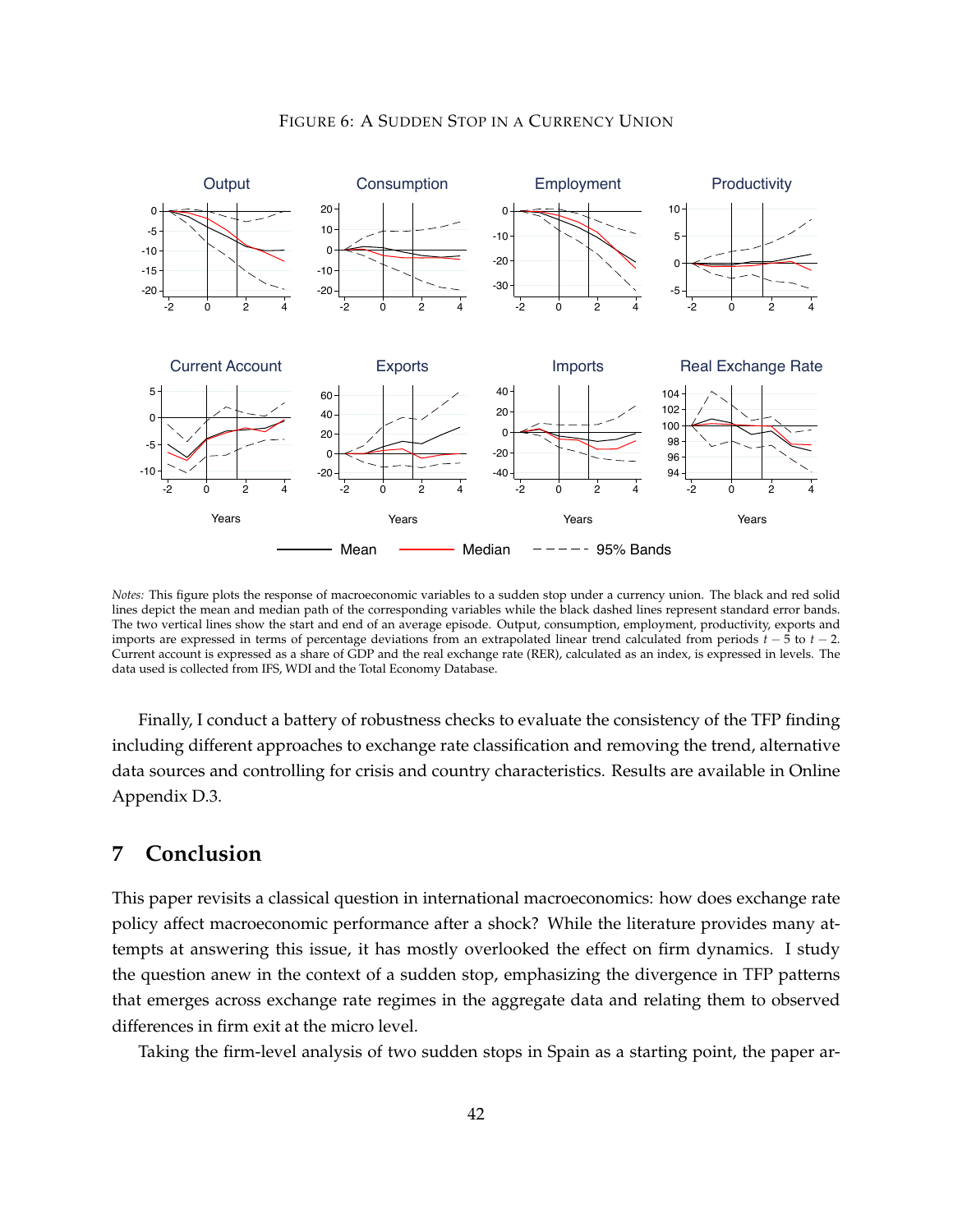gues that documented differences in the reallocation of resources from unproductive exiting firms to productive survivors might be related to the degree of currency appreciation vis-à-vis wage devaluation. A small open economy DSGE model featuring firm selection, variable markups and elastic labor supply formalizes the mechanism. Productivity is determined by the number of firms (pro-competitive channel), the marginal utility of wealth (demand channel) and the unit cost of production (cost mechanism). The relative magnitude of these forces depends on the exchange rate policy with a currency union generating quantitatively more cleansing because of a larger demand effect. Systematic analysis of the behavior of macroeconomic variables during sudden stops under different exchange rate regimes confirms that the model's implications hold for a wide set of economies.

This paper provides a positive account of the effect of exchange rate policy on short-term productivity growth. However, it raises a new important question: how does productivity translate into welfare gains? Evaluating the trade-off between improving resource reallocation and undoing nominal rigidities seems key in understanding the normative implications of this type of model. In particular, what is the optimal weight policy should put on each of these remains an open question for future research.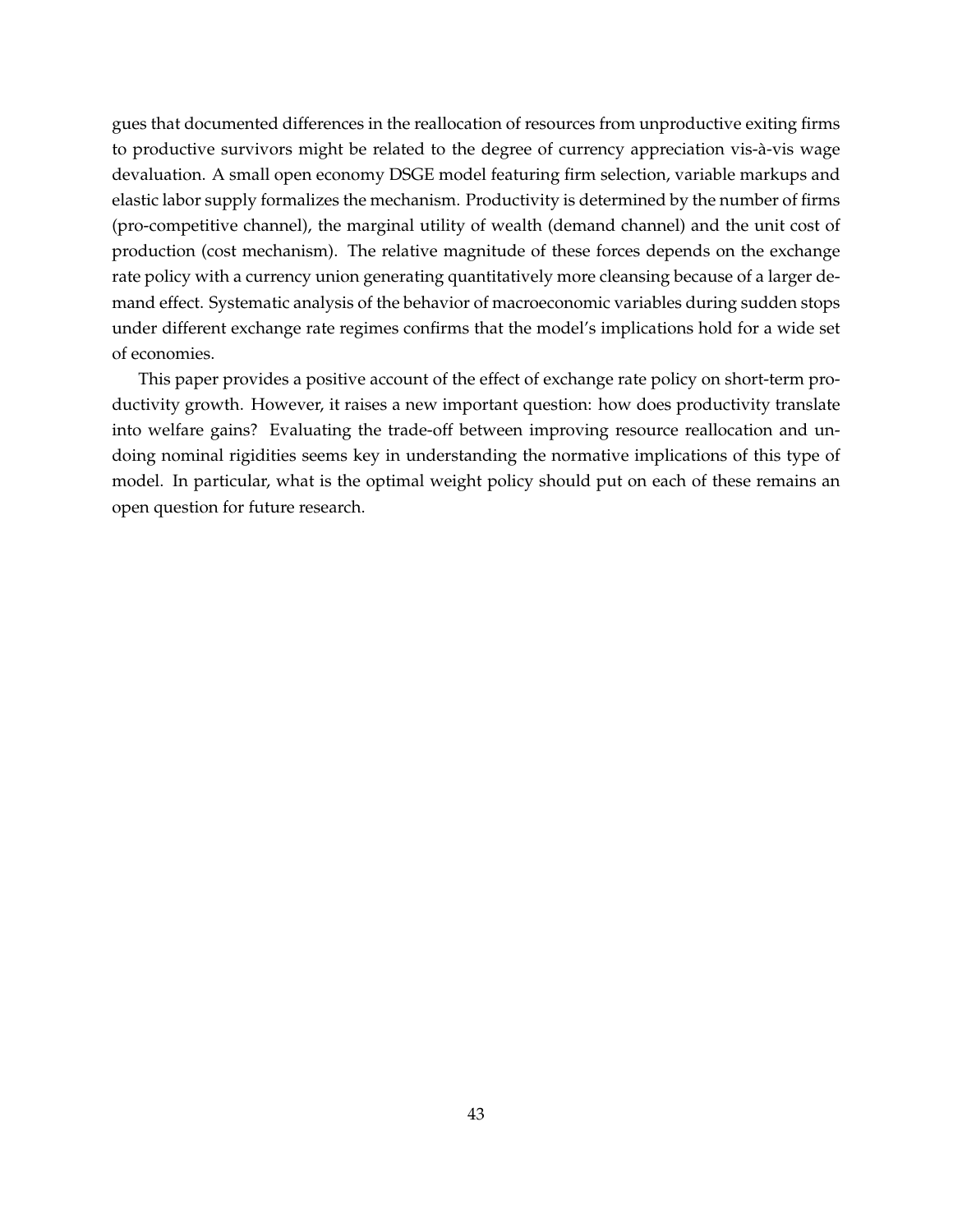# **References**

- **Ackerberg, Daniel A, Kevin Caves, and Garth Frazer.** 2015. "Identification Properties of Recent Production Function Estimators." *Econometrica*, 83(6): 2411–2451.
- Almunia, Miguel, David López-Rodríguez, and Enrique Moral-Benito. 2018. "Evaluating the Macro-Representativeness of a Firm-Level Database: an Application for the Spanish Economy." Banco de España Ocassional Paper 1802.
- **Ates, Sina, and Felipe Saffie.** 2016. "Fewer but Better: Sudden Stops, Firm Entry, and Financial Selection." FRB International Finance Discussion Paper 1187.
- **Benigno, Gianluca, and Luca Fornaro.** 2014. "The Financial Resource Curse." *The Scandinavian Journal of Economics*, 116(1): 58–86.
- **Bilbiie, Florin O., Fabio Ghironi, and Marc J. Melitz.** 2008. "Monetary Policy and Business Cycles with Endogenous Entry and Product Variety." *NBER Macroeconomics Annual*, 22: 299–353.
- **Bilbiie, Florin O., Ippei Fujiwara, and Fabio Ghironi.** 2014. "Optimal Monetary Policy with Endogenous Entry and Product Variety." *Journal of Monetary Economics*, 64: 1–20.
- **Caballero, Ricardo J., and Mohamad L. Hammour.** 1994. "The Cleansing Effect of Recessions." *American Economic Review*, 84(5): 1350–1368.
- **Calvo, Guillermo A.** 1983. "Staggered Prices in a Utility-Maximizing Framework." *Journal of Monetary Economics*, 12(3): 383–398.
- **Calvo, Guillermo A.** 1998. "Capital Flows and Capital-Market Crises: the Simple Economics of Sudden Stops." *Journal of Applied Economics*, 1(1): 35–54.
- **Calvo, Guillermo A., Alejandro Izquierdo, and Luis-Fernando Mej´ıa.** 2004. "On the Empirics of Sudden Stops: the Relevance of Balance-Sheet Effects." NBER Working Paper 10520.
- **Calvo, Guillermo A., and Ernesto Talvi.** 2005. "Sudden Stop, Financial Factors and Economic Collapse in Latin America: Learning from Argentina and Chile." NBER Working Paper 11153.
- **Cavallo, Eduardo A, and Jeffrey A Frankel.** 2008. "Does Openness to Trade Make Countries More Vulnerable to Sudden Stops, or Less? Using Gravity to Establish Causality." *Journal of International Money and Finance*, 27(8): 1430–1452.
- **Christiano, Lawrence J., Christopher Gust, and Jorge Roldos.** 2004. "Monetary Policy in a Financial Crisis." *Journal of Economic Theory*, 119(1): 64–103.
- **Del Gatto, Massimo, Giordano Mion, and Gianmarco I.P. Ottaviano.** 2006. "Trade Integration, Firm Selection and the Costs of Non-Europe." CEPR Discussion Paper 5730.
- **De Loecker, Jan, and Frederic Warzynski.** 2012. "Markups and Firm-Level Export Status." *American Economic Review*, 102(6): 2437–71.
- **Demidova, Svetlana, and Andres Rodriguez-Clare.** 2009. "Trade Policy under Firm-Level Heterogeneity in a Small Economy." *Journal of International Economics*, 78(1): 100–112.
- **Dias, Daniel A., and Carlos Robalo Marques.** 2018. "Every Cloud Has a Silver Lining: Micro-Level Evidence on the Cleansing Effects of the Portuguese Financial Crisis." FRB International Finance Discussion Paper 1250.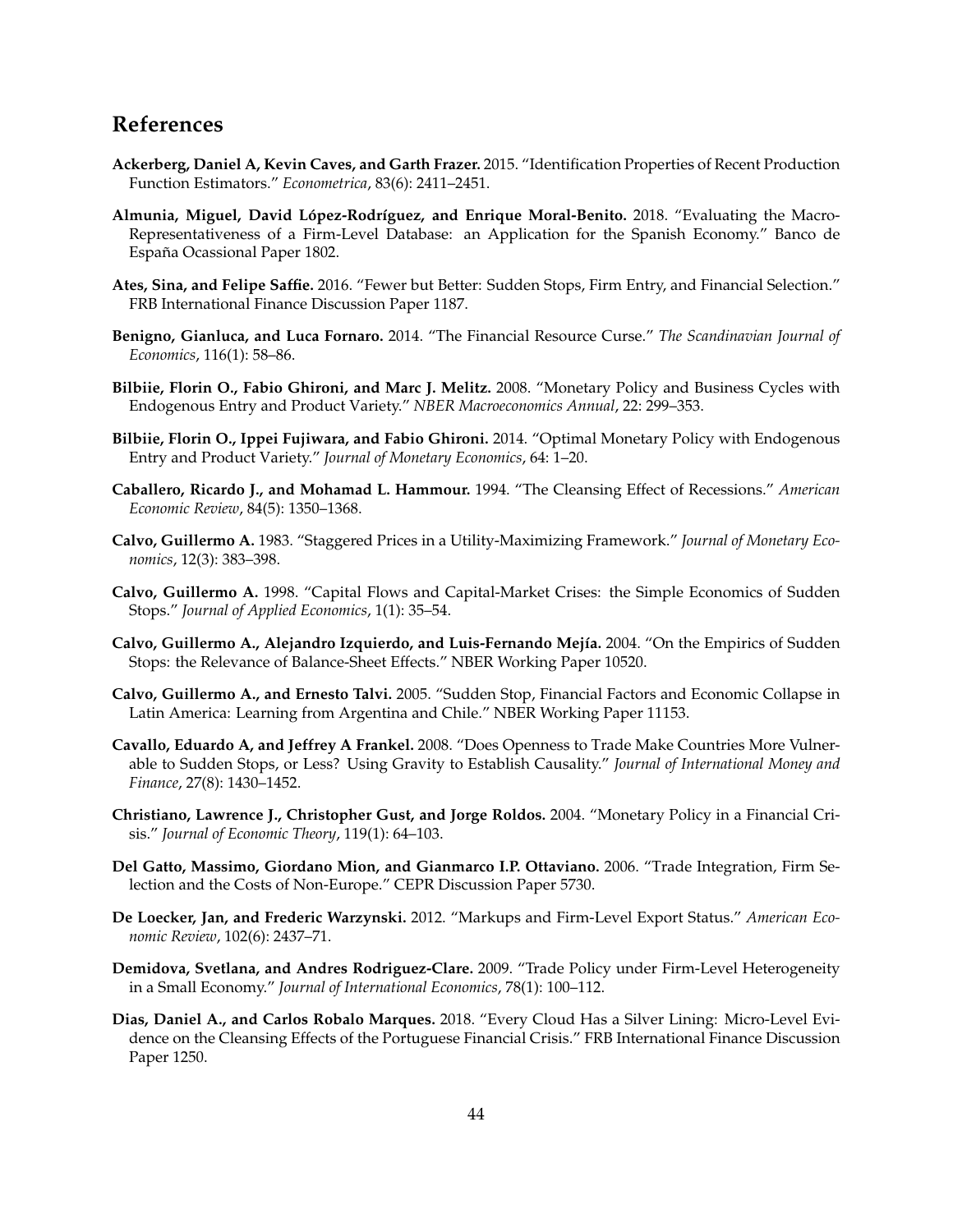- **Foster, Lucia, Cheryl Grim, and John Haltiwanger.** 2016. "Reallocation in the Great Recession: Cleansing or Not?" *Journal of Labor Economics*, 34(S1): S293–S331.
- **Fu, Chenxu, and Enrique Moral-Benito.** 2018. "The Evolution of Spanish Total Factor Productivity since the Global Financial Crisis." Banco de España Ocassional Paper 1808.
- **Gabaix, Xavier, and Matteo Maggiori.** 2015. "International Liquidity and Exchange Rate Dynamics." *The Quarterly Journal of Economics*, 130(3): 1369–1420.
- **Gal´ı, Jordi, and Tommaso Monacelli.** 2016. "Understanding the Gains from Wage Flexibility: the Exchange Rate Connection." *American Economic Review*, 106(12): 3829–3868.
- **Garcia-Cicco, Javier, Roberto Pancrazi, and Martin Uribe.** 2010. "Real Business Cycles in Emerging Countries?" *American Economic Review*, 100(5): 2510–31.
- **Garc´ıa-Santana, Manuel, Enrique Moral-Benito, Josep Pijoan-Mas, and Roberto Ramos.** 2020. "Growing like Spain: 1995-2007." *International Economic Review*, 61(1): 383–416.
- **Ghironi, Fabio, and Marc J. Melitz.** 2005. "International Trade and Macroeconomic Dynamics with Heterogeneous Firms." *The Quarterly Journal of Economics*, 120(3): 865–915.
- **Gopinath, Gita, S¸ ebnem Kalemli-Ozcan, Loukas Karabarbounis, and Carolina Villegas-Sanchez. ¨** 2017. "Capital Allocation and Productivity in South Europe." *The Quarterly Journal of Economics*, 132(4): 1915– 1967.
- **Greenwood, Jeremy, Zvi Hercowitz, and Gregory W Huffman.** 1988. "Investment, Capacity Utilization, and the Real Business Cycle." *American Economic Review*, 402–417.
- Guidotti, Pablo E., Federico Sturzenegger, Agustin Villar, José de Gregorio, and Ilan Goldfajn. 2004. "On the Consequences of Sudden Stops." *Economia*, 4(2): 171–214.
- **Hsieh, Chang-Tai, and Peter J. Klenow.** 2009. "Misallocation and Manufacturing TFP in China and India." *The Quarterly Journal of Economics*, 124(4): 1403–1448.
- **Ilzetzki, Ethan, Carmen M. Reinhart, and Kenneth S. Rogoff.** 2019. "Exchange Arrangements Entering the 21st Century: Which Anchor Will Hold?" *The Quarterly Journal of Economics*, 134(2): 599–646.
- **Kehoe, Timothy J., and Kim J. Ruhl.** 2009. "Sudden Stops, Sectoral Reallocations, and the Real Exchange Rate." *Journal of Development Economics*, 89(2): 235–249.
- **Mankiw, N. Gregory, and Ricardo Reis.** 2002. "Sticky Information versus Sticky Prices: a Proposal to Replace the New Keynesian Phillips Curve." *The Quarterly Journal of Economics*, 117(4): 1295–1328.
- **Melitz, Marc J.** 2003. "The Impact of Trade on Intra-Industry Reallocations and Aggregate Industry Productivity." *Econometrica*, 71(6): 1695–1725.
- **Melitz, Marc J., and Gianmarco I.P. Ottaviano.** 2008. "Market Size, Trade, and Productivity." *The Review of Economic Studies*, 75(1): 295–316.
- **Melitz, Marc J., and Stephen J. Redding.** 2014. "Heterogeneous Firms and Trade." *Handbook of International Economics*, 4: 1–54.
- **Mendoza, Enrique G.** 2006. "Endogenous Sudden Stops in a Business Cycle Model with Collateral Constraints: a Fisherian Deflation of Tobin's Q." NBER Working Paper 12564.
- **Mendoza, Enrique G.** 2010. "Sudden Stops, Financial Crises, and Leverage." *American Economic Review*, 100(5): 1941–66.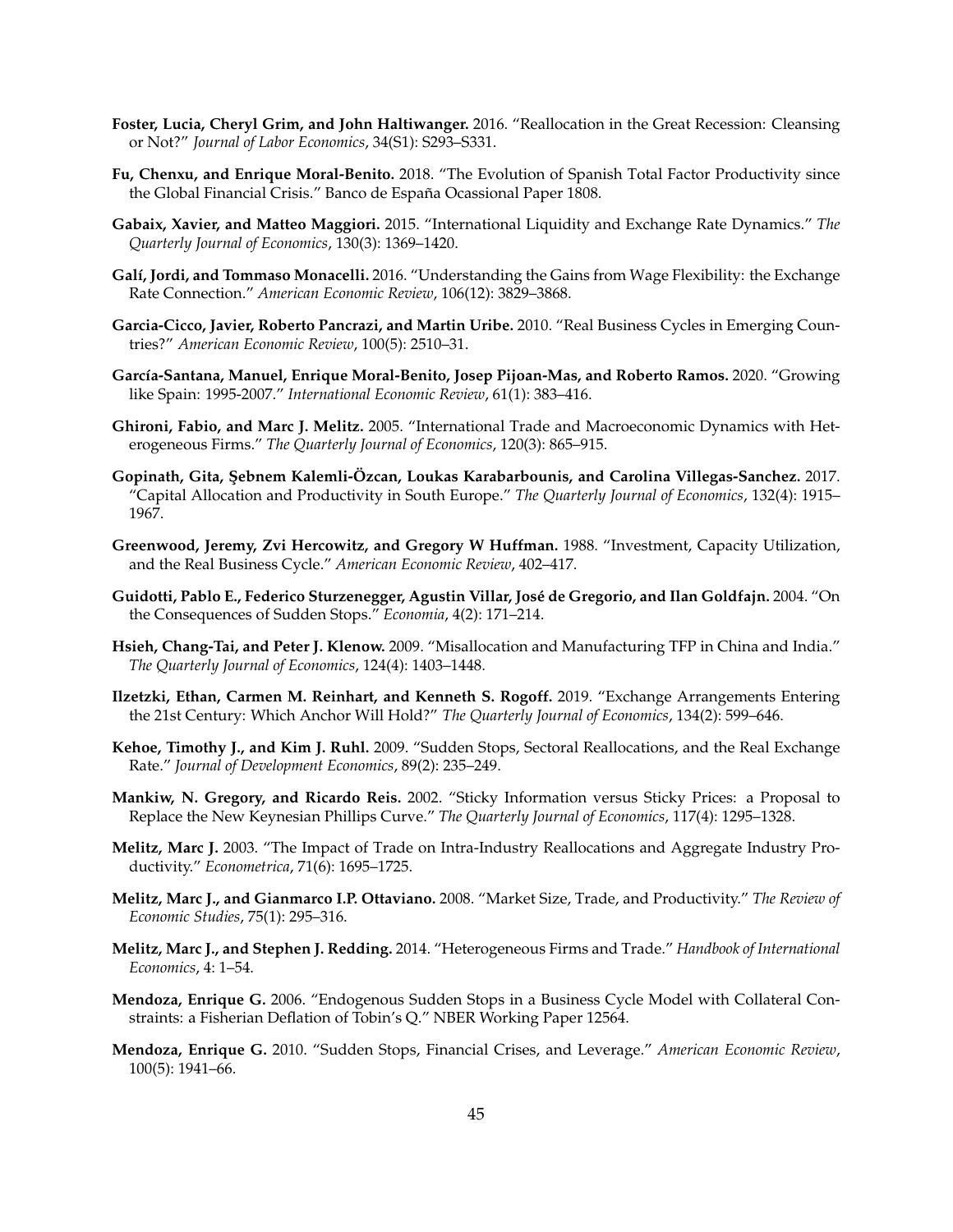- **Meza, Felipe, and Erwan Quintin.** 2007. "Factor Utilization and the Real Impact of Financial Crises." *The BE Journal of Macroeconomics*, 7(1): 1–41.
- **Monacelli, Tommaso, Luca Sala, and Daniele Siena.** 2018. "Real Interest Rates and Productivity in Small Open Economies." Banque de France Working Paper 704.
- **Neumeyer, Pablo A., and Fabrizio Perri.** 2005. "Business Cycles in Emerging Economies: the Role of Interest Rates." *Journal of Monetary Economics*, 52(2): 345–380.
- **Ottaviano, Gianmarco I.P.** 2012. "Firm Heterogeneity, Endogenous Entry, and the Business Cycle." NBER Working Paper 17433.
- **Reis, Ricardo.** 2013. "The Portuguese Slump and Crash and the Euro Crisis." *Brookings Papers on Economic Activity*, 2013(1): 143–210.
- **Schmitt-Groh´e, Stephanie, and Martın Uribe.** 2003. "Closing Small Open Economy Models." *Journal of international Economics*, 61(1): 163–185.
- **Schmitt-Groh´e, Stephanie, and Martin Uribe.** 2016. "Downward Nominal Wage Rigidity, Currency Pegs, and Involuntary Unemployment." *Journal of Political Economy*, 124(5): 1466–1514.
- **Schumpeter, Joseph A.** 1939. *Business Cycles.* McGraw-Hill New York.
- **Woodford, Michael.** 2011. *Interest and Prices: Foundations of a Theory of Monetary Policy.* Princeton University Press.

# **Appendix**

# **Proof of Lemma 1**

*Proof.* Unweighted average productivity is given by

$$
\tilde{Z}_{t}^{H} = \int_{z_{t}^{H}}^{\infty} z Z_{t} \frac{g(z)}{1 - G(z_{t}^{H})} dz = \frac{k}{k - 1} z_{t}^{H} Z_{t}.
$$

Average productivity weighted by output is given by

$$
\hat{Z}_{t}^{H} = \int_{z_{t}^{H}}^{\infty} z Z_{t} \frac{q(z)}{q(\tilde{z}_{t}^{H})} \frac{g(z)}{1 - G(z_{t}^{H})} dz.
$$

Noting that  $\frac{q(z)}{q(\tilde{z}_t^H)} = \frac{z - z_t^H}{\tilde{z}_t^H - z_t^H}$  $\frac{\tilde{z}_t}{z}$ , the above expression simplifies to  $\tilde{Z}_t^H = \tilde{Z}_t^H$ .

Average productivity weighted by revenue is given by

$$
\bar{Z}_{t}^{H} = \int_{z_{t}^{H}}^{\infty} z Z_{t} \, \frac{r(z)}{r(\tilde{z}_{t}^{H})} \, \frac{g(z)}{1 - G(z_{t}^{H})} \, dz \, .
$$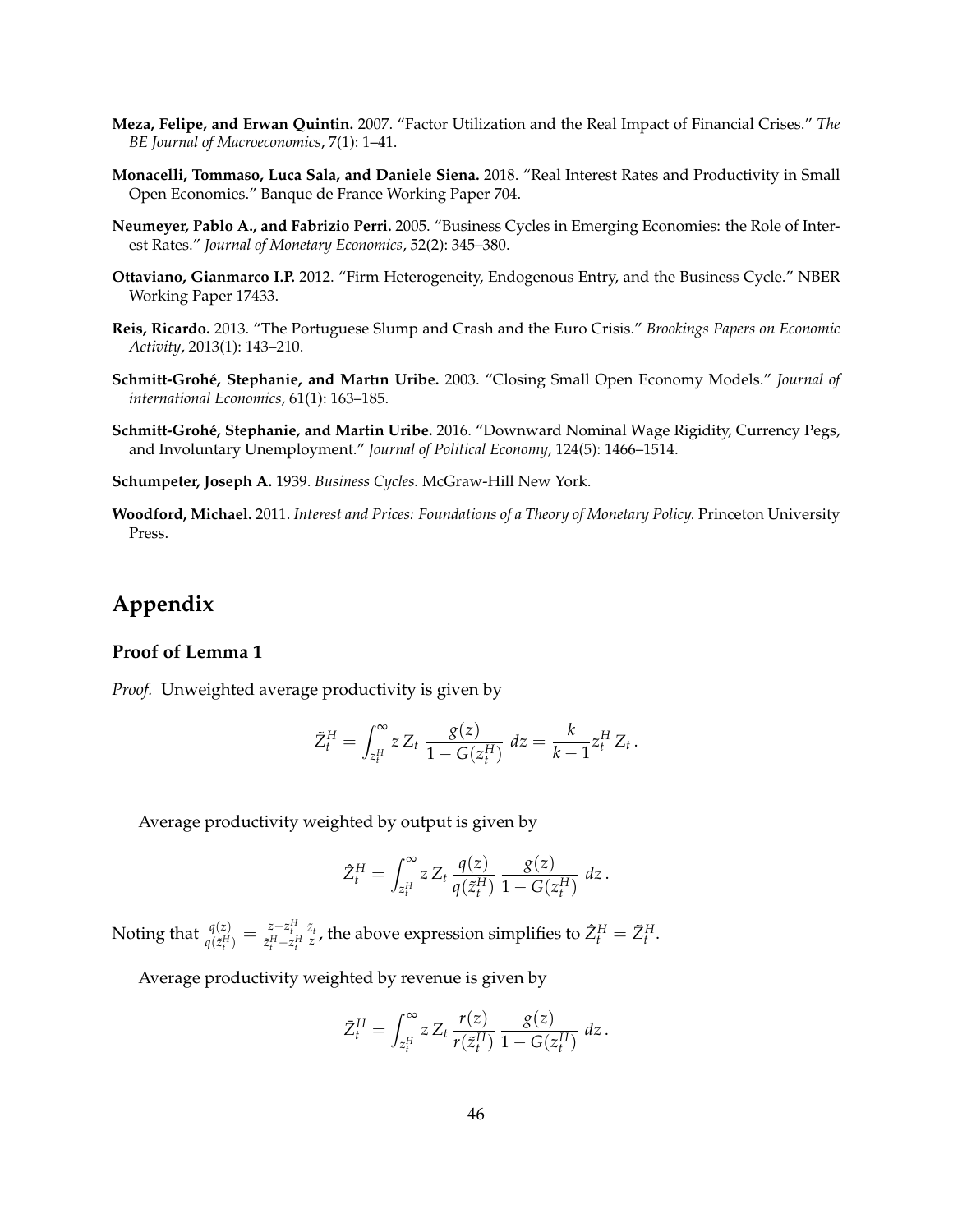Noting that  $\frac{r(z)}{r(\tilde{z}_t^H)} = \frac{z^2 - (z_t^H)^2}{(\tilde{z}_t^H)^2 - (z_t^H)}$  $\frac{(z_t)^2}{z^2}$ , the above expression simplifies to  $\bar{Z}_t^H = \frac{2k^3}{(2k-1)(k^2-1)}z_t^H Z_t$ .  $(z_t^H)^2 - (z_t^H)^2$  $\Box$ 

# **Proof of Proposition 1**

*Proof.* By combining equations (9) and (13), the domestic productivity threshold can be rewritten as

$$
z_t^H Z_t = \frac{\lambda_t W_t^{\sigma}}{\alpha \gamma} \left[ \gamma + \frac{\eta}{2k + 2} N_t \right]. \tag{24}
$$

To derive the expression in Proposition 1 log-linearize equation (24) around its steady state.  $\Box$ 

#### **Proof of Proposition 2**

*Proof.* To see this formally, combine equations (9), (10) and (12) to rewrite the equilibrium number of active firms in the domestic market as

$$
N_t = \left(\frac{1}{z_t^H}\right)^k \left[M + M^* \left(\frac{W_t^{\sigma}}{\tau \left(W_t^*\right)^{\sigma} \epsilon_t}\right)^k\right],
$$
\n(25)

and combine with the expression for  $z_t^H$  above, equation (24), to get

$$
z_t^H - \frac{\eta}{2k+2} \frac{\lambda_t W_t^{\sigma}}{\alpha \gamma} \left(\frac{1}{z_t^H}\right)^k \left[M + M^* \left(\frac{W_t^{\sigma}}{\tau \left(W_t^*\right)^{\sigma} \epsilon_t}\right)^k\right] = \frac{\lambda_t W_t^{\sigma}}{\alpha}.
$$
 (26)

Next, substitute equations (9), (10), (11), (19) and (20) into the new balance of payments condition, (22), which gives

$$
\gamma \frac{M}{M^*} \frac{A^{k+2}}{B^{k+1}} \frac{\epsilon_t^{2k+1}}{\lambda_t W_t^{2\sigma(k+1)}} (z_t^H)^{k+2} = 1 + \Delta_t.
$$
 (27)

We are now ready to summarize the model's equilibrium in a single equation by combining (26) and (27) as

$$
\left[\frac{M^*}{M}\frac{B^{k+1}}{A^{k+2}}\frac{\lambda_t W_t^{2\sigma(k+1)}}{\epsilon_t^{2k+1}}\frac{1+\Delta_t}{\gamma}\right]^{\frac{1}{k+2}} - \frac{\eta}{2k+2}\frac{\lambda_t W_t^{\sigma}}{\alpha \gamma}b^k \left[\frac{M}{M^*}\frac{A^{k+2}}{B^{k+1}}\frac{\epsilon_t^{2k+1}}{\lambda_t W_t^{2\sigma(k+1)}}\frac{\gamma}{1+\Delta_t}\right]^{\frac{k}{k+2}} \left[M + M^*\left(\frac{W_t^{\sigma}}{\tau(W_t^*)^{\sigma}\epsilon_t}\right)^k\right] = \frac{\lambda_t W_t^{\sigma}}{\alpha}.
$$
 (28)

From here it is straightforward to see that there is a positive relationship between  $\epsilon_t$  and  $\Delta_t$  as  $k > 1$ . It then follows that because there is a negative relationship between  $\epsilon_t$  and  $z_t^H$  given by